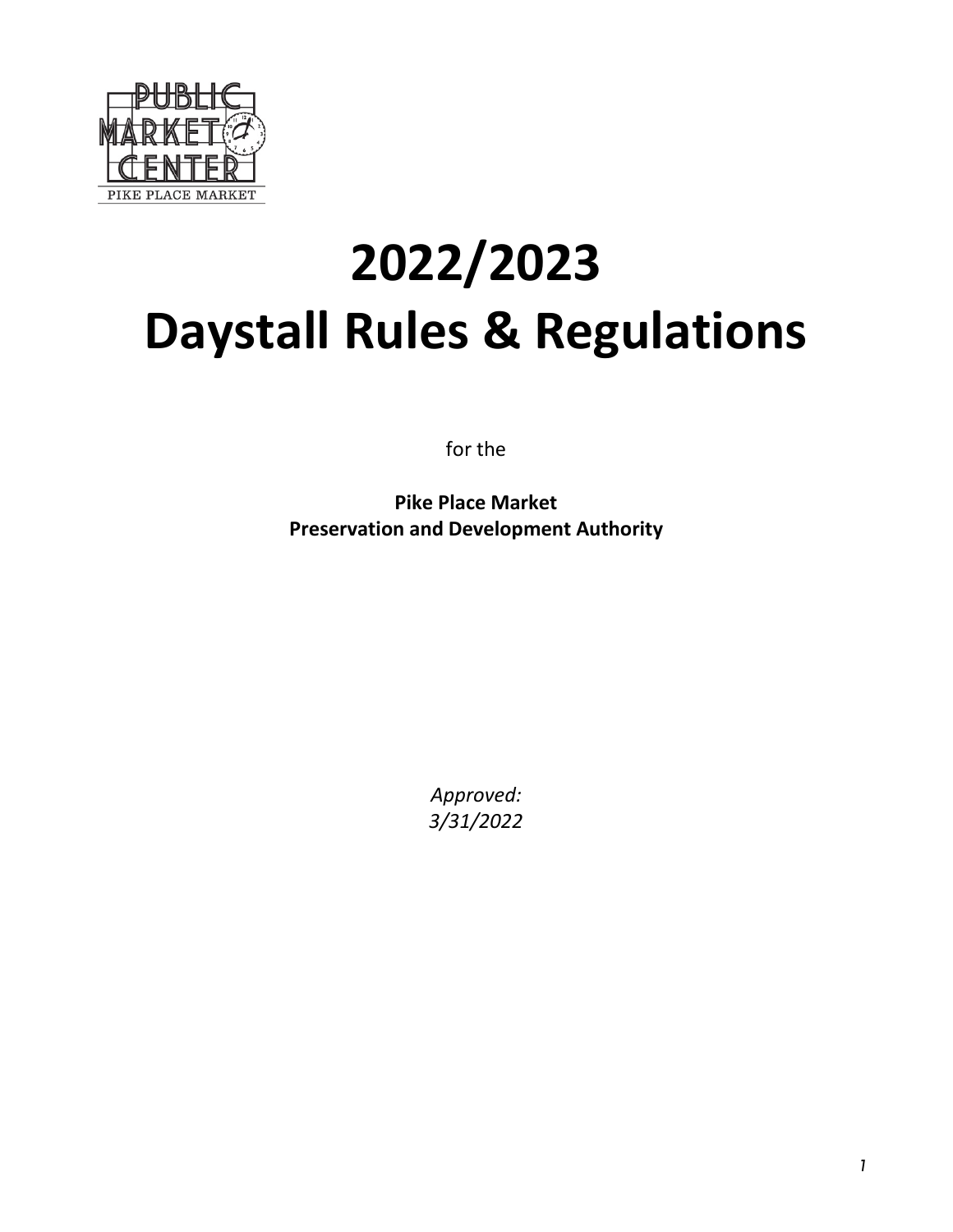## **TABLE OF CONTENTS Page**

| Ι.   | RULES COMMON TO ALL DAYSTALL TENANTS NULLES COMMON TO ALL DAYSTALL TENANTS                                    |                                                                                | $3 - 20$  |
|------|---------------------------------------------------------------------------------------------------------------|--------------------------------------------------------------------------------|-----------|
|      | Α.                                                                                                            |                                                                                |           |
|      | <b>B.</b>                                                                                                     |                                                                                |           |
|      | C.                                                                                                            |                                                                                |           |
|      | D.                                                                                                            |                                                                                |           |
|      | E.                                                                                                            |                                                                                |           |
|      | F.                                                                                                            |                                                                                |           |
|      | G.                                                                                                            |                                                                                |           |
|      | Η.                                                                                                            | Administrative Guidelines Regarding Enforcement of Rules  15 - 20              |           |
| П.   | <b>SPECIFIC REQUIREMENTS FOR FARMERS</b>                                                                      |                                                                                |           |
|      | А.                                                                                                            |                                                                                |           |
|      | В.                                                                                                            |                                                                                |           |
|      | C.                                                                                                            |                                                                                |           |
|      | D.                                                                                                            |                                                                                |           |
| III. |                                                                                                               | SPECIFIC REQUIREMENTS FOR ARTISTS AND CRAFTSPEOPLE 27 - 34                     |           |
|      | А.                                                                                                            |                                                                                |           |
|      | В.                                                                                                            |                                                                                |           |
|      | $\mathsf{C}$ .                                                                                                |                                                                                |           |
|      | D.                                                                                                            |                                                                                |           |
|      | Ε.                                                                                                            |                                                                                |           |
|      | F.                                                                                                            |                                                                                |           |
| IV.  |                                                                                                               | SPECIFIC REQUIREMENTS FOR GRANDFATHERED VENDORS 34 - 35                        |           |
| V.   | SPECIFIC REQUIREMENTS FOR PERFORMERS<br><u> 1980 - Johann Barn, mars an t-Amerikaansk ferske</u><br>$35 - 40$ |                                                                                |           |
|      | Α.                                                                                                            |                                                                                |           |
|      | <b>B.</b>                                                                                                     |                                                                                |           |
|      | C.                                                                                                            |                                                                                |           |
|      | D.                                                                                                            |                                                                                |           |
|      | Ε.                                                                                                            |                                                                                |           |
|      | F.                                                                                                            |                                                                                |           |
|      | G.                                                                                                            |                                                                                |           |
| VI.  |                                                                                                               |                                                                                |           |
| VII. |                                                                                                               | APPENDIX A: STANDARDS FOR PERMITTED ARTS AND CRAFTS MERCHANDISE                | $43 - 49$ |
|      |                                                                                                               | APPENDIX B: MAP OF PIKE PLACE MARKET HISTORICAL DISTRICT DELINEATING CRAFT AND |           |
|      |                                                                                                               | <b>FARM PREFERRED TABLES</b>                                                   | 50        |
|      |                                                                                                               | APPENDIX C: A LIMITED TRIAL OF ARTISAN FOOD PRODUCER VENDOR PERMITS 51 - 52    |           |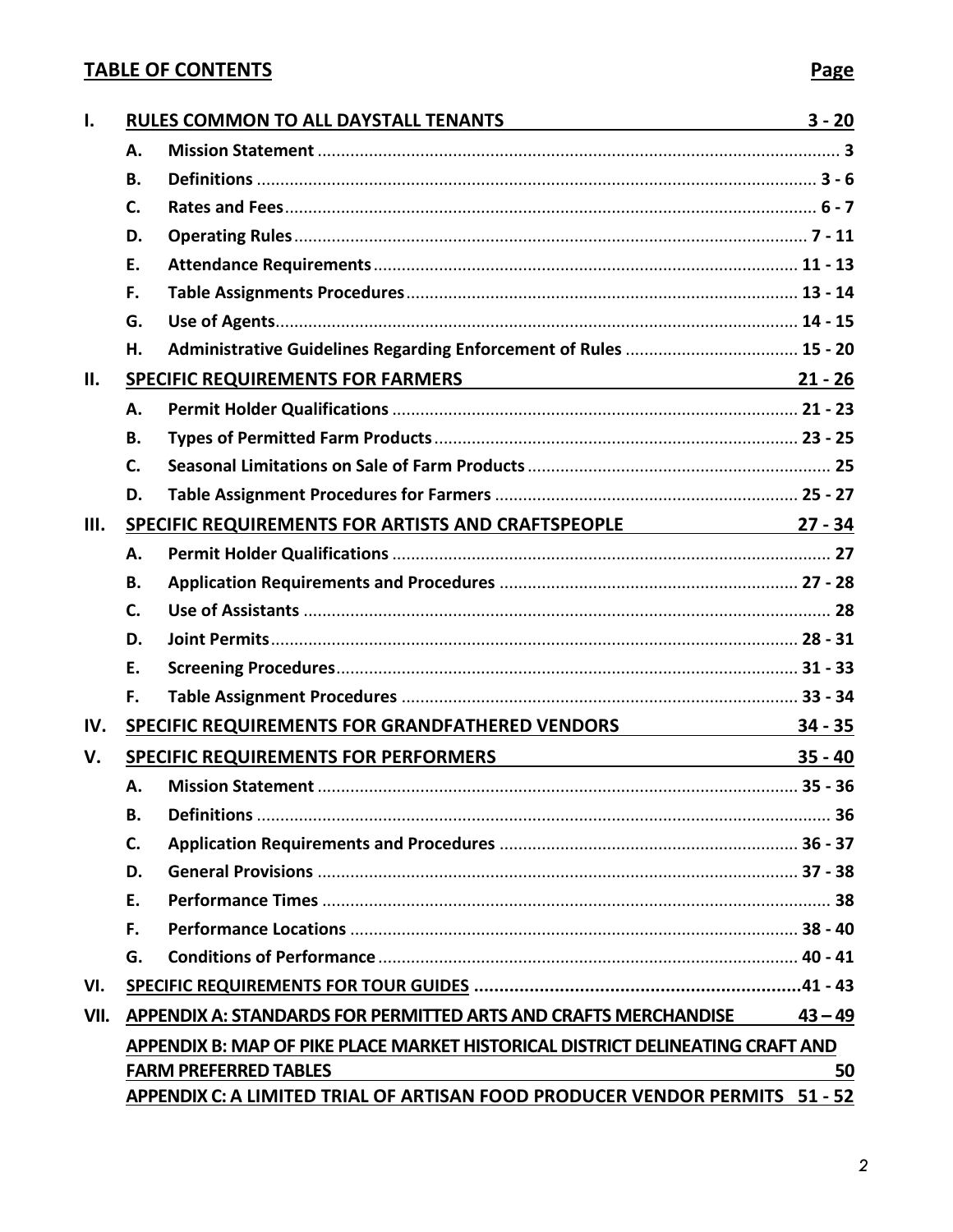## **I. RULES COMMON TO ALL DAYSTALL TENANTS**

## **A. Mission Statement**

The purpose of the Pike Place Market's Daystalls are to uphold the Market's founding tradition of "Meet the Producer" by providing both farmers and craftspeople an opportunity to sell farmproduced or handmade items directly to the consumer; to provide a wide variety of farm products and handmade arts and crafts for shoppers; and to provide direct marketing opportunities for new farmers and craftspeople to pursue their livelihoods. Both farm and craft businesses are an integral part of the Market's overall economic and social communities.

Daystall management policies are intended to provide a framework for achieving these purposes; to foster an environment where individual farmers, artists and craftspeople can succeed economically; to provide equitable business opportunities; and to maintain a diverse mix of products offered for sale by producers.

The Rules and Regulations necessarily refer to the use of Marketmaster discretion in the interpretation and application of rules and direction of Daystall operations. Under the agreement between the PDA and the City of Seattle for the operation of the Daystalls, the authority for use of this discretion lies with the PDA Executive Director. The Executive Director authorizes the Daystall Management and acting daily Marketmasters to exercise such discretion in the course of daily administrative duties. Discretion shall be exercised in a manner designed to fulfill the intent of these rules.

Farmers are given the highest priority for use of the Market's Daystalls, providing an opportunity for growers to market directly to the consumer; the sale of food and fresh farm products receives the greatest emphasis. Daystall Rules reflect this use priority, recognize the different needs and nature of farm businesses, and provide guidelines for the continued operation of the Daystalls as a farmers' market.

The PDA acknowledges the rightful and permanent position of handmade arts and crafts as an integral use of the Market's Daystalls. The Daystall Rules seek to encourage successful crafts businesses, promote a unique, diverse mix of handmade products, maintain standards of artistic involvement by the producer, as well as to provide opportunities for incubation of new crafts businesses on the Daystalls.

Performing artists add to the festive character of the Market and contribute to a unique shopping opportunity for Market customers. The PDA's mission with regard to performers is to maintain location limitations within the Market where performing artists may entertain Market shoppers in a fashion consistent with and complimentary to the needs of the Market's commercial business activities and Market residents, while maintaining safety and public access to market businesses.

## **B. Definitions**

These definitions apply to terms used within these Rules and Regulations. For example, when the term "farmer" is used, it refers to a Market farmer who meets the terms of the definition below.

## **1. Daystall**

- a. "Daystall" means any space, booth, stand, table, box, shelf, or other device rented by the day from the Authority for the purpose of selling or offering for sale any article or service in the Market. Two Daystalls assigned to a farmer shall constitute a standard Farm Table; one Daystall assigned to an artist or craftsperson shall constitute a standard Craft Table.
- b. All Daystall space in the Market other than on the Desimone Bridge, the west side of the Market arcade north of the Desimone Bridge and the slabs between the arcade and Virginia Street shall be farm priority tables where farmers selling permitted farm products have first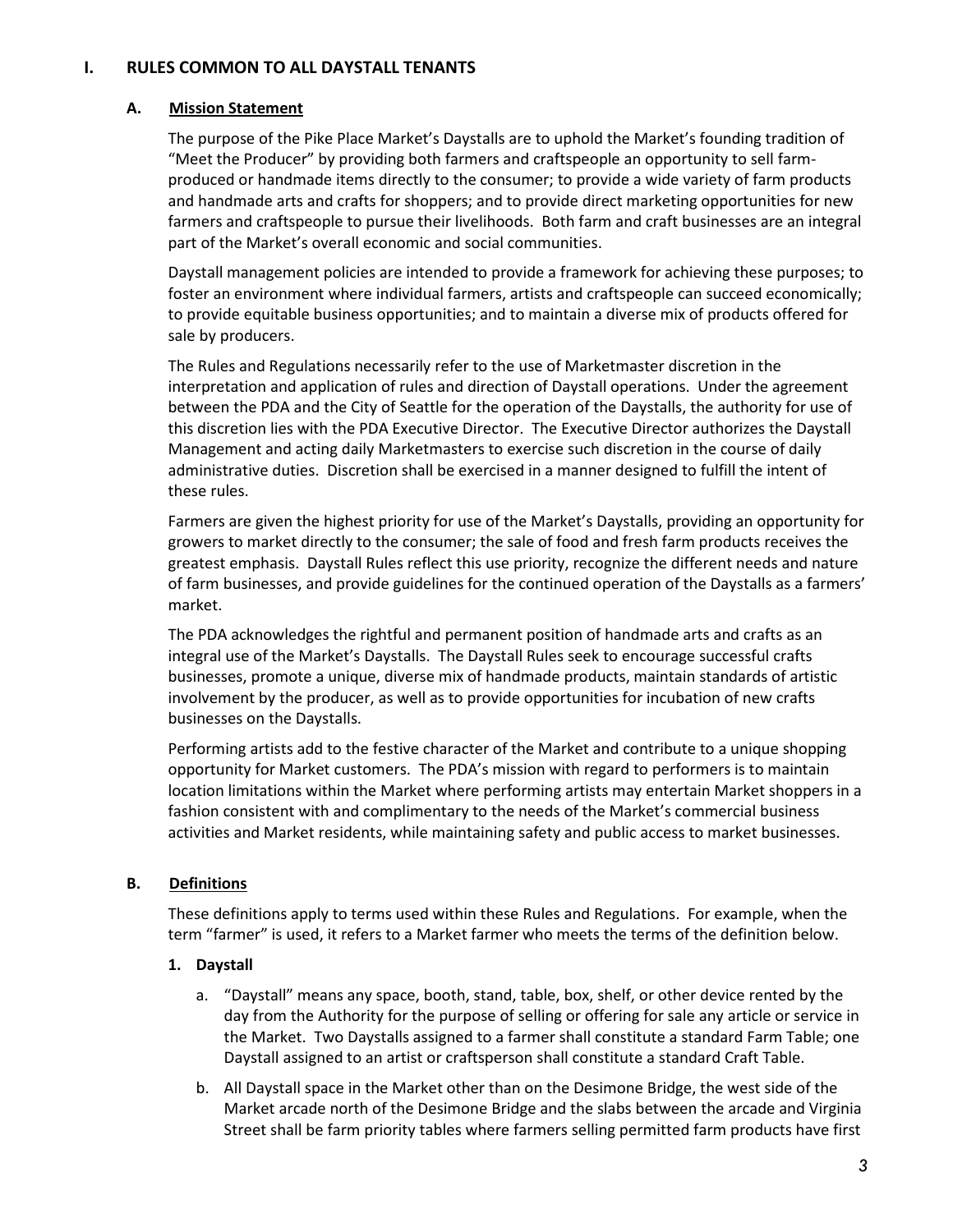priority. Farmers may also sell supplemental farm products subject to restrictions on the time and the amount established by the rules and regulations of the Authority. In establishing such restrictions, the Authority shall take into consideration traditional practices and the traditional distinction between the growing season and the off-season.

- c. All Daystall space in the Market on the Desimone Bridge, on the west side of the arcade north of the Desimone Bridge and outside slabs between the arcade and Virginia Street shall be craft priority tables where Artists and craftspersons selling permitted merchandise and grandfathered vendors selling the merchandise set forth, as defined in the Hildt-Licata Agreement shall be given first priority for space. See Appendix B.
- d. Artists, craftspersons and grandfathered vendors shall have second priority for selection of space on farm priority tables; farmers shall have second priority for selection of space on craft priority tables.
- e. Table Size and Area: Permanently constructed Daystalls shall be of approximately uniform frontage taking account of architectural features. Each Daystall shall have frontage on the Arcade of at least four feet. A Daystall may exceed this size by as much as one and one-half feet if the Marketmaster determines that this extra space is required because of the placement of columns or other architectural barriers.
- f. The Marketmaster shall clearly mark the dividing lines between Daystalls. If the Marketmaster determines that it is in the best interest of the vendors and the public, he or she may create additional, temporary Daystall space on property owned or managed by the PDA or on other overflow locations as designated by the PDA with the prior approval of the MHC. Such temporary space will provide approximately the same amount of selling space to the vendor, but the vendor may be required to provide his or her own structure from which to display and sell permitted merchandise.
- g. "Marketmaster Discretion" allows that the Marketmaster may make judgments or issue directives that honor the intents of the Daystall rules on infrequent instances when a situation is either not directly addressed in the rules or the application of a rule is judged to be significantly in conflict with the intent of the rules.

## **2. Fresh Produce**

Fresh Produce means permitted farm products that are edible, freshly harvested, and perishable in a short time period once offered for sale, and sold in raw, not processed, form - especially fruits and/or vegetables.

## **3. Marketmaster**

The Executive Director and/or his/her designee.

## **4. Permit Holder**

- a. Farmer
	- 1) A farmer is a person who makes or intends to make a substantial portion of his or her income from producing permitted farm products, and whose primary goal is to make a living from farming. A farmer must have ownership or leasehold rights to the land being farmed during the entire growing season (April 19 through October 14), or must have use rights pursuant to the government-sponsored or non-profit training program whose purpose is to aid farmers in full-time farming endeavors. The farmer must also possess all required Permits and/or licenses.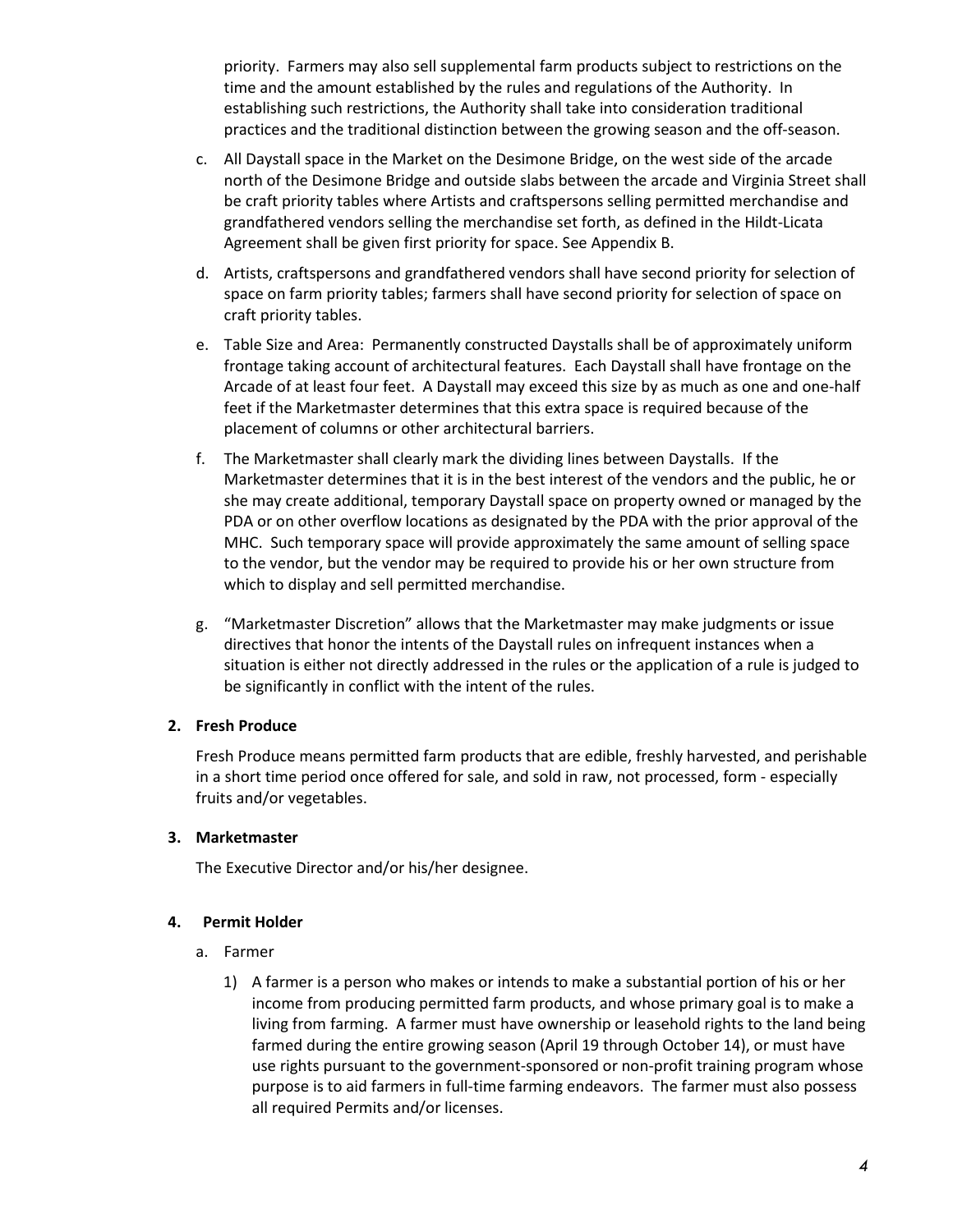- 2) The "farmer" on a permit may include family members as provided in Section II.A.1.b.7) of these rules. A "farmer" may consist of a corporation, partnership or joint permit, provided that the person holding the largest number of shares in the corporation meets any applicable attendance requirements for farmers.
- 3) *Rule Intent and Application*: The definition of "farmer" is designed to encourage a wide variety of growers/producers to sell directly to the consumer at the Market as a means to support and build his or her farming business. The Market farmer is not a hobbyist or backyard grower who wishes to sell in the Market as a sideline or means of supplementing his or her primary source of income. While no single standard to differentiate qualified Market farmers will apply to all cases, the PDA staff will consider the farmer's gross income from farming, acreage or appropriate measure of space and equipment for conducting their farm business, and requirement for different types of farm businesses in issuing farmer permits. The Marketmaster may also request the assistance and advice of existing Market farmer and other farm experts in evaluating permit applications.

## b. Artist/Craftsperson

- 1) An artist or craftsperson is an arts/crafts permit holder who produces individually handcrafted items in accordance with the definition of and standards for permitted merchandise. An artist/craftsperson is intimately involved in the design and production of the items specified on his or her arts/crafts permit.
- 2) Permitted Merchandise: An item of permitted merchandise must be a handmade article which results from the combining of a variety of materials, creative energy and skill. Within each category of handmade articles, the requirements for "handmade" will vary. Accordingly, the requirements for "permitted merchandise" are further set forth below, in the section entitled "Standards for Permitted Merchandise."
- 3) Agent: An agent is an individual employed by an arts/crafts permit holder for the express purpose of selling the permit holder's permitted merchandise at the Market. Agents are regulated by the specific rules within the section entitled "Use of Agents," Section I.G.
- 4) Assistant: An assistant is an individual employed by the permit holder to assist the permit holder in making permitted merchandise. An assistant must work under the direct supervision of the permit holder. Use of assistants is regulated by the specific rules within the section entitled "Use of Assistant," III.C.
- 5) Arts/Crafts Seniority List: The Arts/Crafts Seniority List defines the order of seniority for arts/crafts permit holders. Those permit holders selling in the Market the longest have the lowest numbered (most desirable) positions on the Seniority List. The Marketmaster shall revise the Seniority List periodically to reflect changes in the permit holders selling at the Market. The Seniority list will be used in making Daystall assignments to all arts/crafts permit holders, as specified below in the section entitled "Table Assignment Procedures for Arts and Crafts," III.F.

## c. Performer

1) Performer means any person or group of persons who plays musical instruments, sings, dances, speaks or otherwise provides entertainment in the Market other than in space leased to merchants, when donations are sought or received for such performances. Commercial vending of products is not considered a "performance" and as such vendors do not qualify as "performers" under these rules and regulations.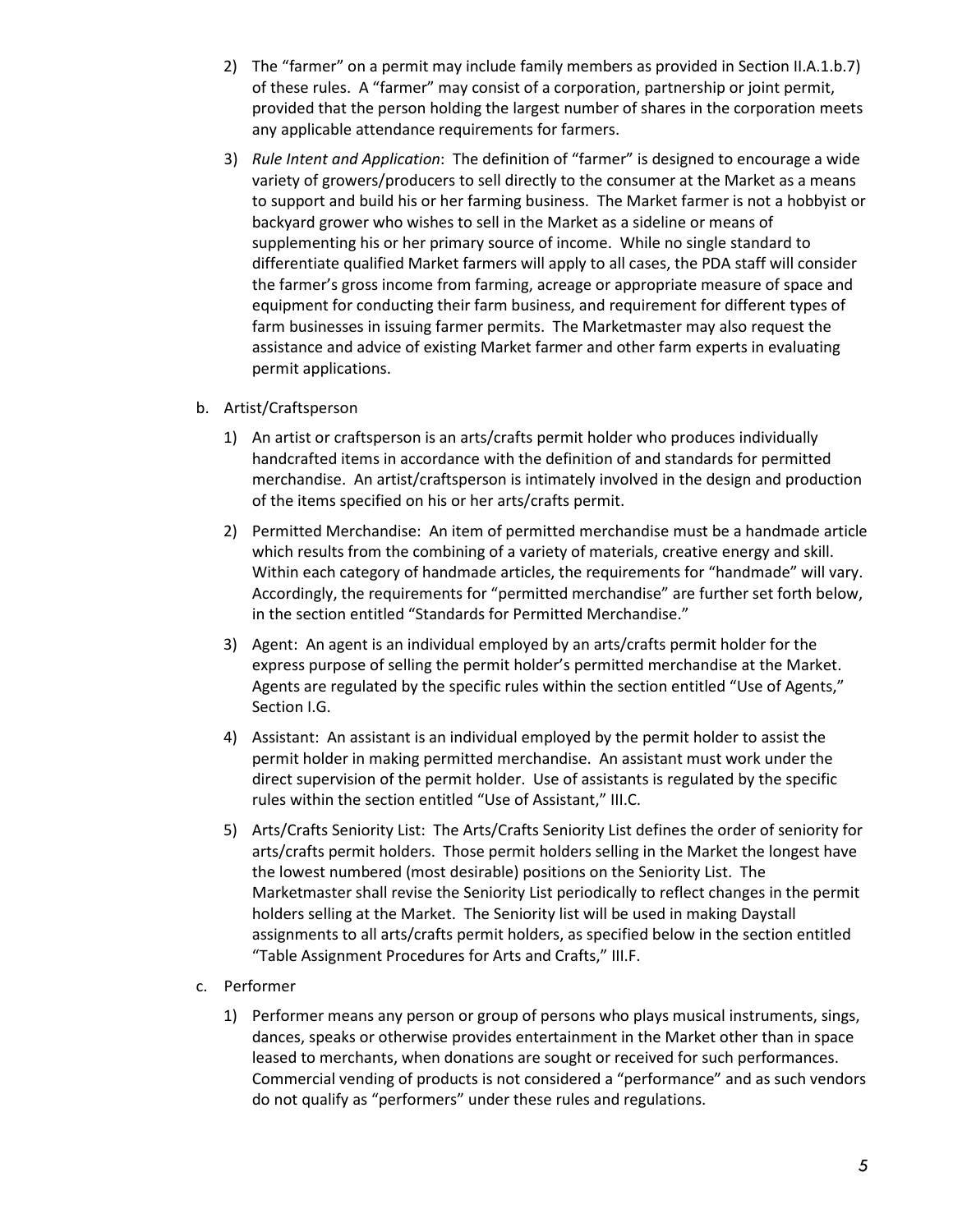2) Performers may receive donations and recordings by musicians can be available for sale; however, performers are prohibited from active solicitation of donations and from active sale of any product associated with the performance.

## **5. Seniority**

Seniority means the number of years a farmer or craftsperson has maintained a permit to sell in the Market and the frequency of attendance of the permit holder, as further defined in the Daystall Rules and Regulations. Seniority is an administrative tool used in the assignment of Daystall space and the calculation of seniority may differ by priority group. Seniority shall not confer a guarantee of space or specific Daystall location to the permit holder. Seniority shall rest with the permit holder based on compliance with rules and regulations as such, may not be assigned, shared or transferred other than as permitted in the Daystall Rules and Regulations.

#### **6. Week**

Week for the purpose of determining seniority means the seven-day period that begins with Sundays and ends with Saturdays.

#### **C. Rates & Fees**

#### **1. Permits**

| а. | <b>Farmers</b> | \$35 annual permit<br>This is paid with permit application.                                                                    |
|----|----------------|--------------------------------------------------------------------------------------------------------------------------------|
|    | b. Crafts      | \$35 annual permit-due March 1 <sup>st</sup> of each year.<br>\$35 off-season permit-due January 2 <sup>nd</sup> of each year. |
| c. | Performer      | \$30 annual permit.                                                                                                            |

| 2. Rental Rates for Day Tables |                                                                  | Monday – Thursday | Fridav  | Saturday | Sunday  |
|--------------------------------|------------------------------------------------------------------|-------------------|---------|----------|---------|
| a.                             | <b>Off Season Rates</b><br>(January-March)                       | \$7.76            | \$17.39 | \$25.61  | \$16.19 |
| b.                             | <b>Shoulder Season Rates</b><br>(April-May) & (October-December) | \$13.79           | \$26.56 | \$38.55  | \$26.56 |
| c.                             | <b>Peak Season Rates</b><br>(June-September)                     | \$14.96           | \$35.57 | S41.53   | \$39.23 |

#### **3. Other Fees**

a. Returned check fee \$25.00 for each instance plus bank charges.

#### **4. Change in Rates and Fees**

- a. Rental rates are subject to change annually effective April  $1<sup>st</sup>$  of each year.
- b. Permit fees may be adjusted annually effective January  $1<sup>st</sup>$  of each year.
- c. Payment of all rates, fees and permits is required as a condition of operation of permit.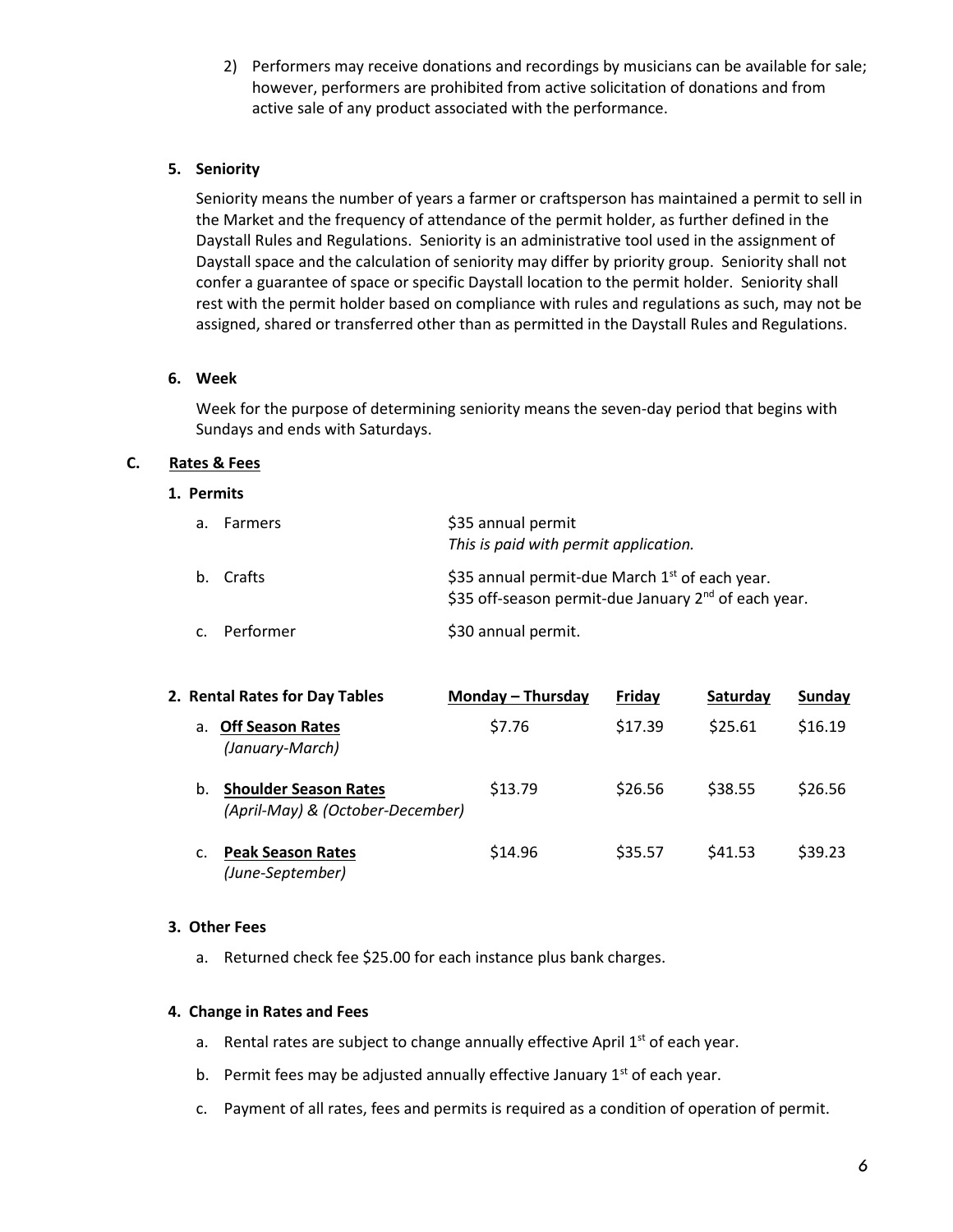## **5. Payments**

- a. Payment of all daily rental fees, monthly locker or cooler rent, and any other incidental fees incurred, will be due by the  $20<sup>th</sup>$  day of the month for the prior month. A statement of charges will be mailed to all permit holders by the 5<sup>th</sup> day of each month, for the prior month's activity. Accordingly, if any installment of rent or any other sum due from permit holder shall not be received by the PDA or PDA's designee by the end of business hours on the 24<sup>th</sup> day of the month, then that amount is past due and the permit holder shall pay to the PDA a late charge of \$25.00. *(Note that since these are daily charges, the period covered by the bill will be from the 1st of the previous month to the 31st of the previous month.)* 
	- i. The permit holder will not be assigned a table if payment is not received by the  $5<sup>th</sup>$  of the month following the billing. In order to be eligible for table assignment all current charges must be paid. The permit will be considered abandoned if full payment has not been made in 60 days after becoming past due. Appropriate written notification warning of pending abandonment status will be delivered to permit holder(s).
	- ii. Tenants who are past due to the point of being ineligible for set up 3 times in any 12 month period, may be placed on a mandatory structured payment plan at the discretion of the Marketmaster.
- b. Fee Payment Procedures: Check or money order payments may be made during PDA office hours, 8:00 AM-5:00 PM, Monday - Friday, or via the U.S. Postal Service. Otherwise, cash payments will be accepted Monday - Friday during the hours that the cashier window operates. Payments by card will include a 5% administrative fee.
- c. *Rule Intent*: This rule is intended to encourage craft business success and independence, and to discourage chronic late payments and business failure. Daystall staff will work with tenants to set up payment plans in cases of extreme hardship.

## **D. Operating Rules**

## **1. Display Standards**

- a. *Visibility*: Table displays must be assembled in a manner which allows clear visible access to adjoining stalls. The Marketmaster will keep posted a list of specific guidelines for commonly occurring general display issues. Permit holders may submit written requests for revisions of these guidelines for review by the Marketmaster. In general, displays may not exceed a height of twelve inches in front, except where the item being displayed exceeds those dimensions. In all cases, the Marketmaster may use his or her discretion in allowing higher displays where such displays will not obscure surrounding merchandise or interfere with adjoining stalls.
- b. *Temporary Display*: Daystall users may affix temporary display structures to the lighting superstructure above the Daystalls if the temporary display:
	- 1) Is completely removed at the end of the day;
	- 2) Does not obscure surrounding merchandise; **and**,
	- 3) Does not weigh more than five (5) pounds (total weight of display plus products).
- c. Table signs are permitted so long as they do not obscure adjoining stalls. If a sign is hung from the Daystall superstructure it will be considered a temporary display fixture and will be subject to the restrictions stated above.
- d. Nails, thumb tacks, and screws may not be used to attach displays to Market property.
- e. All tape must be completely removed at the end of the day.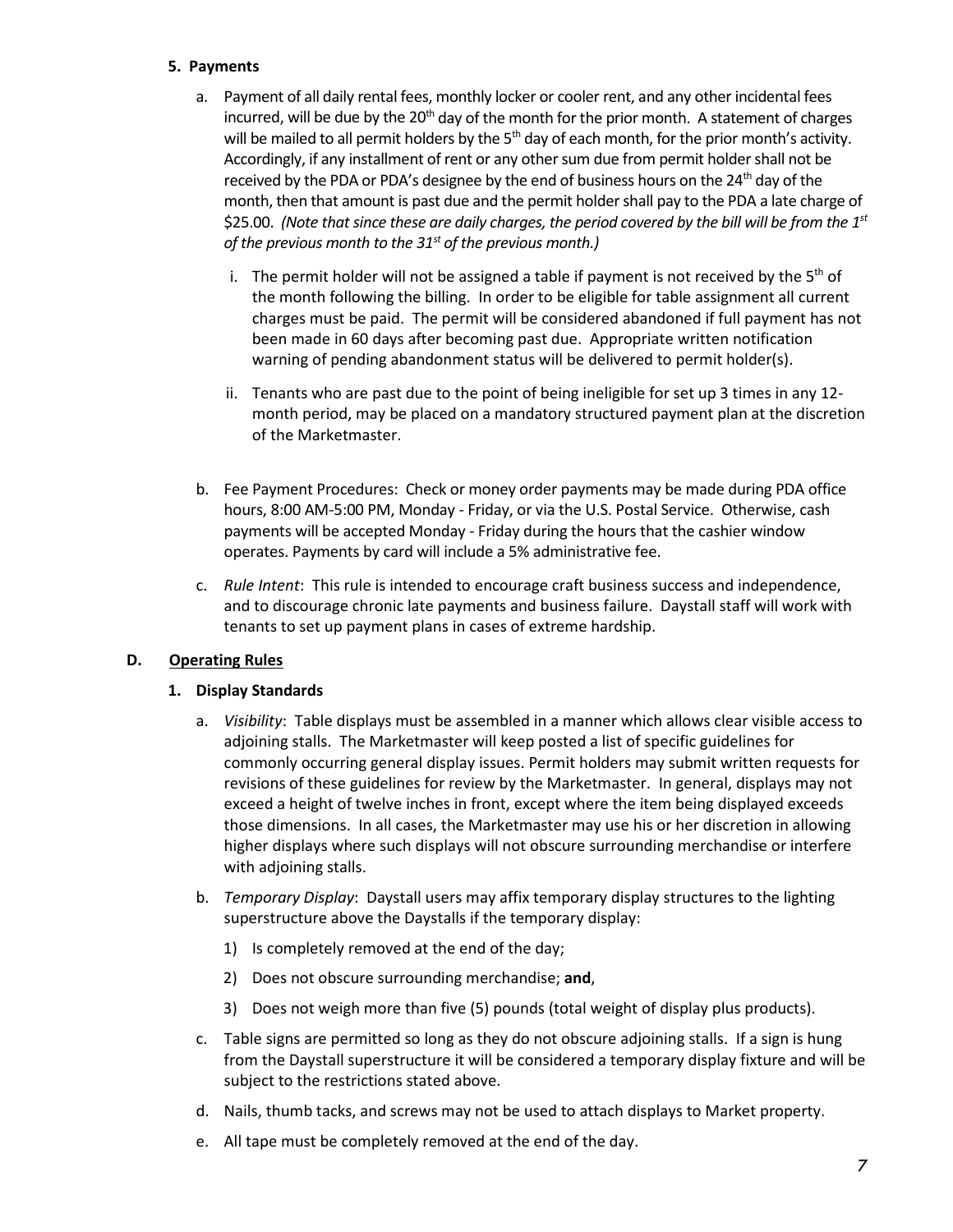## g. Use of Utilities

- 1) *Electricity*: Electrical outlets or other sources of electricity near Daystalls may be used only with permission of the Marketmaster. The Marketmaster may deny such use if it results in excessive circuit loads and may also require an additional fee for such use. These outlets are intended for lighting fixtures, farmer scales and credit card machines only. Plug-ins may not exceed 300 watts per outlet. Heaters or fans are NOT permitted.
- 2) *Light fixtures*: Permit holders and their agents may not remove or replace any of the lights from any fixture in the area encompassed by Market Daystall tables (the  $2^{nd}$  and  $3<sup>rd</sup>$  sections, the Dry and Wet Sides of the North Arcade, the Desimone Bridge, the Inside Slabs and the Dog Leg).
- 3) *Phone Outlets*: The phone jacks behind Market day tables are for credit card purchase verifications and 911 emergencies only.
- h. The Marketmaster may, in his or her discretion, require removal of a display or a temporary display structure.
- j. All vendors erecting canopies or umbrellas must securely anchor each canopy leg or umbrella with no less than 24 pounds.
- k. Due to limited space behind the tables, when both adjoining tables are occupied the vendor on table 23 on the Bridge will sell in front of the table.

## **2. Sanitation Requirements**

- a. *Applicable Laws and Ordinances*: All places where food is stored, sold, or handled in the Market shall be constructed, maintained and operated in a sanitary manner in accordance with the requirements of all applicable state laws, city ordinances, and Rules and Regulations of the Authority.
- b. *Cleanliness*: Daystall tenants shall keep the premises in a neat, clean and sanitary condition.

## **3. Conduct of Business**

- a. Business Hours
	- 1) Opening Times:

**Farmers are required to set up on Market Daystalls by 9:00 am May through December or 9:30 am January through April, (except Saturday which will remain at 9:00 am), or they will forfeit their space. If a farmer has reserved space to sell for the day, they are required to establish a visible presence at their table or have called the Marketmaster cell phone by 8:00 am May through December or 8:30 am January through April (Except Saturday which will remain at 8:00 am).** All craftspeople must be set up at their tables by 11:00 AM or forfeit their space. At that time, unused space reverts back to the PDA and can be reassigned by the Marketmaster.

2) Closing Times:

Farmers are required to be open for business until at least 4:00 PM or until product is sold out. Craftspeople are required to be open for business at least until 4:00 PM each day.

All vendors are to complete business and clear their area for daily clean up by building staff no later than 6:00 PM.

3) Summer Season Closing Times:

During the months of June, July, August, and September, all vendors are to complete business and clear their area for daily clean up by building staff no later than 7:00 PM.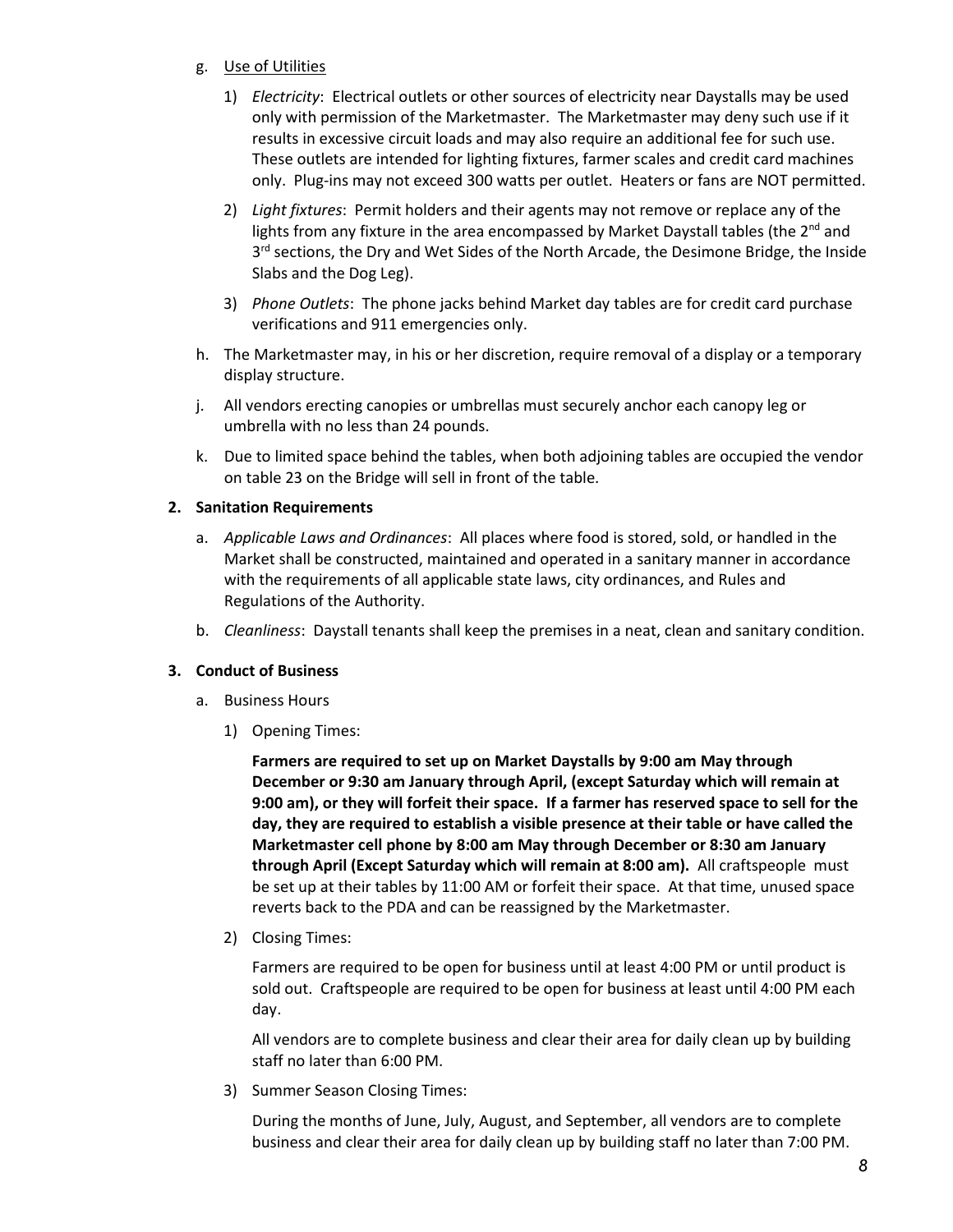On Fridays and Saturday of these months, craft businesses shall remain open for business until at least 5:00 PM.

b. Roll call shall be held every day on which the Market is open, at the north end of the North Arcade.

From January 1 through April 30, roll call will be held at:

 9:30 AM on Sundays and weekdays, and 9:00 AM on Saturdays.

From May 1 through December 31, roll call will be held at:

9:00 AM every day.

- c. All Daystall tenants must dismantle their displays without interfering with normal lock-up and cleaning procedures (6:00 PM October - May; 7:00 PM June - September).
- d. Standards for Behavior

These standards apply to craftspeople, farmers and agents. Behavior standards for performers are included in Section V. Specific Requirements for Performers.

- 1) All Daystall tenants are expected to treat others in the Market in a civil and respectful manner. No Daystall tenant or his/her agent shall treat any person in a manner that is demeaning, rough, menacing, vulgar, profane or abusive, or in a manner that involves discrimination or harassment based on race, ethnicity, gender, sexual orientation, age, disability or national origin.
	- a. RE. Sexual Harassment: Daystall permit holders and their representatives shall not harass any person in the Market because of that person's sex. Harassment can include "sexual harassment" or unwelcome sexual advances, requests for sexual favors, and other verbal or physical harassment of a sexual nature.
	- b. Although this rule doesn't prohibit simple teasing, offhand comments, or isolated incidents that are not very serious, harassment shall not be tolerated when it is so frequent or severe that it creates a hostile or offensive work environment in the Daystalls.
- 2) Babies and children are permitted behind Daystalls while their parents sell as long as they do not create a nuisance or disturbance to others.
- 3) No animals are allowed behind Daystalls.
- 4) Trading of assigned tables must be approved by the Marketmaster.
- 5) No Daystall tenant or his/her agent shall smoke in covered arcades or drink alcoholic beverages behind the Daystalls. Permit holders and their agents may not smoke within 25 feet of an open Daystall business or the roll call board.
- 6) No Daystall permit holder, agent or performer shall be under the influence of illegal drugs or alcohol while selling or performing at the Market.
- 7) The Marketmaster may do all things necessary and proper to enforce and carry out these Rules and Regulations.
- 8) Permit holders and their representatives are expected to immediately comply with requests of the Marketmaster and Market Security.
	- 1. *Non-Interference Clause*: Displays, demonstration of goods, marketing techniques, and any other actions or behaviors of the permit holder or their representative(s) must be conducted in such a way as to not interfere with the normal conduct of business at adjoining or nearby stalls, or Market operations.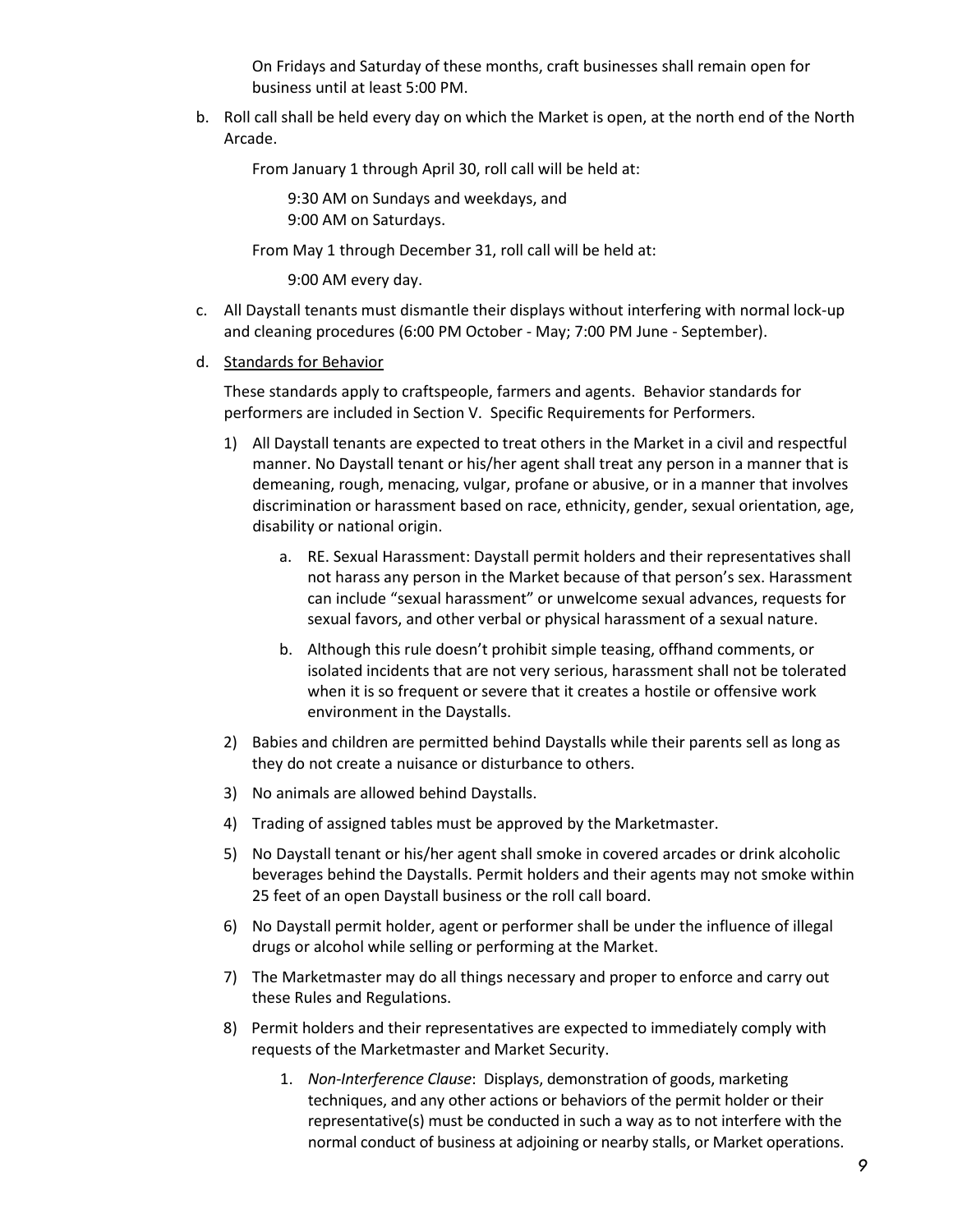This clause also requires proper storage of belongings and bins (as specified by the Marketmaster) and the cooperation with Market staff needing access for the conduction of maintenance. Sales practices shall not disrupt neighboring businesses. Examples of situations when the Marketmaster may require someone to stop a disruptive sales practice:

- a. Calling aloud to passers-by who have not yet expressed interest in vendor's goods.
- b. Advertising or attempting to sell goods in the common area rather than from behind the day table.
- c. Violation of display guidelines.
- d. Disruptive table-side production.
- e. Providing product samples without direct visual and verbal control of the seller.
- 10) Daystall permit holders or agents must treat Market facilities with care and respect. Individuals causing damage to PDA facilities are subject to violation and fine for cost of repair.
- e. Customer Service Standards
	- 1) All food offered or sold to the public in the Market must be safe, wholesome and from approved sources in accordance with the provisions of Ordinance 117001 and other applicable laws and regulations, as now or hereafter amended. It is not permitted to sell or offer for sale anything that is of a filthy, unwholesome or deleterious nature; or, to resort to trickery, concealment, artifice, or untruth for the purpose of concealing or misrepresenting, or to conceal or misrepresent the true quality, size, weight, number, volume, or value of produce, goods, wares, or merchandise sold or offered for sale; or, to resort to any unfair dealing or to cheat any person in any manner whatsoever.
	- 2) No permit-holder may hold a "going out of business sale" without providing the Marketmaster with prior notice of his/her intent to leave the Market and abandon his/her permit and accrued seniority within 30 days.
	- 3) All products offered for sale must be safe, have a decent life expectancy and exhibit quality of construction.
	- 4) All customers are to be treated with courtesy and respect.
	- 5) Vendors are encouraged to display prices of products offered for sale.
	- 6) Vendors shall have written refund and exchange policies at their day table.
	- 7) Vendors shall provide a receipt to customers on request.
	- 8) Customer complaints that cannot be resolved amicably on-site shall be immediately referred to the Marketmaster office for handling.
	- 9) Crafts vendors or their agents are required to have the permit holder's business cards or the equivalent, including the permit holder's phone number, posted in a place where the customer can see it.
	- 10) Farmers or their agents are required to have a sign showing their name and/or the name of their farm and their farm's location, specifying city and state, posted in a place where the customer can see it.
	- 11) Farmers must locate their scales in a manner so that the customer not only has a clear view of the scale but can also see the measure and price registered on the scale.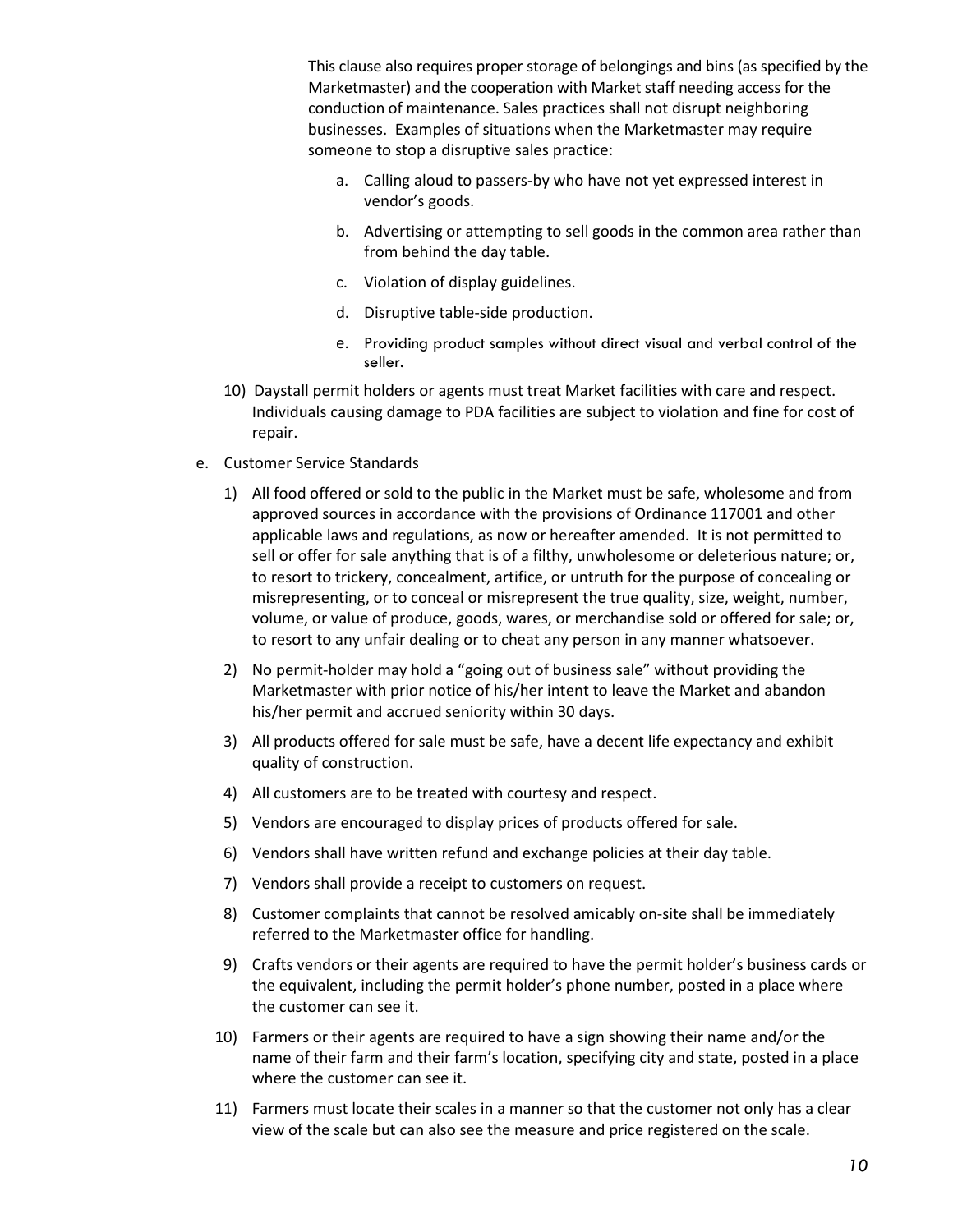- f. *Violation of Federal, State, and Local Laws and Ordinances:* No Daystall tenant shall conduct Market-related business in violation of any city ordinance or state law, including those related to consumer protection or public health and safety.
- g. *Non-Transferability*: No Daystall permit or seniority position may be sold, traded, bartered or otherwise exchanged. Daystall permits are not considered to be property and are absolutely non-transferable. A Daystall tenant cannot own or operate a commercial business leasing space within the Market Historical District.

## **E. Permit Holder Attendance Requirements**

## **1. Minimum Permit Holder Attendance Requirements**

- a. *Farmers*: Any farmer employing an agent must sell in person at his or her rented Daystall at least one day in any week in which the agent sells for that farmer at the Market. The person selling as the farmer must be either the permit holder, an immediate family member or anyone actively involved in the cultivation of the farm.
- b. *Crafts*: In order to maintain a position on the seniority list, a permit holder (or his/her designated agent) must sell at the Market a minimum of two days each week. If on a Sunday, Monday, Tuesday or Wednesday a permit holder attends roll call and all permanent Daystall space and outdoor slabs have been assigned, the permit holder has the option of not setting up to sell and that day will count toward the two day attendance requirement, provided that the permit holder receives written verification from the Marketmaster at the end of roll call.
	- 1) In addition, the permit holder answering roll call in person may not employ an agent on one of these days and must spend his or her time actually selling at the Daystall and meeting the customer.
	- 2) Each member of a joint permit must fulfill these same requirements at least one day every two weeks.
	- 3) In order to sell on a Saturday, a permit holder or off season permit holder (or his/her designated agent), must sell at the Market a minimum of two weekdays preceding the Saturday on which he/she wishes to sell each week.
	- 4) Permit holders receive eight (8) weeks of vacation time per calendar year. During a week of a permit holder vacation, a permit holder may elect to work one weekday to qualify to sell on that Saturday, if he or she is not using an agent to sell for them Monday through Saturday during that week (agent may sell on Sunday).

After a permit reaches a tenure of 20 years, an additional week of vacation will be earned each year. After 25 years, a second additional week of vacation will be earned each year.

- 5) Art/craft permit holders can carry over up to, but no more than, eight (8) weeks of vacation time into the New Year.
- 6) A crafts permit holder will be designated a Senior Crafts Permit Holder on their  $30<sup>th</sup>$ anniversary date of selling at Pike Place Market. A Senior Crafts Permit Holder will only be required to sell at the Market one (1) day a week to maintain their position on the seniority list. They will still be required to sell at the Market a minimum of two (2) weekdays to sell on a Saturday.
- 7) A permit holder may generate an additional vacation week by operating their business a consecutive Monday, Tuesday, Wednesday block in a week during the months of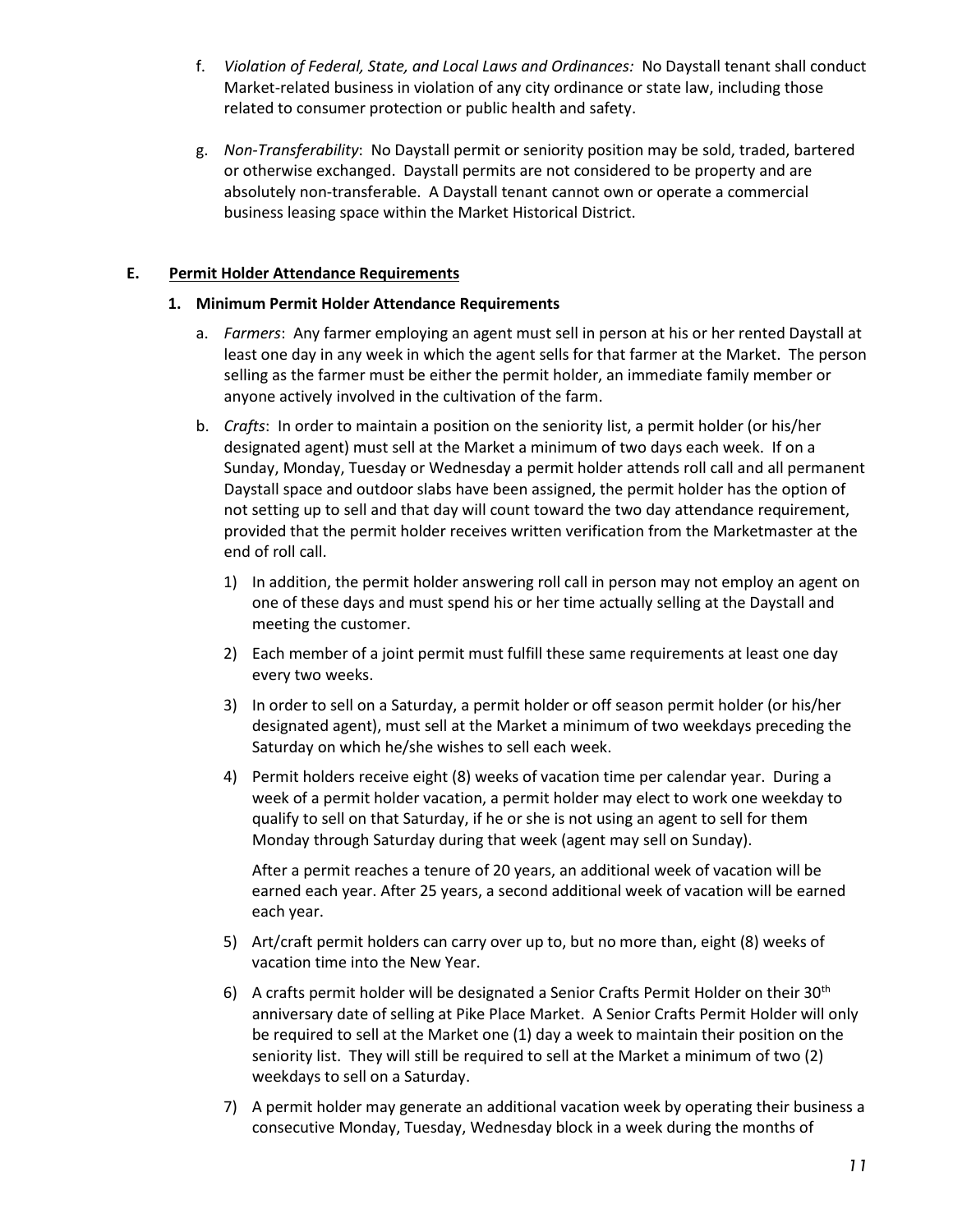January, February, or March. This week must include at least one day of attendance for the permit holder. Up to two such vacation weeks may be created in a given calendar year.

- 8) Recognized holidays for the Daystall Community will be Thanksgiving Day, Christmas Day, New Year's Day, Memorial Day, the 4<sup>th</sup> of July, and Labor Day. Those weeks will constitute a one (1) day attendance week for the permit holder and also will only require one (1) weekday to be allowed Saturday set up.
- 9) Permit holders who work 88 attendance days or more in a given calendar year will have an additional 2 vacation weeks added to their total in the following year. (*Intent: this rule serves as reward to permit holders who greatly exceed the minimum attendance requirement, providing the public with more opportunity to "Meet the Producer".)*
- c. *Attendance of Permit Holder*: For the purposes of a) and b) above, attendance requirements for the week will have been met when the permit holder (either farmer or crafts):
	- 1) Is present at the time of table assignment that morning, and
	- 2) Is present and selling at his/her day table for a minimum of five (5) hours, and
	- 3) Is present while the booth/display is closed down at the end of the day.

**OR**, if the permit holder is a farmer,

- 4) Present and selling at his/her day table for a minimum of eight (8) hours, and is either present at the time of table assignment or when display is closed down at the end of the day.
- d. Any variation from the above operation requirements must be approved in advance by the Marketmaster.
- e. Sabbatical leave may be granted at the Marketmaster's discretion. Sabbaticals are typically for twelve (12) months. Sabbaticals require a written request by the permit holder and written approval by the Marketmaster. The intent of a sabbatical is for further study of the permit holder's art or craft. After 10 years of selling in the Market, craftspeople may request a one-time 12-month "Exit Leave", which would preclude any additional Sabbatical or leave of absence. Permit holders shall not accrue seniority while on a leave of absence. Medical leaves of absence may be granted at the Market Master's discretion for a period of time up to twelve (12) months. Medical leaves may be granted for serious illnesses or injuries which prevent permit holders from fulfilling their attendance requirements and require written documentation by a doctor attesting to the permit holder's injury or illness. Permit holders requiring repeated or frequent excused absence from attendance for medical reasons may be required to review their attendance record with the Marketmaster and the outcome of this review will influence the Marketmaster's decision regarding granting further medical leave.

Severe medical conditions requiring extended leave will be addressed on a case-by-case basis. Circumstantial factors will be weighed including severity of documented condition, tenure of the permit, and demonstrated effort of the tenant to meet their attendance requirements. Any person exceeding their approved leave of absence without prior written approval of the Marketmaster shall be considered to have abandoned their permit. Except in the case of approved extended medical leaves or extenuating circumstances, as determined by the Marketmaster, no crafts permit holder shall accrue seniority while on a leave of absence.

Excused leave for medical caregiving may also be granted, as medical leave is described above, to permit holders needing to provide care to direct family members.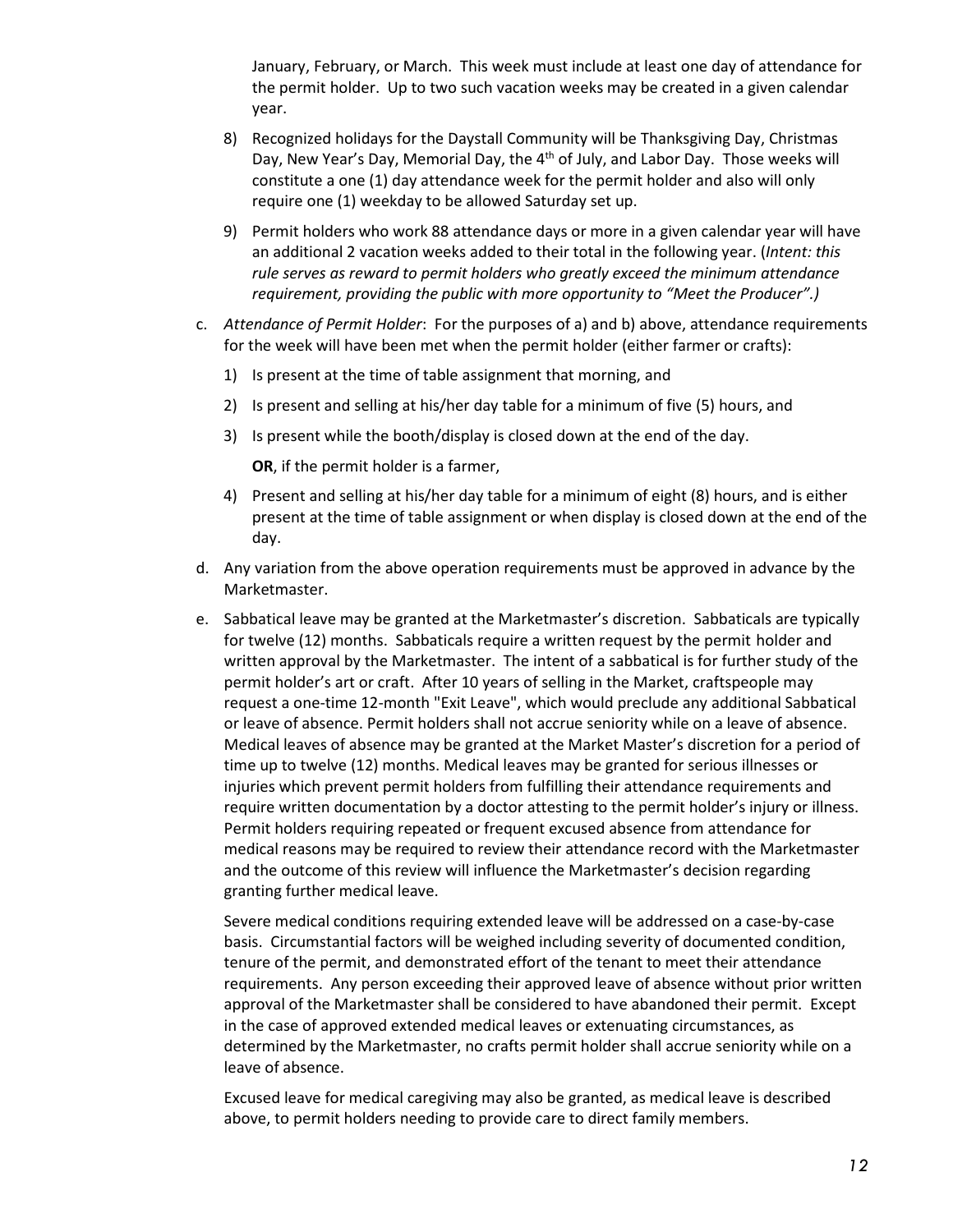- f. Failure to meet the attendance requirements specified above without written verification of illness or other reasonable explanation is a violation.
- g. If a permit holder is absent from the Market because of prolonged illness, the permit holder must present written verification of that illness within one week of his or her return to the Market.
- h. Following a permit holder's death, the permit holder's families or dependents may continue to sell the permit holder's inventory. This allowance would be made at the discretion of the Marketmaster for a period of up to three months within the first 4 months following the passing of the permit holder. The Marketmaster may require verification of the inventory prior to the period of selling as well as legal confirmation of the right to sell the work.

## **F. Table Assignment Procedures**

The Marketmaster will assign table spaces each day according to these procedures. Individual farmers, artists, grandfathered vendors and craftspersons may rent one or more adjoining stalls as permitted by the Rules and Regulations of the Authority.

## **1. Standard Farm Table Assignment**

a. Unless otherwise provided by these rules, each farmer is assigned a standard space of two Daystalls. Farmers selling a diversity of fresh produce may be assigned three adjoining Daystalls, if surplus Daystalls for which farmers have first priority are available with all farmers assigned two Daystalls. During the Holiday season, farmers may be limited to less than two tables if, in the estimation of the Marketmaster, doing so would benefit the seller, community, and consumers without undue hardship on the farmer.

## **2. Assignment of Less Than Two Daystalls to Farmers**

- a. Farmers selling only one type of item or selling products which require a limited amount of display space are encouraged to take only one table during the holiday season from Thanksgiving through December 31 in order to accommodate additional artists and craftspeople during busy times. During this time period the Marketmaster may require a farmer to take less than two Daystalls, if, in the Marketmaster's estimation, doing so would benefit the seller community without undue hardship to the individual farmer. Guidelines for such decisions are further identified in Section II.D.
- b. In exercising Marketmaster discretion, the Marketmaster will consider the factors below.

## **3. Allocation of farm priority tables during the holiday season (Thanksgiving – New Years)**

On those days when combined demand for farm and craft Daystalls is expected to exceed capacity of interior spaces some farmers may be assigned less than two table spaces for the purpose of accommodating as many vendors inside as possible, while allowing as many farmers as possible to have standard two table selling space. The Marketmaster and his/her designee shall have the sole discretion in final table assignments, but shall seek to apply the following principles in addition to the farmer's preference of table location:

- a. Larger spaces will generally be assigned to growers with multiple varieties of fresh fruits and vegetables.
- b. The Marketmaster will consider the functional facilities provided at each table in deciding where farmers can be best accommodated with reduced table space, (i.e. table depth, back area, back bench space in addition to table frontage).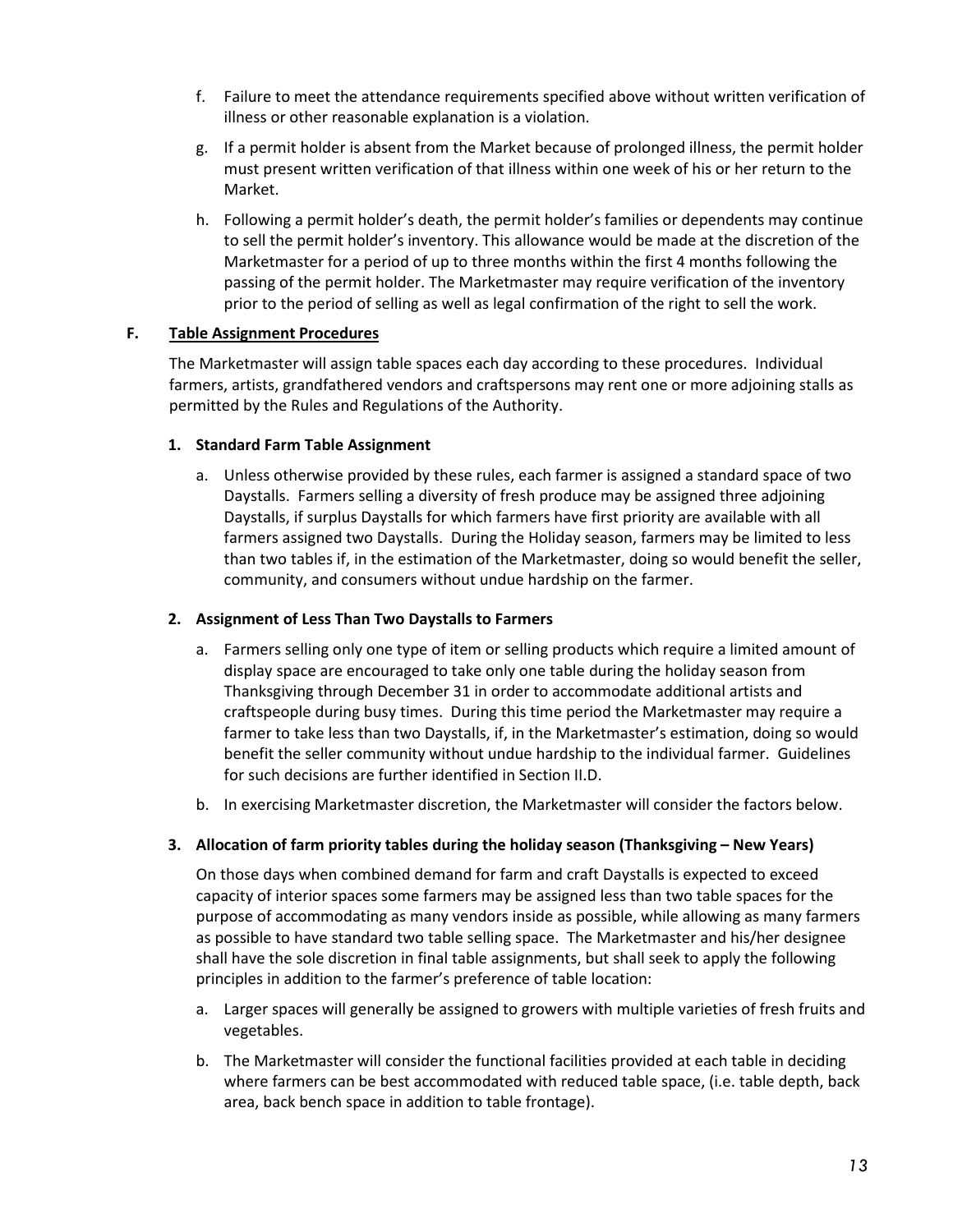- c. Farmers selling multiple varieties of fresh products will generally receive more space than those selling only one crop.
- d. If there is an abundance of a particular farm product at any given time, growers at that time may be required to take less space to ensure that a variety of foods are available for sale.
- e. Processed food farmers selling on the dry side may be reduced to accommodate the maximum number of growers not needing tables with water.
- f. Growers selling only non-edible items will receive the least consideration for allocation of a second table.
- g. When practical, farmers will be asked if they wish to share space (i.e. 3 Daystalls for 2 farmers).

## **4. Assignment of Additional Farm Tables**

a. Any farmer may be assigned a third table, restricted to the sale of a diverse selection of fresh produce. What constitutes a "diverse selection" will be determined by the Marketmaster. Prior to the Marketmaster's assignment of a third inside table the Marketmaster shall estimate whether adverse weather conditions will make uncovered outside selling spaces unsuitable for Daystall operations. On days when this appears to be the case, the Marketmaster, in his/her discretion, may first limit the number of third tables allocated to farmers inside the arcade to those selling only a diversity of fresh produce; and, thereafter, may limit the number of third tables assigned inside the arcade, if necessary to provide selling space undercover for expected craft permit holders who are subject to attendance requirements.

b. Farmers who wish to sell a diversity of fresh produce in combination with other products will be able to sell from larger overflow spaces, separate from those provided for special events, promotions, and/or designated "farmers market" days, provided outside of the arcade. The Marketmaster shall use his/her discretion in determining if a farmer is providing adequate diversity of product to qualify for this extra space. Farmers selling in outside overflow spaces, separate from those provided for special events, promotions and/or "farmers market" day, are subject to the same product requirements as ordinary Daystalls.

*Rule Intent*: Table assignment procedures are designed to accommodate as many craftspeople and farmers as possible on any given day. In offering the farmers the potential to use a third table, the PDA seeks to maintain the historic availability of fresh produce on the Market farm tables. The Marketmaster is encouraged to offer as often as possible the use of a third table for the express purpose of continuing this tradition of fresh, edible produce. This opportunity is inclusive of those farmers selling two tables of fresh and/or dried flowers and who would like another table for the purpose of selling a diversity of fresh, edible produce.

- f. After the farmer table assignments, arts/crafts permit holders shall have the opportunity to choose an additional Daystall from those which remain unassigned, according to procedures established by the Marketmaster, depending on the number of permit holders seeking additional tables, which remain unassigned at the end of roll call.
- g. On days that a permitted Daystall business is selling in the Market, with a reasonable allowance for personal breaks, tables must be attended by a permit holder or agent.

## **G. Use of Agents**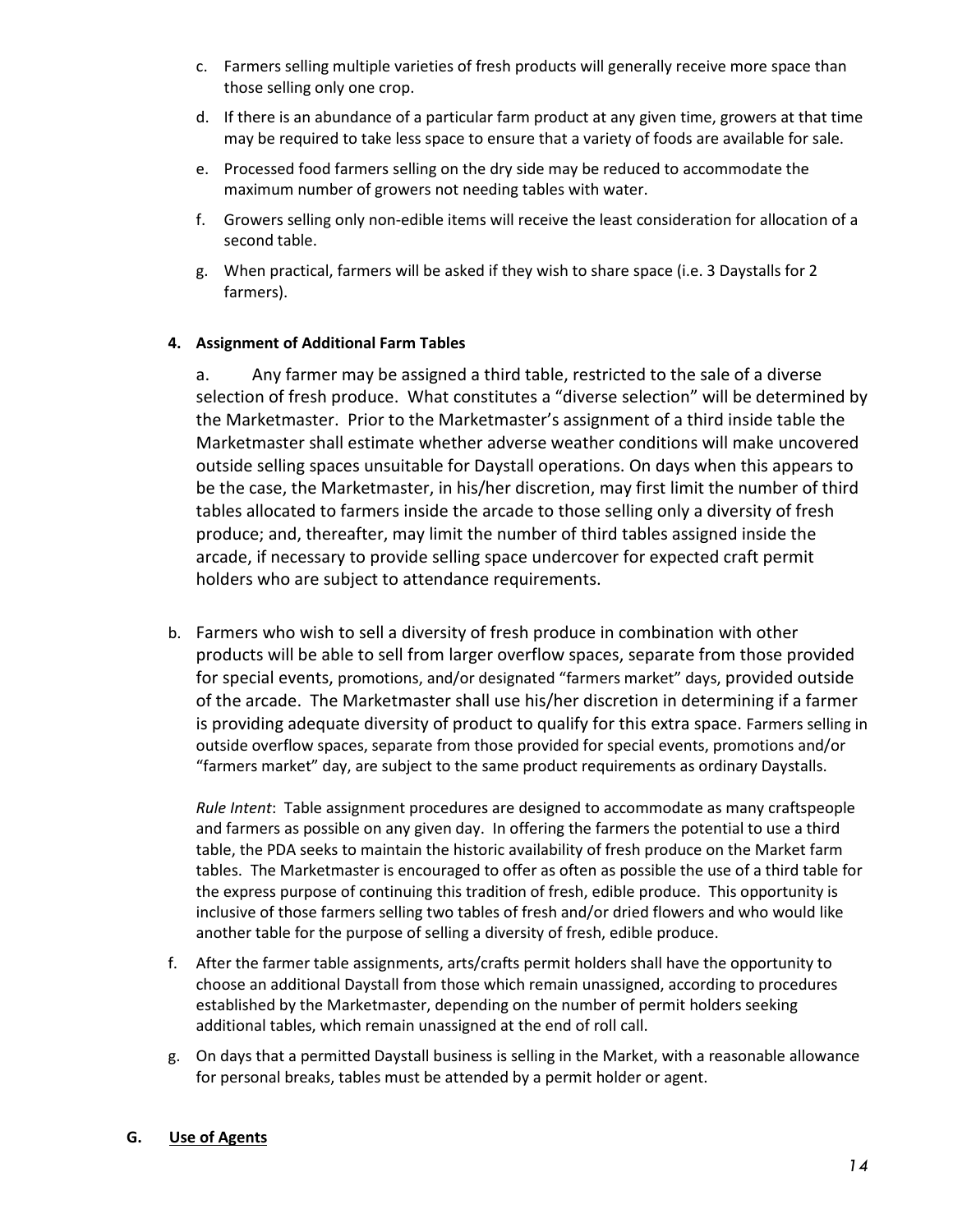## **1. Farmer**

- a. The Authority may require any permit holder desiring to have a representative agent at a Market stall to file with the Marketmaster a copy of the contractual agreement between the farmer and the agent.
- b. An agent may represent two permits on any given day. In order to qualify, farms cannot sell like products (ex. one agent cannot sell for two flower farms) and all attendance requirements for both farm permits must be met. Agents representing two farms will be granted three Daystalls, based on availability, and must obtain prior approval from the Marketmaster.
- c. Any farmer employing an agent must sell in person at his or her rented Daystall at least one day in any week in which the agent sells for that farmer at the Market.

## **2. Craftsperson**

- a. An arts/crafts permit holder may employ an agent in order to sell his or her products.
- b. The permit holder may file in writing with the Marketmaster the name of any designated agent authorized to represent the permit holder.
- c. An agent may work for a permit holder during the permit holder's absence, provided that the permit holder meets the requirements for selling a minimum number of weeks at the market as specified above.
- d. An agent may represent only one or two permit holders on any given day. If an agent represents two permit holders, the agent may choose two Daystalls when the second number is called.
- e. An agent may be allowed to work for a permit holder while the permit holder is on a documented medical leave of absence not to exceed nine weeks, provided that the Marketmaster receives documentation from a doctor stating the permit holder is able to continue to make his/her product but unable to work in the Market.
- f. A craft permit holder may serve simultaneously as his or her own vendor and as a sales agent for another permit holder year-round. In choosing table space, the seniority of the less senior permit holder shall be recognized. This rule shall have no effect on attendance rules for permit holders.

1) From January 1 through March 31 of 2022, on Tuesdays, Wednesdays, and Thursdays, agents may call for three tables, or "triple", in a manner consistent with "doubling" procedure as described above. This shall be offered on a trial basis in the 2022 Off Season, to be re-evaluated in the 2023 Daystall Rules Review. The Marketmaster may restrict this practice for individuals who demonstrate an inability to properly manage 3 tables within the Daystall routine.

g. Permitted off-season permit holder must sell in person one day of any given week that the off-season permit is operated. Any week this condition is not met, all points accrued for that week will be lost, and is a violation of the rules.

## **H. Administrative Guidelines Regarding Enforcement of Rules**

## **1. Enforcement and Sanctions**

In cases where a rule violation has occurred or is occurring, it is the goal of PDA staff in enforcing Daystall Rules to achieve voluntary compliance by the tenant(s) upon request by the Marketmaster. In general, sanctions will be imposed only in cases where the tenant has not complied or the violation is recurring. Sanctions may be imposed by the Marketmaster,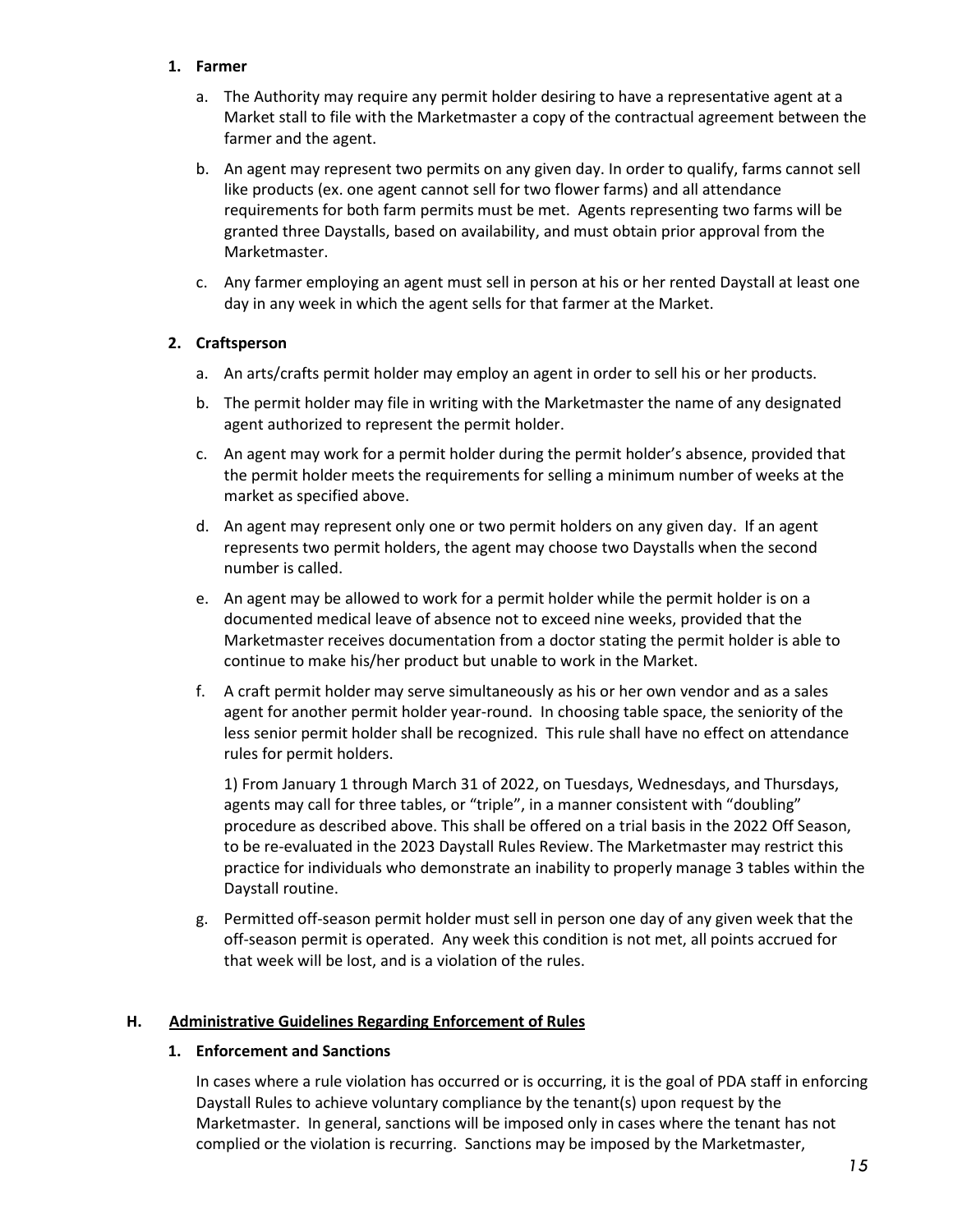including remedial sanctions consisting of required reimbursement of the additional cost incurred by the PDA as a result of the violation, suspension or revocation of Daystall or performer permit, reflecting the severity of the violation, and record of past incidents. In the event that sanction would result in loss of permit holder's ability to sell at the Market, decision is subject to appeal according to the following procedures.

## **2. Suspension and Revocation of Daystall or Performance Permit**

- a. *Procedure*: In making a finding that a permit holder has violated the terms of these rules and regulations, the Marketmaster shall comply with the following procedure:
	- 1) Notice of Grounds for Belief that Violation Has Occurred:

When the Marketmaster has reasonable grounds to believe that a violation has occurred; he/she shall notify the permit holder in writing of the suspected violation. Such Notice shall specify the nature of the violation, the section of these Rules and Regulations that applies to the violation and the date or dates of the violation. To the extent that the Marketmaster is relying upon witnesses to the violation other than the Marketmaster, the Notice shall identify those witnesses.

- a) The Notice shall inform the permit holder that a finding of violation may result in suspension of the permit for a period of time as specified under Section I.H.2.b) or, if the violation is of a nature that may result in revocation of that permit, that a finding of violation is of a nature that my result in revocation of that permit. If the Marketmaster intends to consider prior findings of violation in setting the appropriate penalty, the Notice shall specify those prior findings of violation. The Notice shall inform the permit holder of the permit holder's right to a hearing before the Marketmaster in which the permit holder may present explanations, objections, or defenses.
- b) Notice shall be delivered to the permit holder or his/her agent if either is present at the Market. If deliver is to an agent, the Marketmaster shall also mail a copy to the permit holder at the address on file with the Marketmaster. If neither the permit holder nor his/her agent is at the market, the Marketmaster shall mail a copy of the Notice to the permit holder at the address on file with the Marketmaster.
- 2) Hearing on Violation

The permit holder shall have the right, within five (5) working days of delivery of the Notice to the permit holder, or within seven (7) working days of mailing if the Notice is mailed to the permit holder, to request a hearing before the Marketmaster. The hearing shall be held within three working days of the day the Marketmaster receives the request, and, to the extent practicable, shall be at a time agreed to between the Marketmaster and the permit holder.

- a) At the hearing, the Marketmaster shall set forth the basis for his/her belief that a violation has occurred. The Marketmaster is not required to present witnesses, but, rather, may relate what the Marketmaster has been told by witnesses and the Marketmaster's understanding as to the basis for the witnesses' statements. The permit holder shall be entitled to give explanations, objections, and defenses and, within the reasonable time limits set by the Marketmaster, shall be entitled to present witnesses.
- 3) Decision

Within two (2) working days of the hearing, or within ten (10) business days of mailing of the Notice of Violation if no hearing is requested, the Marketmaster shall make a written decision finding that a violation has or has not occurred and, if he/she finds that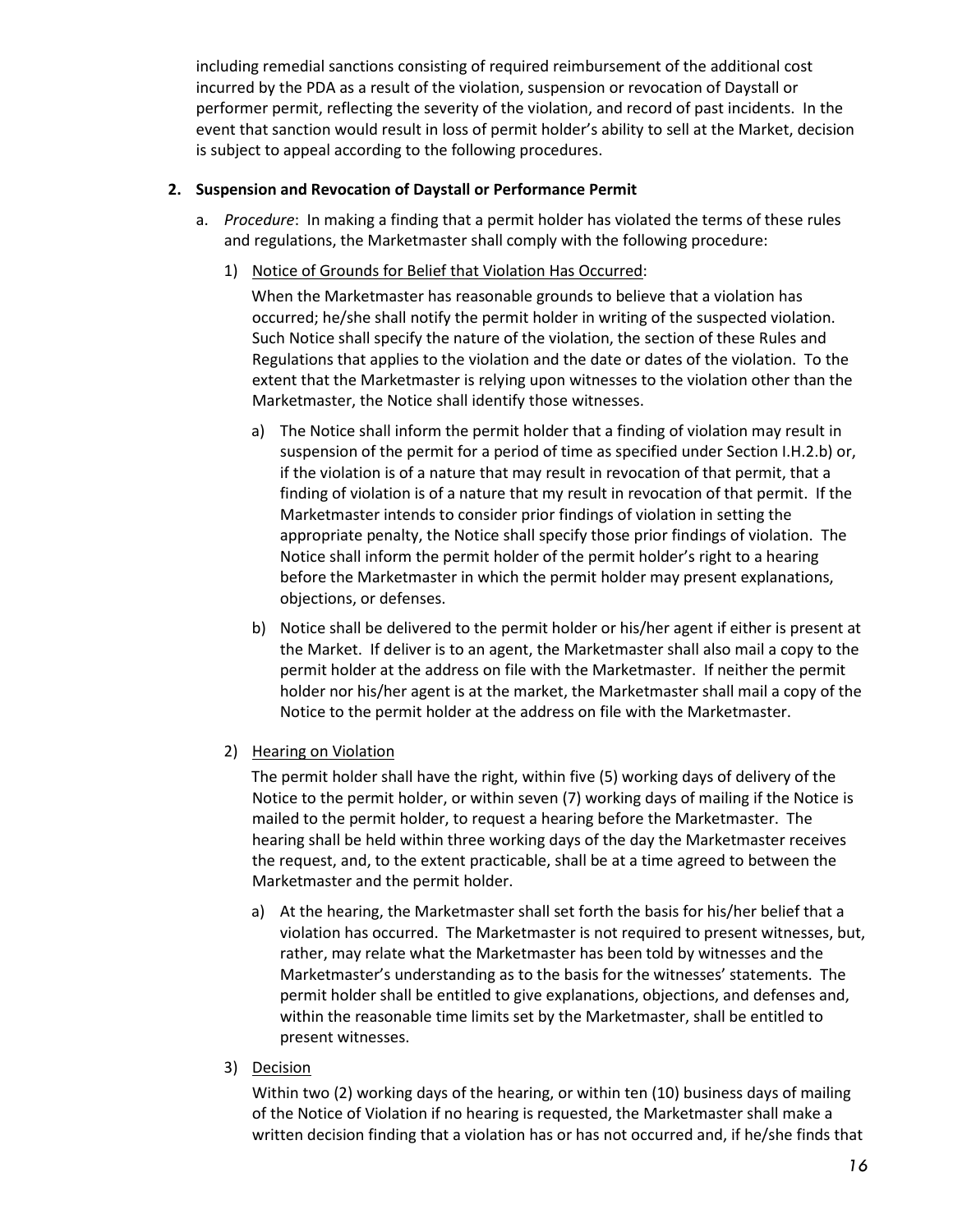a violation has occurred, setting forth the penalty. The decision shall be personally delivered to the permit holder or his/her agent if either is present at the Market, and shall be mailed to the permit holder at the address on file with the PDA. On appeal, the Marketmaster's findings of fact will not be overturned unless they are unsupported by substantial evidence.

- a) Penalties
	- 1] Warning: The Marketmaster may issue a warning specifying the violation and the steps that should be taken to ensure that it does not reoccur and that appropriate limits on behavior are followed. The warning may include a requirement of certain special reporting requirements to allow the Marketmaster to ensure that the violation is not reoccurring.
	- 2] Monetary sanctions may be assessed in cases where the nature of the violation results in increased costs of operation of the Daystalls. Such sanctions may initially be low (under \$25.00) but can escalate in the case of frequent recurrence.
	- 3] *Suspension*: For any violation of these Rules and Regulations, the Marketmaster may suspend the permit for a period of time. During the period of suspension, the permit holder may not work as a permit holder or as an agent for another permit holder. The suspension period shall not be considered an absence in determining the permit holders seniority and compliance with attendance requirements. 4] *Revocation of Permit Improperly Obtained*: The Marketmaster may revoke any permit secured by fraud, concealment or misrepresentation of fact.
	- 5] *Other Ground for Revocation*: For any violation involving deceptive marketing, or for any violation of city ordinances or state law, or for any two violations of any type within a 12 month period (which two violations need not be of the same rule or regulation), the Marketmaster may revoke the permit. If the permit is revoked, the permit holder may not reapply for a permit twelve (12) months after the revocation. A prior revocation or abandonment of permit may be taken into consideration when reviewing an application for return to the Market. Egregious instances of behavior toward others that are demeaning, rough, menacing, vulgar, profane or abusive, including discrimination or harassment based on race, ethnicity, gender, sexual orientation, age, disability or national origin, may also result in revocation if they are deemed by the Marketmaster to be especially malicious, injurious or disruptive to Market functions.
	- 6] *Rule Intent and Application*: The sale and/or display of non-permitted merchandise is a deceptive marketing practice. The Marketmaster may assess a penalty of permit revocation if any Daystall tenant is found to be in violation of these rules due to sale of non-permitted merchandise.
	- 7] The Marketmaster may require that suspected non-permitted merchandise be removed from displays pending re-inspection of the farm or studio. This will assist in making sure that all farmers sell only what he or she grows or produces on his or her land, and will insure that all craftspeople strictly adhere to Section VI. *Standards for Permitted Arts and Crafts Merchandise.*
	- 8] *Effective Date of Decision:* Except as provided in Section I.H.3. *Suspension Pending Decision*, the decision of the Marketmaster shall be effective five working days after it is mailed to the permit holder.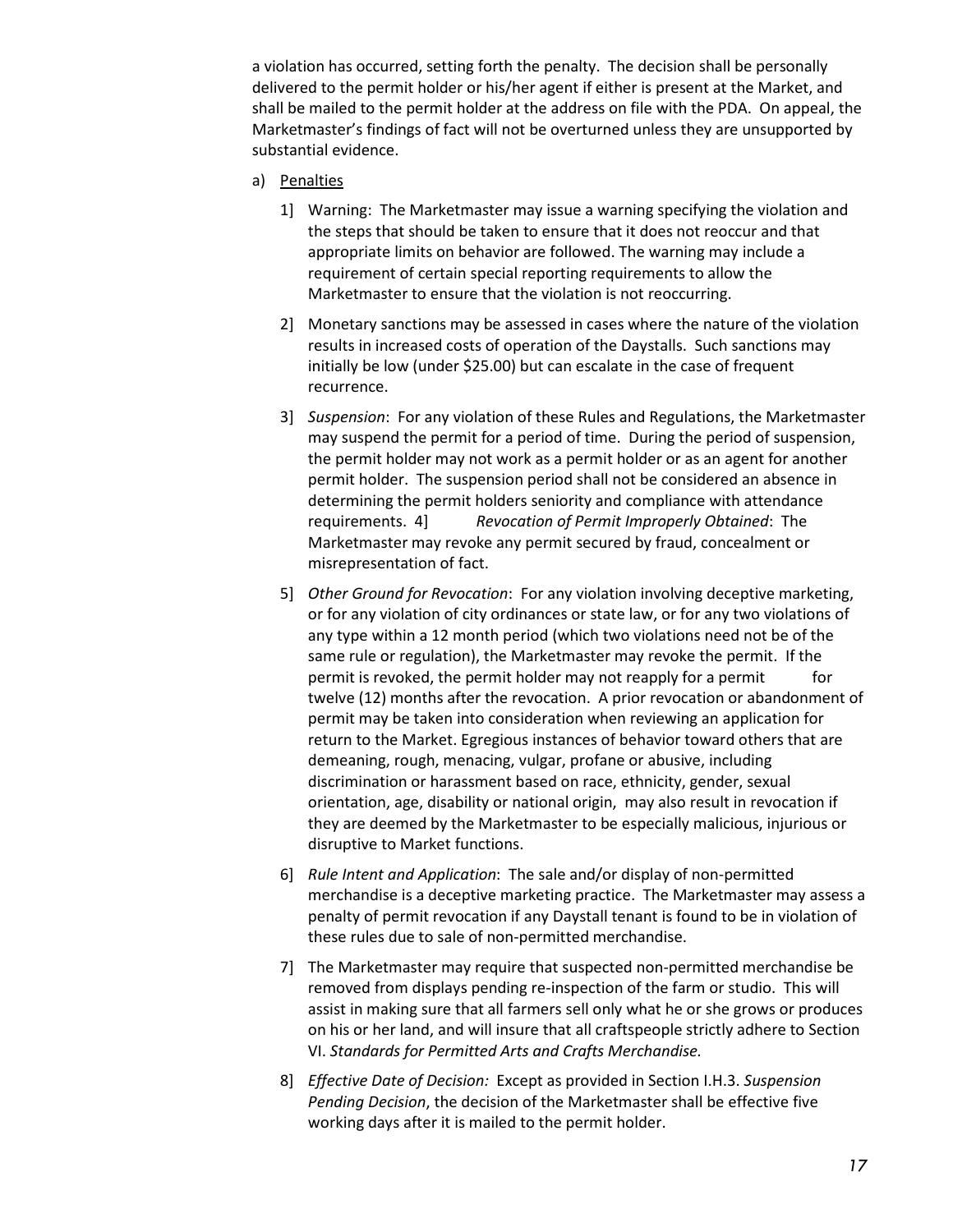## **3. Suspension Pending Decision**

- a. Where the Marketmaster determines, in his/her discretion, that the interests of the PDA or the public require suspension of a permit pending the decision set forth in Section 1.H.2.a.3.a) above, the Marketmaster may so require in the Notice of Violation. In such cases, however, the Marketmaster must attempt to telephone the permit holder if personal delivery of the Notice is not possible, and must make a hearing time available within one working day of the time requested by the permit holder.
- b. In cases of suspension pending decision, the permit holder shall notify the Marketmaster where the permit holder can be reached by telephone and shall check with the Marketmaster each day following the hearing in order to determine the time and nature of the Marketmaster's decision. In such cases, the decision (and any penalty) shall be effective as soon as the permit holder is verbally told of the Marketmaster's decision. The Marketmaster's decision shall be confirmed by a written notice mailed to the permit holder at the address on file with the Marketmaster.

## **4. Appeals Procedure**

- a. Any merchant or applicant for merchant space denied the opportunity to lease space or whose lease is canceled or revoked, and any person denied a Daystall or performance permit or whose Daystall or performance permit is suspended or revoked, and any person aggrieved by the Marketmaster's allocation of spaces and times for performances or Daystall use may appeal such decision under the procedure set forth below. Each step in the appeal process must be taken in order for the appealing party (the "appellant") to be entitled to go further in the process. Decisions suspending or limiting performance permits are stayed pending any appeal.
	- 1) Appeal on Infractions:

In cases involving a factual dispute (other than infractions related to non-payment of fees or NSF checks), the tenant may appeal the finding of the Marketmaster if he or she feels that the factual decision of the Marketmaster was not supported by substantial evidence or because the Marketmaster misinterpreted the meaning of the Rules and Regulations. In order to make such an appeal, the tenant must first pay any and all fee(s) currently due. Within two days after receiving written notification from the Marketmaster and after any fine(s) assessed have been paid in full, the tenant must submit a written statement to the Executive Director setting forth the facts in the dispute and any evidence to support his or her position. In all such cases, it is the sole responsibility of the tenant to prove that an erroneous determination has been made. The decision of the Executive Director in response to any appeal of this kind is final.

- 2) Appeal to the Executive Director:
	- a) Within fourteen (14) days of the action from which the appellant wants to appeal, the appellant shall submit to the Executive Director a Statement of Appeal. The Statement of Appeal shall set forth:
		- 1] The action complained of;
		- 2] The reasons why the appellant believes the action should be changed, either because the factual decision of the Marketmaster was not supported by substantial evidence or because the Marketmaster misinterpreted the meaning of the Rules and Regulations;
		- 3] The facts supporting the appellant's belief that the action should be changed, together with the names of any persons whom the appellant believes should be consulted in reviewing the action;
		- 4] The action that the appellant believes should be taken;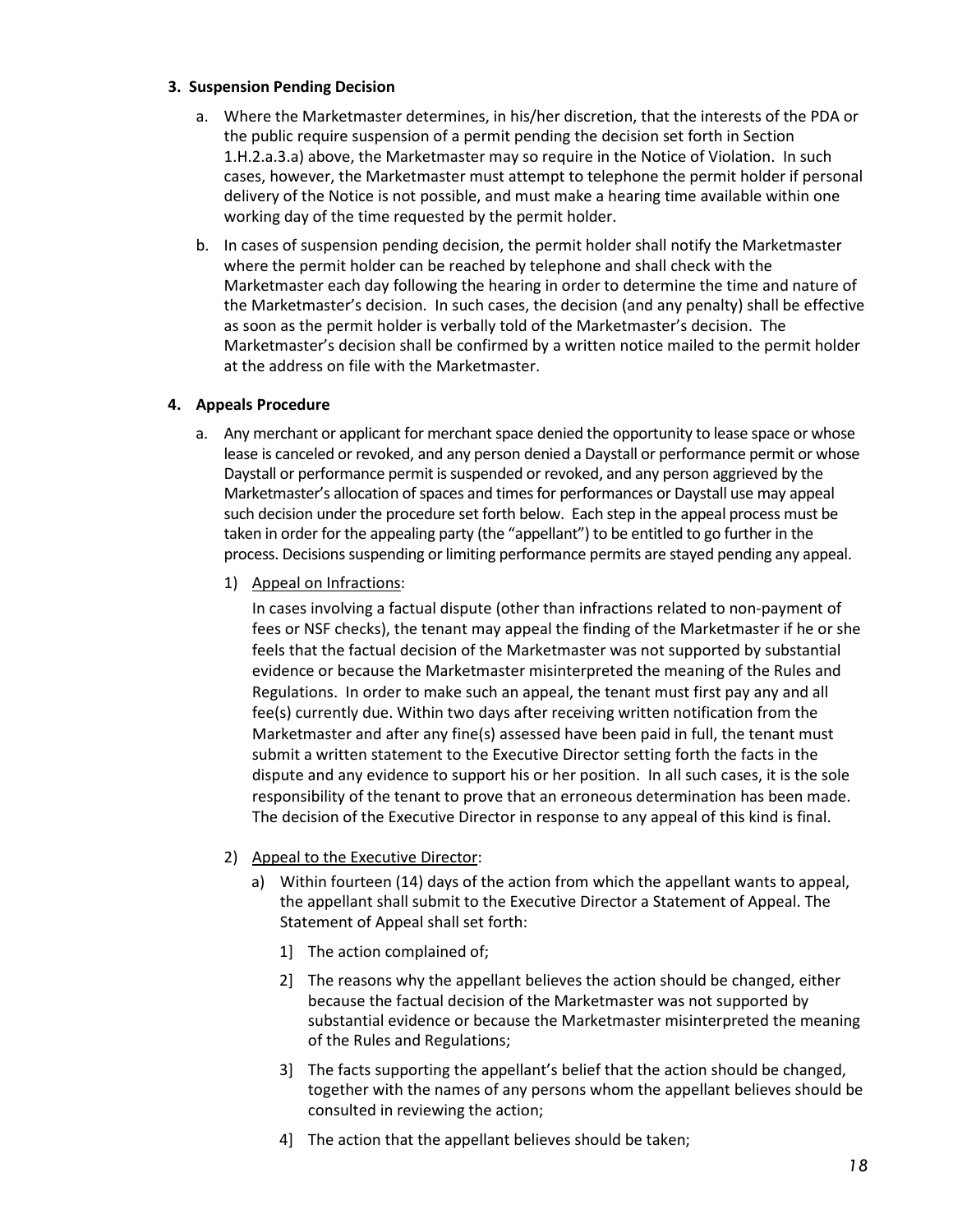- 5] Any request for action pending the hearing of the appeal; and
- 6] The appellant's address to which decisions on the appeal should be mailed.
- b) Within ten (10) working days of receiving the Statement of Appeal, the Executive Director shall make a decision in writing responding to the appeal and setting forth the decision of the Executive Director in response to the appeal.
- c) The Executive Director may consult with persons other than the appellant, and may, in his/her discretion, allow the appellant to present witnesses at an informal hearing under rules and time limits to be set by the Executive Director.
- d) At any time during the appeal process, the Executive Director may take any action otherwise within his/her authority to suspend or modify for the appeal period the decision being appealed. The determination whether to suspend or modify a decision pending appeal shall be in the sole discretion of the Executive Director.

#### 3) Appeal to Committee of the Council

If the appellant is not satisfied with the decision of the Executive Director the appellant may appeal to the ad hoc "Appeals Committee" of the PDA Council within fourteen (14) days from the date of the Executive Director's finding on the initial appeal. The composition of the Appeals Committee shall be as established from time to time by resolution of the PDA Council, but at all times shall consist of at least one member of the PDA Council.

- a) At the discretion of the PDA Council, the Appeals Committee may include the Executive Director.
- b) If the appellant appeals to the Appeals Committee, the appellant shall submit a Statement of Appeal in the form set forth in Section I.H.4.a.)(2), and the Executive Director or his/her designee may submit a written response.
- c) Within fourteen (14) days of receiving a Statement of Appeal, the Appeals Committee shall set a time for hearing of the appeal, which hearing date shall be within thirty (30) days of the time of receipt of the Statement of Appeal. The hearing will be open to the public.
- d) At the public hearing, the appellant and the relevant PDA staff member shall present their positions and any witnesses they believe relevant. Unless otherwise ordered by the Appeals Committee, the appeal hearing shall be limited to one-half hour, with the appellant to take no more than twenty (20) minutes and the relevant PDA staff member to take no more than ten (10) minutes.
- e) Within fourteen (14) days of the public hearing, the Appeals Committee shall issue a decision setting fourth:
	- 1] The issue in the appeal;
	- 2] The positions of the parties; and
	- 3] The findings and recommendations of the Appeals Committee.
- f) The findings and recommendations of the Appeals Committee shall be transmitted to the full PDA Council, and shall be considered by the PDA Council at its next regularly scheduled Council meeting occurring not less than fourteen (14) days after issuance of the Appeals Committee decision. If the appellant or the Executive Director wishes to submit comment on the Appeals Committee findings and recommendations to the full Council, he/she shall do so in writing not less than seven (7) days prior to the date of the council meeting at which the matter is to be considered.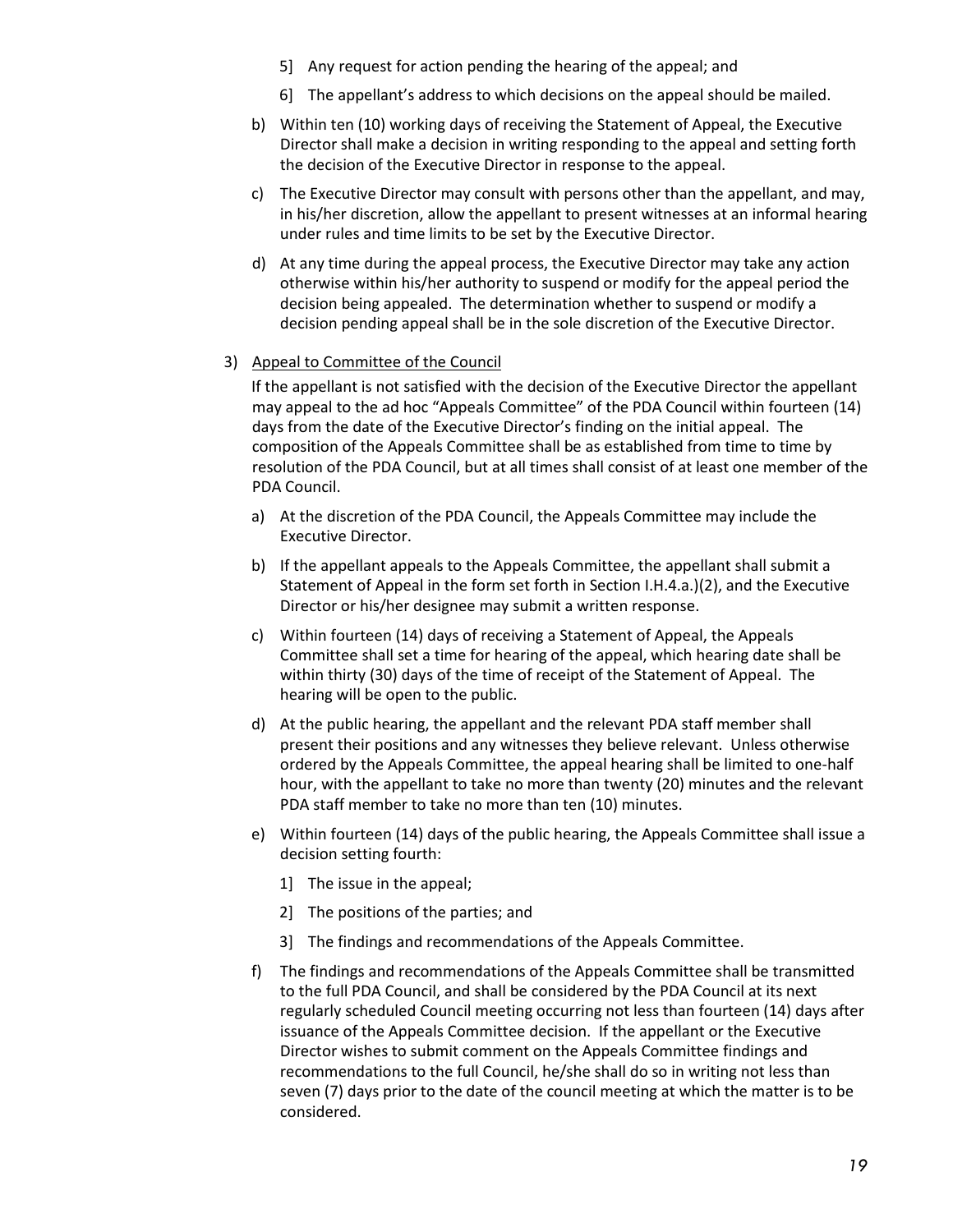- g) The PDA Council will consider the appeal on the basis of the written submissions. No testimony will be allowed at the PDA Council meeting unless specifically requested by the PDA Council. The PDA Council members may, however, have questions concerning the appeal and, accordingly, the appellant is encouraged to attend the Council meeting. In responding to the appeal, the PDA Council may accept, reject, or modify the recommendations of the Appeals Committee or may defer a decision pending further developments, further inquiry, or further discussion. The PDA Council will defer to the Appeals Committee unless the decision of the Appeals Committee is clearly erroneous.
- b. All decisions of the PDA Council shall be final and un-appealable.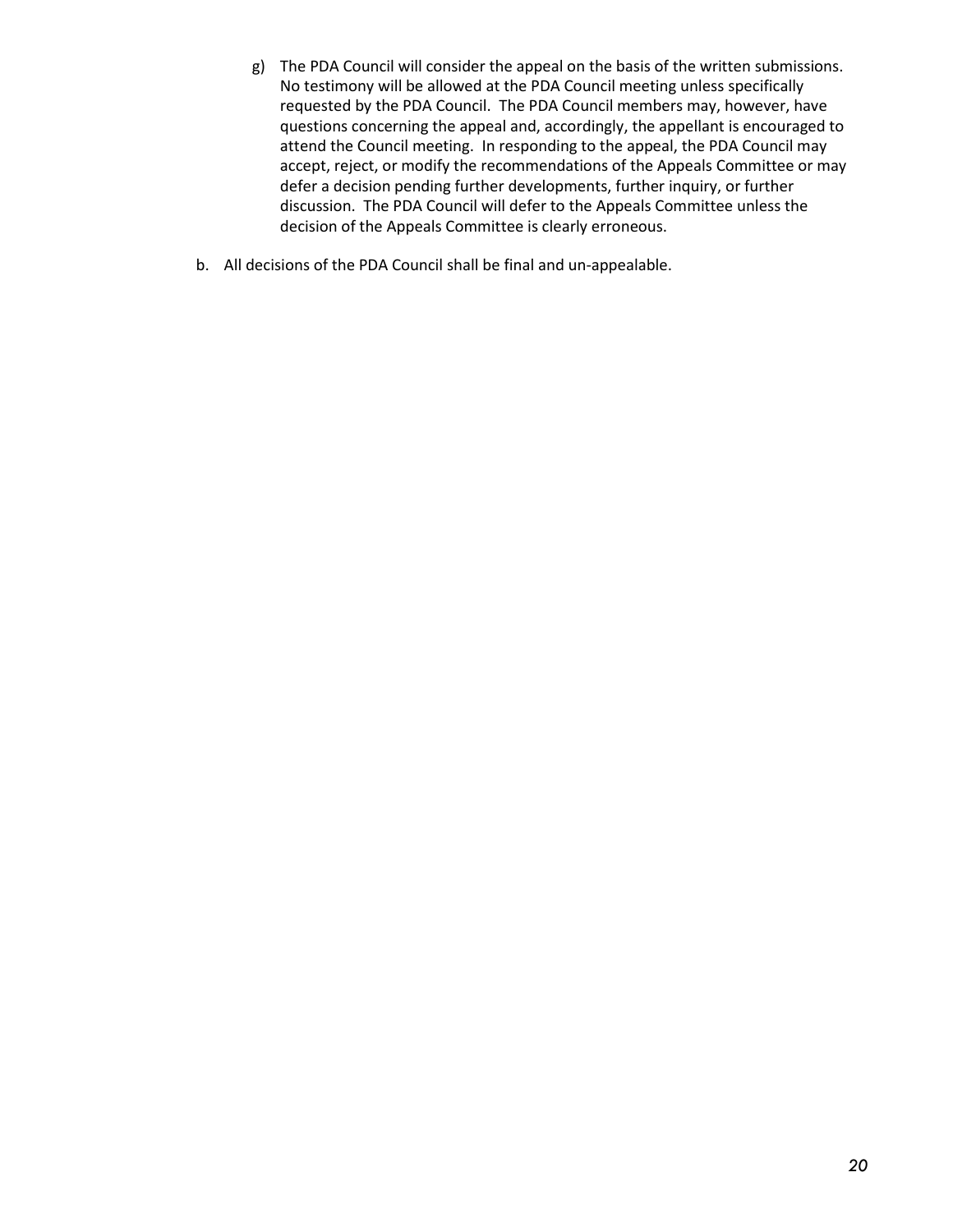## **A. Permit Holder Qualifications**

#### **1. Application Requirements and Procedures**

- a) In order to obtain a Pike Place Market Farmer Permit, a farmer must file an application with the Pike Place Market Preservation and Development Authority (PDA).
- b) On the permit application, the applicant must specify the following:
	- 1) Location of acreage to be farmed.
	- 2) Permitted and supplemental farm products which the applicant wishes to sell at the Market.
	- 3) The permit shall also identify the parcel(s) of property owned or leased for farm production and from which all permitted farm products are produced, grown or raised for sale at the Market.
	- 4) No parcel of farmland may be listed on more than one farm permit.
	- 5) The Marketmaster may require applicants for farm permits to identify the property tax parcel numbers of property farmed (if owned) or by other documents sufficient to identify a leasehold interest physically separate from other property.
	- 6) The permit shall identify the person/permit holder who is leasing the land for farming purposes, if the farm is leased. The lease period should extend beyond the season for harvesting, and should establish that the land and crop has been maintained by the permitted farmer.
	- 7) Also listed on the permit will be specifics about the permit holders "farm family household." "Farm family households" will be defined as "all the members of the immediate family involved in farm production." These family members involved in farm production and operation may sell in the Market on behalf of the permit holder. They will all be listed on the permit application. There will be no more than one permit issued to any farm family household. No person may be named as the permit holder or family member on more than one permit.
	- 8) The name of any agent, other than a family member, the farmer intends to employ.
- c) Only one farmer permit will be granted per family unless separate plots are owned or leased by separate family members. The farming units must operate under separate business licenses and each permit holder must represent a truly separate family economic unit. The Marketmaster shall exercise his/her discretion in interpreting rules regarding issuance of a farm permit to a farm family household in order to ensure that the intent is maintained, namely that a family economic unit will hold only one farm permit.
- d) The Marketmaster, Farm Program Manager, or a designee will perform a farm inspection to determine if the farmer is involved with production of permitted farm products as listed on the permit application. A new farmer will not be allowed to sell in the Market until an inspection has been completed. Under special circumstances a conditional permit may be issued at the discretion of the Marketmaster.
- e) A Pike Place Market Farmer permit will be granted following completion of the farm inspection, review of the application and proof that the applicant meets the criteria of the farmer definition. This proof must include a legal document which verifies the applicant's ownership of or leasehold or use rights to the land being farmed during the growing season. The Marketmaster will issue a permit and specify which products have been approved for sale as permitted or supplemental products under these rules.
- f) The Marketmaster may grant a one-day Provisional Farmer permit if warranted, in his or her discretion, under extenuating circumstances.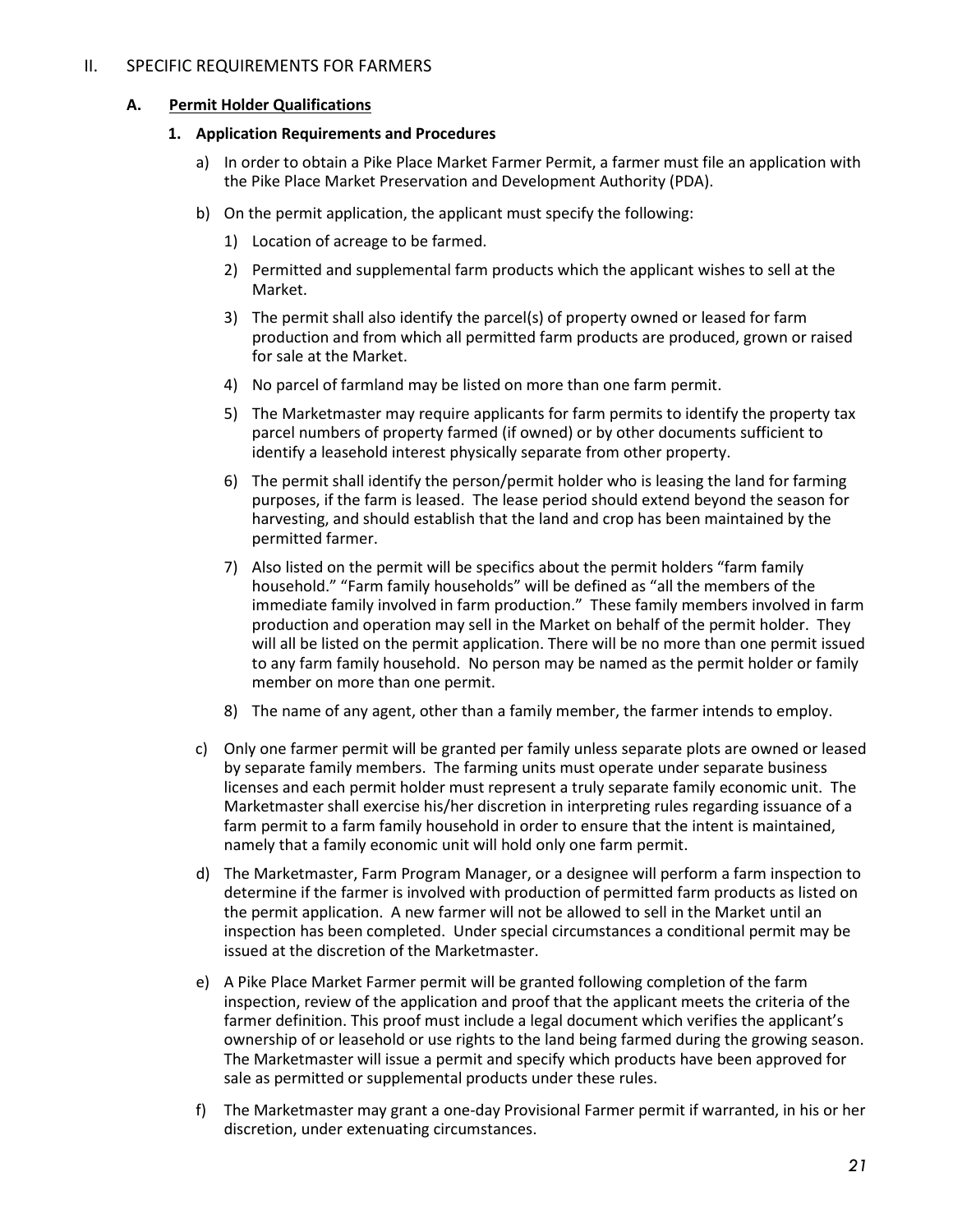- g) Farmer permits shall be valid for one calendar year.
- h) The PDA reserves the right to re-inspect any farm at any time during the time the farmer has a permit to ensure that all products sold may be permitted for that farmer.
- i) The PDA reserves the right to assess a fee for travel expenses incurred to conduct the farm inspection or re-inspection.
- j) A farmer may renew his or her permit by filing a new application with the PDA. A farm inspection may be required for permit renewal.
- k) If a farmer wishes to add to the list of permitted or supplemental farm products as specified on the permit application, change the location of acreage being farmed, change his or her designated agent, or make any change in the list of persons sharing farmer status on the permit, that farmer must amend his or her permit by filing an amended application with the Marketmaster.
- l) Vendors of fresh fruits, vegetables and other eligible farm products agree to accept Market Fresh Coupons as condition of selling such products on the Daystalls. Farmers are encouraged to accept WIC (Women, Infants, and Children) and SFMNP (Senior Farmer Market Nutritional Program) checks.
- m) Farmers or their agents are required to have their name and/or the name of their farm posted in a place where the customer can see it.

## **2. Group Selling Permits**

- a) Group selling permits are available to farmers residing within a farm community who wish to cooperatively market farm products with other farmers residing within that farm community.
- b) Up to four farmers may apply for a Pike Place Market Farmer Group Selling Permit for the purpose of selling permitted and supplemental farm products at the Market. Any farmer named on a Group Selling Permit may represent any or all of the holders of that Group Selling Permit at a Daystall. In order to qualify for a group selling permit, each of the individual farmers must meet the following requirements:
	- 1) Each individual works land on which one or more products to be sold under the Group Permit are grown or produced.
	- 2) Each individual applying on a group permit is actively involved in the production of one or more products intended for sale at the Pike Place Market.
	- 3) Each individual named on the group selling permit is required to meet all applicable attendance requirements for farm permit holders. Permit holders will rotate meeting weekly attendance requirements; i.e., if two permit holders are named on a group permit, each personally sells once every two weeks; if three, each personally sells once every three weeks; and if four permit holders are name on a group permit, each personally sells once per month.
- c) Each farmer named on a Group Selling Permit must meet all the qualifications for a Pike Place Market Farmer Permit.
- d) Farmers holding a Group Selling Permit may employ an agent provided they meet the same attendance requirements as other permit holders.
- e) A farmer may be named on only one type of permit at any given time. Farmers with a Group Selling Permit shall have a status of a single permit holder, and shall be entitled to stall assignment as a single permit holder only.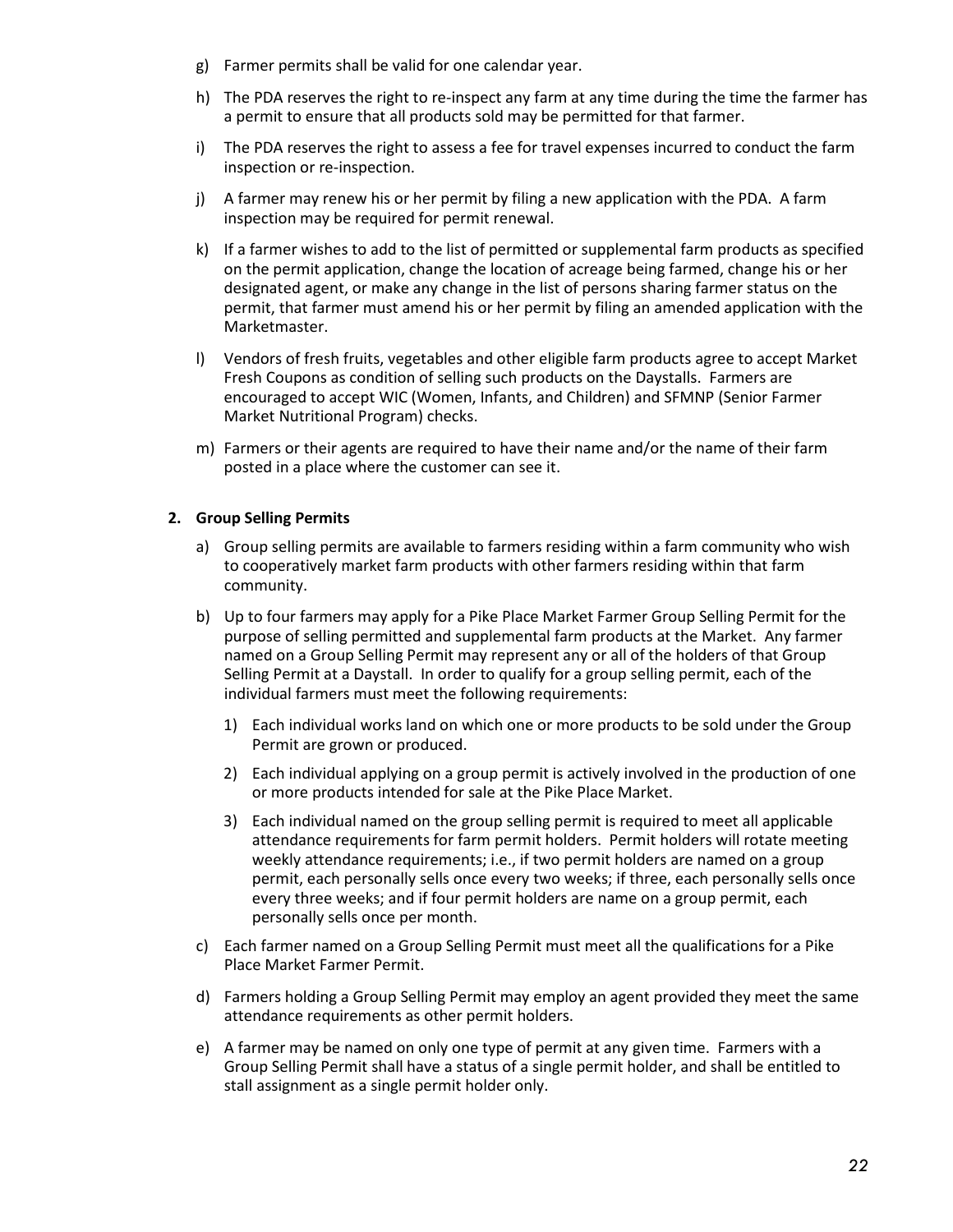f) *Rule Intent and Application*: Group selling permits are designed to encourage small farmers whose lands are in close proximity to one another, but may be some distance from the Market, to cooperatively sell their products at the Market. By combining their efforts and products, and spreading the responsibility for Market attendance among up to four farmers, group selling permits can provide an economical opportunity for farmers to use the Market in cooperative marketing of their product's, while still upholding the tradition of "Meet the Producer." Group selling permits are not designed to provide one farmer a means of wholesaling products of different farm. The only exception that the Marketmaster will consider for attendance requirements of each farmer on the group selling permit may occur in circumstances where family members of the participating farmers are retired farmers and wish to substitute their attendance for that of an active farmer.

## **B. Farm Products**

## **1. Intent:**

Many types of products may be sold at the Pike Place Market on the Daystalls. A primary objective of the PDA in the operation of the Daystalls is to promote the continued sale of farm fresh produce in the Market and to promote the sale of food sold directly to the consumer. In addition, the PDA recognizes that other types of products have traditionally been sold by farmers as a supplement to farms, especially during seasons when fresh product is not available for harvest. There has traditionally been a distinction between permitted and supplemental farm products. In addition, certain types of supplemental products have been allowed as seasonal supplements, traditionally associated with the holiday period of Thanksgiving to Christmas. It is the intent of these rules to ensure that the presence of edible crops and similar food products grown and produced by the farmer remain the primary emphasis for Daystalls used by farmers and that supplemental products permitted for sale on the Daystalls relate to these traditions.

## **2. Permitted Farm Products**

- a) The following items are permitted for sale at the Pike Place Market on farm priority tables, when grown or produced by the farmer and specified in the individual permit granted to that farmer:
	- 1) Cultivated fresh (or dried) cut flowers, rooted nursery or bedding plants, fresh fruits and vegetables, nuts, berries, cultivated mushrooms, eggs, honey and edible bee products, herbs, sprouts, food seeds, grains, dairy products (including dairy products processed for a specific farmer from that farmer's own ingredients by a producers cooperative) and processed foods (foods processed by the farmer and not intended for immediate consumption in which the main ingredient is a permitted farm product produced by the farmer). Co-packing of value added food products allowed with prior approval from the Marketmaster. In all cases where co-packing is allowed, famers must supply all ingredients, use their own recipes, and be onsite and actively involved in production.
	- 2) Determination of what constitutes that main ingredient in a specific processed food shall be made by the Marketmaster.
- b) The Marketmaster may allow the sale of farm-raised meat, cultured shellfish, and fish subject to display and department of health regulations.
- c) Cultured Shellfish: The practice of managing from seed to harvest the production of shellfish on a body of water actively managed by the farmer from which the primary purpose is the production and sale of shellfish. Producers of cultured shellfish must meet the same attendance requirements as other farm permit holders.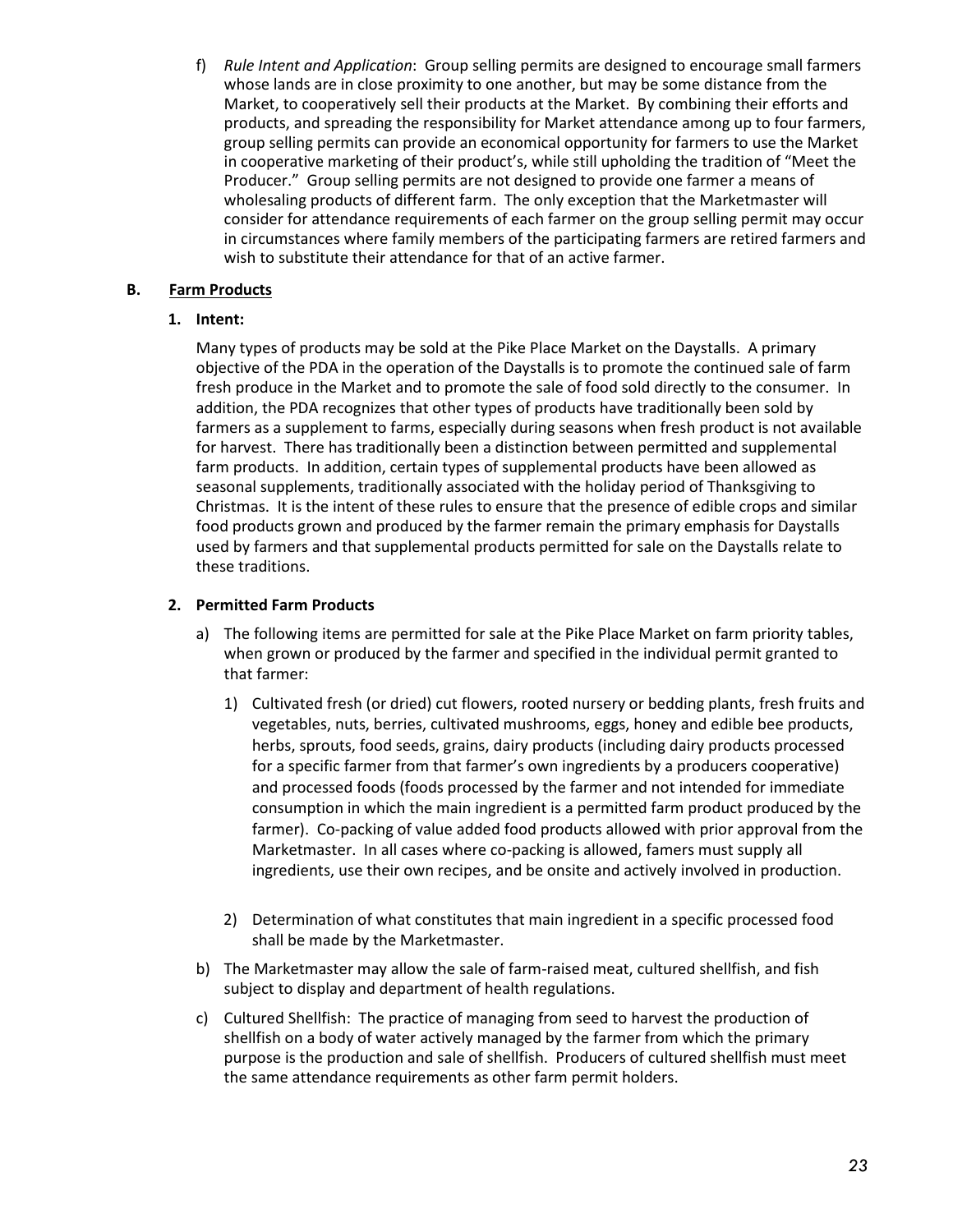- d) Appropriate labels must be applied to all value added products, including name and place of business, a contact number, an accurate statement of quantity, and an ingredients list of each ingredient in descending order of predominance.
- e) In all cases where processing of food occurs, the PDA must be in receipt of the farmer's food processor license as well as the annual inspection report of the facility they process in. This report may come from the county, the state, or the USDA.

## **3. Supplemental Farm Products**

- a) *Intent*: Farmers may sell certain products to supplement the sale of permitted products from their farming operation. The sale of supplemental products is intended to be secondary to the sale of permitted products and therefore certain restrictions apply. It remains the intent of the PDA to maintain preference in the allocation of selling space for all fresh produce and other edible farm products. Supplemental products must be produced by the farmer as specified in these rules and regulations. All supplemental products must meet or exceed the current craft guidelines for like products. The materials creating the product's significant value must be grown on land owned or leased by the farmer. Any processing to the product must be done by the farmer.
- b) The following farm products are considered supplemental farm products and are permitted for sale at Market Daystalls subject to certain restrictions:
	- 1) Edible, non-cultivated foods (i.e. berries, mushrooms and other wild plant products) gathered by the farmer on his/her property or on a piece of land which s/he has verifiable permission to harvest. These products shall be limited to 50% of the famer's table space at all times of the year.
	- 2) Non-food seeds gathered or grown by the farmer on his or her land.
	- 3) Beeswax and other non-edible bee products produced by bees tended by the farmer.
	- 5) Literature written by the farmer relating directly to PERMITTED products sold by that farmer.
	- 6) Additional products produced by the farmer and subject to approval of the Marketmaster such as inedible processed items (i.e. soaps, oils, cosmetics, herbal pet products, lavender sticks, and similar products) , ready to eat foods (juices in an open cup, roasted corn – anything served ready to eat, candy (including caramel apples, chocolate covered fruits) and baked goods.
	- 7) *Modified farm products:* Any permitted farm product which has been artificially modified by the addition of color or other accessories but without significant handiwork. Examples of such products include but are not limited to the following: dried flowers which have been spray-painted or dyed, straw flower bouquets which utilize artificial stems, beeswax candles which have been colored.
	- 8) *Hand-crafted farm products*: Arrangements of non-edible and edible farm products in which the primary value of the product is as a decorative, hand-crafted item. Examples of such products include, but are not limited to: dried floral arrangements fabricated entirely by the farmer and sold as wreaths or table centerpieces, braids or wreaths produced by the farmer and composed of edible farm products and which are intended for use solely as decorative items.

With prior approval from the Marketmaster, farmers may sell dried flowers in low-cost baskets based upon certain conditions. The value of the basket must be negligible and not create the focal point or value of the whole product. Farmers must receive approval of each different basket design prior to selling.

## **4. Holiday Supplemental Farm Products**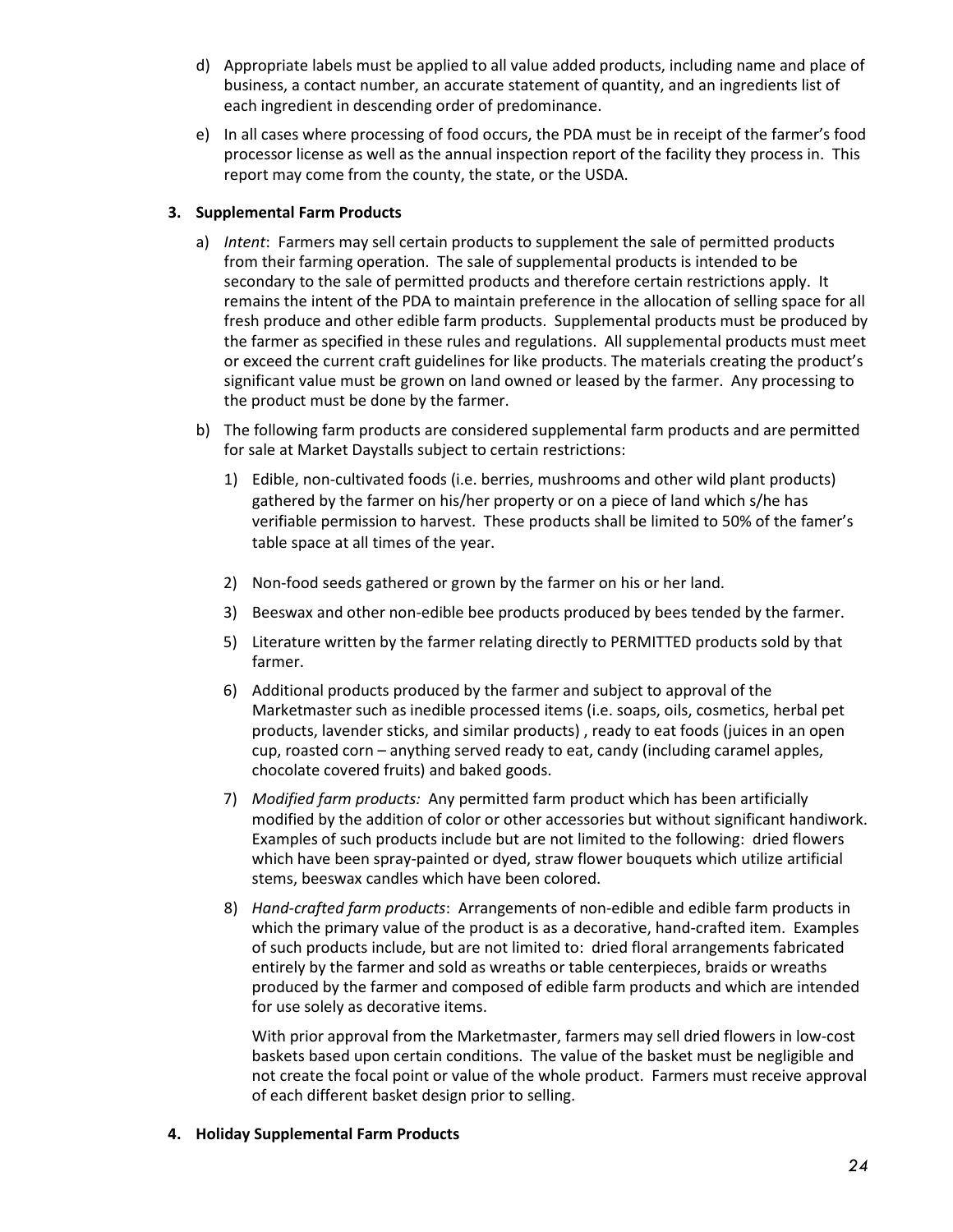Non-edible holiday items gathered or grown by the farmer on his or her land including fresh evergreen wreaths, cut Christmas trees, pine cone wreaths, fresh holly and pine boughs, offered for sale during the holiday season (defined below).

## **5. Marketmaster Discretion**

The Marketmaster shall have sole and final discretion in determination of whether a product is Permitted, Supplemental or not permitted by these definitions.

#### **C. Seasonal Limitations on the Sale of Farm Products**

#### **1. Growing Season (April 1 - October 31)**

During the growing seasons supplemental products except hand-crafted farm products may be sold by farmers, provided such products constitute no more than 25% of table space (no more than 25% of total table space and display area and no more 25% of table frontage) on any given day. Hand-crafted farm products may not be sold during the growing season.

#### **2. Non-Growing Season (November 1 - March 31)**

During the non-growing season more than 25% of the table space used by a farmer may be used for the display and sale of supplemental products IF the farmer has sold at least one day in five separate months and at least 25 days during the previous growing season. The beginning and end dates of each year's growing season may be adjusted at the discretion of the Marketmaster to reflect local growing conditions.

#### **3. Holiday Season (November 1 - December 31)**

A farmer may not use more than four feet of table space and display frontage for the display and sale of supplemental and holiday supplemental items during the holiday season unless the farmer has sold a minimum of 50 days of that year's growing season.

#### **D. Table Assignment Procedures for Farmers**

Daystalls shall be rented under this section only to persons holding valid farmer permits as defined above.

#### **1. Use of Seniority and other considerations:**

- a) Senior farmers will be defined as those farmers who began selling at the Pike Place Market prior to July 1, 1974, the date on which the PDA took over management of the Daystalls from the City of Seattle. Senior farmers shall have priority on the Daystalls at all times, with the farmer selling the longest at the market having first choice, and so forth.
- b) All non-senior farmers will be assigned a number of "base points,' according to the length of time they have sold in the Market:

| 5 base points |
|---------------|
| 4 base points |
| 3 base points |
| 2 base points |
| 1 base point  |
|               |

- c) One additional point may be earned for every day a farmer sells at the Pike Place Market during any given week, up to a maximum of 6 points.
- d) For the first week of each permit year, farmers will be assigned stalls according to seniority, with Senior Farmers having first choice of stalls according to their length of service in the Market. After Senior Farmers, all farmers having 5 base points at the start of the permit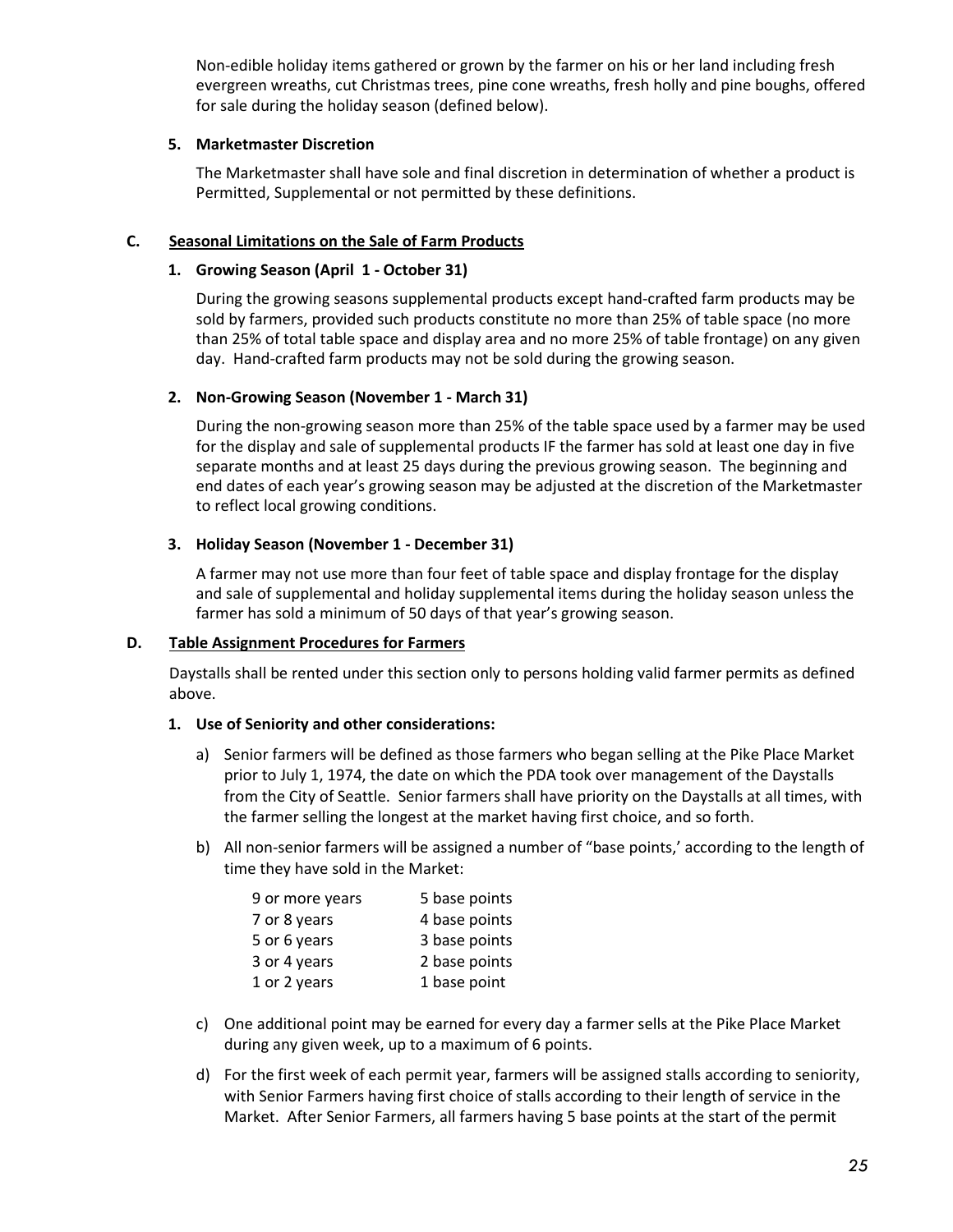year shall have their choice of stalls, followed by farmers with fewer base points in each category.

- e) After the first week of the permit year, a weekly seniority list shall be maintained, according to the number of base points plus the number of points earned for attendance by each farmer, up to a maximum of 7 total points. A farmer's position on the weekly seniority list shall be determined by the number of base points that farmer is entitled to, plus one point for each day of attendance during the previous week. The seniority list shall remain constant for an entire week. Point ties will be broken by giving preference to the farmer who has sold at the Market longest.
- f) All farmers are to notify the Marketmaster of what days they plan to sell in the Market at least one day ahead of time (no later than 12:00 PM the day before the Farmer plans to sell). Farmers may request a specific space reservation from the Marketmaster, but final table assignments in all cases shall be at the discretion of the Marketmaster. The Marketmaster will not reserve selling space more than a week in advance nor reserve space for more farmers than there is available space.

All farmers are to notify the Marketmaster by 12:00 PM (noon) the day before Thanksgiving, Christmas, or New Year's Day of intended attendance the day after Thanksgiving, Christmas or New Year's Day.

- g) A farmer who has not previously notified the Marketmaster and who shows up by the check in time will be assigned a space after all other farmers have been assigned a space, except on Fridays and Saturdays during the peak season, when a farmer who has not previously notified the Marketmaster and who shows up to sell will not be assigned table space. Farmers must be set up at their tables by 9:00 AM. At this time the Marketmaster may reassign any empty tables. Any farmer who reserves a space and fails to appear may be charged twice the daily rental for that space.
- h) In making table assignments during peak selling periods, the Marketmaster shall give priority for wet side tables to those growers selling products which require water, including but not limited to fresh fruit, produce, berries and flowers, and shall give priority for dry side tables to those farmers whose products do not require water, including but not limited to processed food items and dried flowers.
- i) In all disputes over space allocation, the decision of the Marketmaster shall be final.
- j) On their 30<sup>th</sup> anniversary date of selling at Pike Place Market, a farmer will be exempt from the weekly seniority point system. If farmers with 30 year seniority or more sell at the Market for at least 180 days in the prior calendar year, they will receive one additional attendance point.
- k) *Continuous Family Permits*: Where a permit has been consistently maintained by a family the seniority of that permit is based on the date on which the family started farming under that permit. For the purpose of these rules "family" will be defined as parent, child or spouse.
- l) *Continuity of Permits*: If a Senior Farmer fails to obtain a farmer permit for one year, no penalty for total years of service will result. After two years of absence a Senior Farmer will drop to the bottom of the list of Senior Farmers. If a farmer goes for three or more years without a permit, however, that farmer's descendants will not be allowed to assume that farmer's place on the seniority list.
- m) The PDA reserves the right to require farmers who are part of a government-sponsored or non-profit training program to share table space or receive table assignments under the rules for Group Selling Permits.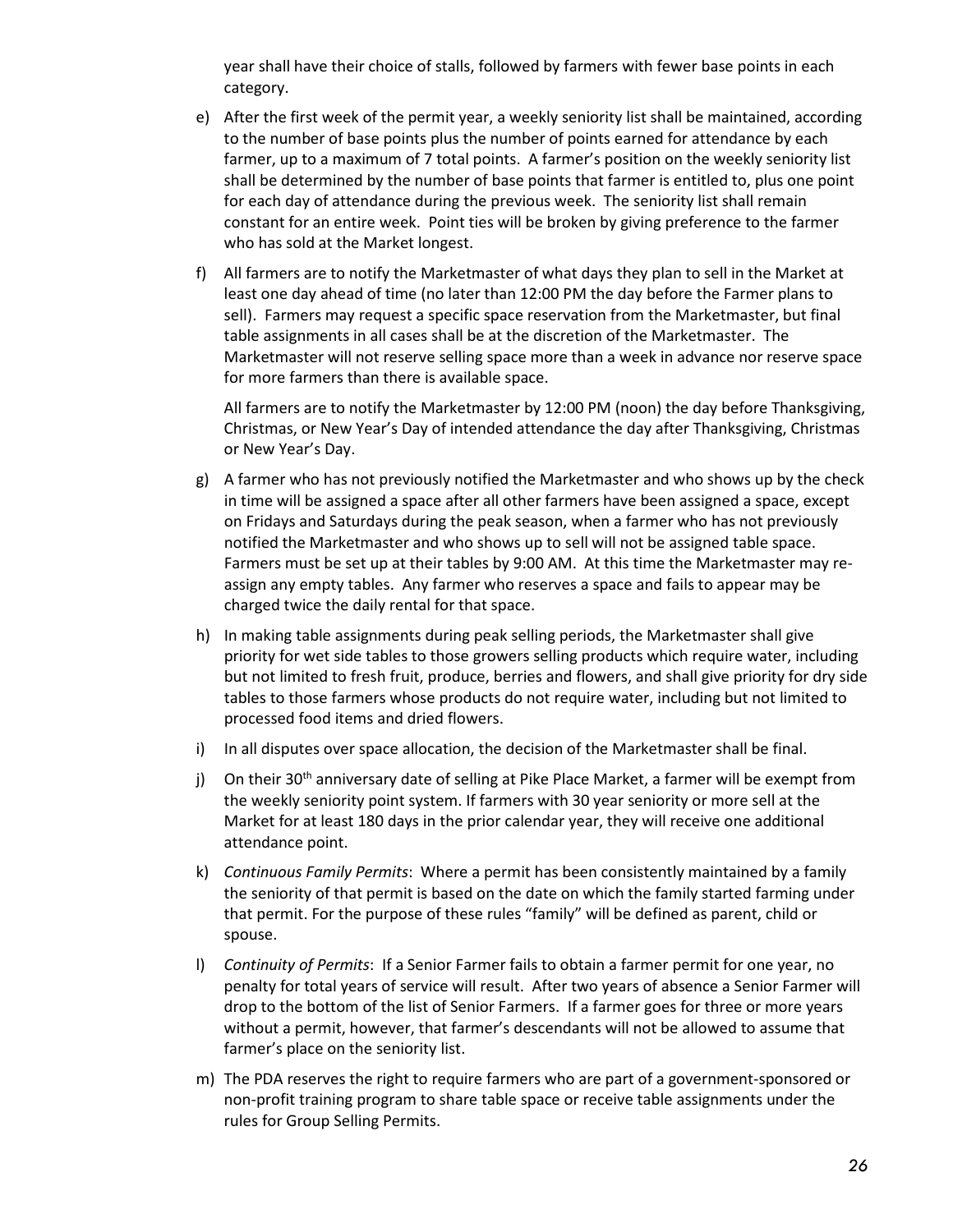n) The Marketmaster may restrict or place special conditions on a vendor's choice of day tables if, in the Marketmaster's estimation, so doing will promote more harmonious relations within the vendor community.

## **III. SPECIFIC REQUIREMENTS FOR ARTISTS AND CRAFTSPEOPLE**

## **A. Permit Holder Qualifications**

- 1. Arts/Crafts permits are available to individuals or Joint Permit Holders made up of two individuals, or up to four individuals in the case of Family Joint permits. These numbers may be extended upon special need based on Marketmaster discretion. No individual may be named on more than one Market permit. Arts/crafts permits may not be transferred traded or named on more than one Market permit. Arts/crafts permits may not be transferred, traded or sold, nor may arts/crafts permits be shared, except as provided for Joint permits.
- 2. Individual family members or spouses are eligible for separate permits, so long as they meet all the following qualifications:
	- a. Separate Daystalls are maintained and staffed;
	- b. Each member creates his or her product as his or her own permitted merchandise (i.e. he or she personally does the design and production) and,
	- c. The products intended for sale by each member are substantially different.
	- d. A permit holder must have a current Seattle business license and a state tax number.
- 3. In order to maintain an arts/crafts permit, the permit holder must maintain the standards for permitted merchandise as outlined in these Rules and Regulations. Changes of address or Joint Permit Agreement changes must be filed with the PDA.

## **B. Application Requirements and Procedures**

## **1. New Permit Holder**

- a. Ap*plications*: In order to obtain a Pike Place Market Arts/Crafts Permit an individual, or individuals if seeking a Joint Permit, must file an application with the Pike Place Market Preservation and Development Authority (PDA).
- b. On the permit application, the applicant must specify the following:
	- 1) Location of the studio(s) or workshop(s) where the applicants will be producing the permitted merchandise.
	- 2) The name, location and duties of any other person participating in the production of the permitted merchandise (e.g. casting shop).
	- 3) The permitted merchandise which the applicant intends to sell at the Market.

## **2. Verification Requirements and Studio Inspections**

a. An artist or craftsperson may be required to provide verification that his or her work meets or is continuing to meet the specified standards for permitted merchandise, and/or that other requirements of the permit are being met. This verification may be required before a permit is granted, or at any time during the permit year, or both, at the discretion of the Marketmaster. When the actual language specifying product category standards for qualifying permitted merchandise is changed or updated, existing permit holders whose products do not meet the revised standards will be granted a one-year compliance period.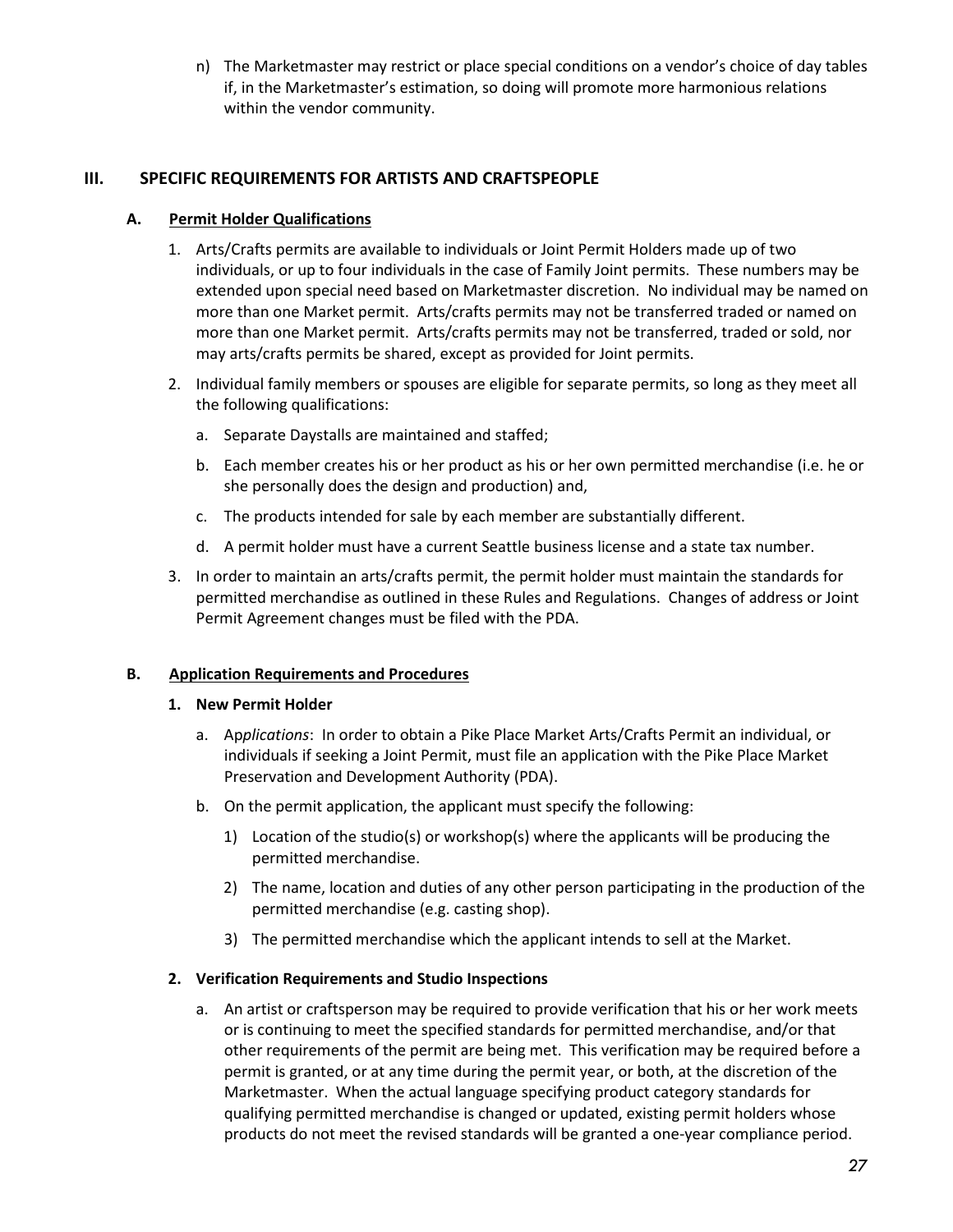Revised standards will be immediately applied to all new permit holders adding or changing products from one distinct product category to another.

- b. All artists and craftspeople must keep a record of receipts and purchases of raw materials and supplies. The Marketmaster may request copies of such records as part of the permit holder's qualification and as part of studio inspections.
- c. Verification may take the form of receipts for raw materials, demonstration of specific skill, or some other form of proof that the artist or craftsperson is, in fact, meeting the standards for permitted merchandise. The Marketmaster may do all things necessary and proper to ensure that permit holders are producing the products that they sell in compliance with the Daystall Rules.
- d. A studio or workshop inspection may be required before a permit is issued, or at any time during the permit year, or both, upon four (4) hours advance notice from the Marketmaster.
- e. If the Marketmaster determines that the permit holder has failed to provide adequate verification or has unreasonably refused to accommodate a studio inspection as specified above, the Marketmaster may, in his or her discretion, revoke the permit.
- f. The PDA reserves the right to assess a fee for travel expenses incurred to conduct studio inspections.
- g. Permit holders may be required, at the discretion of the Marketmaster, to maintain individual studio facilities.

## **3. Permit Renewal:**

- a. The permit year will commence each March  $1<sup>st</sup>$ .
- b. The non-refundable permit fee shall be payable upon filing of the application.
- c. An artist or craftsperson may renew his or her permit by filing a new application with the PDA and paying the permit fee. At that time, a re-screening or studio inspection may be waived, at the discretion of the Marketmaster.
- d. Failure to renew permit by March  $30<sup>th</sup>$  will result in permit abandonment. Appropriate written notification warning of pending abandonment status will be delivered to the permit holder(s).

## **C. Use of Assistants**

A permit holder may employ one assistant to help with the production of his or her permitted merchandise. An assistant must be under the direct supervision of the permit holder. An assistant may not be a market permit holder. Use of assistants is not intended to diminish the permit holder's role as the primary producer of his/her craft. Assistants are allowed to assist with production but are not allowed to design products nor are they allowed to do more of the production than the permit holder. A permit holder must have the Marketmaster's written approval if more than one assistant is needed, and permission will be granted at the Marketmaster's discretion. (Example: the process of glass blowing often requires use of multiple assistants.)

## **D. Joint Permits**

## **1. Requirements**

a. Two persons may operate under a Joint Permit, or up to four in the case of a Family Joint Permit (as provided for in Section III.A), provided that all of the following requirements are met. Circumstances may arise which have special needs outside of these Rules and Regulations. These special circumstances are subject to Marketmaster discretion. When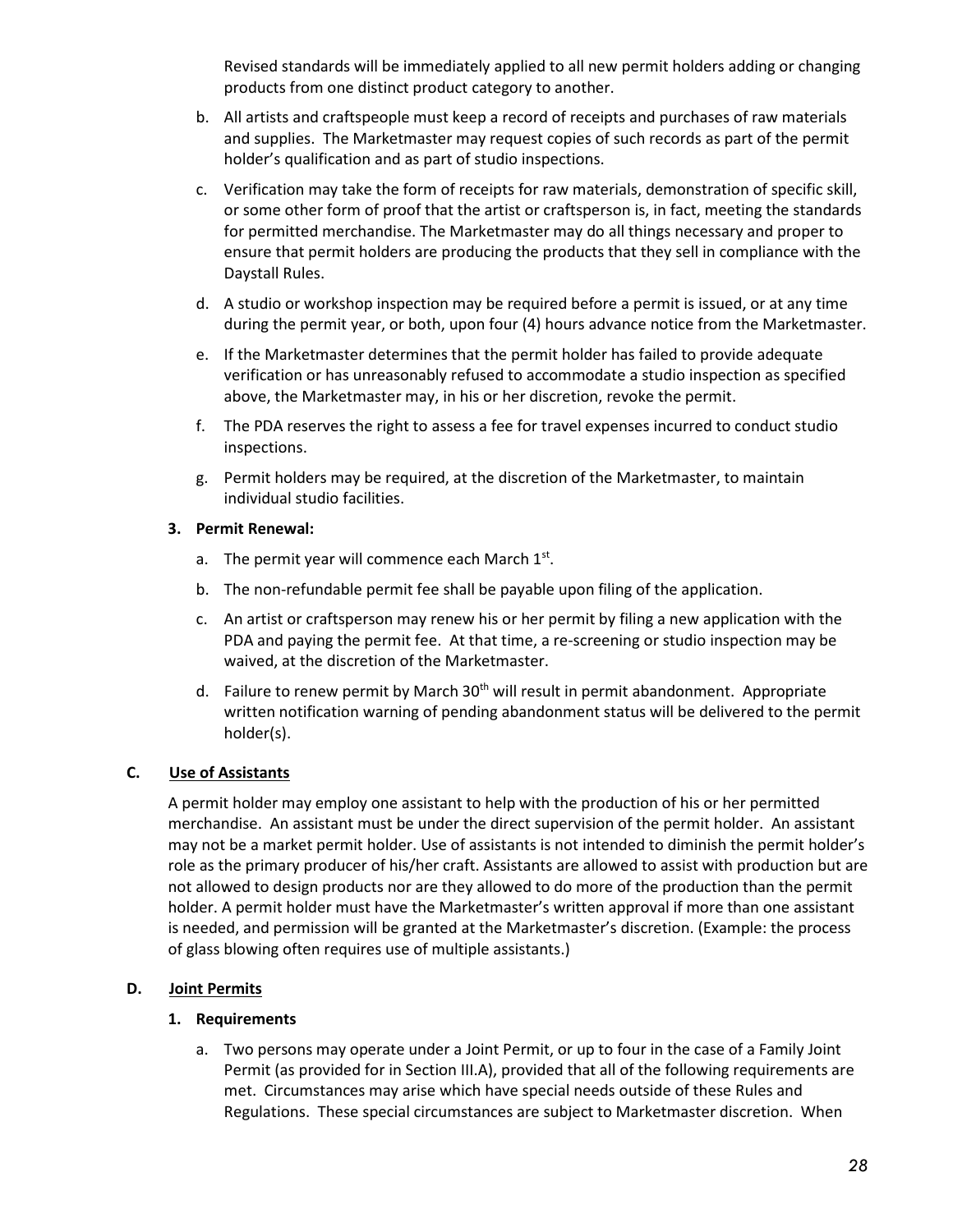exercising discretion regarding other circumstances, the Marketmaster will seek advisory from the screening committee regarding decisions pertaining to permitted merchandise.

- b. Joint Permits are available only where each permit holder is able to handcraft all of the permitted merchandise. Thus in all cases when a Joint Permit is formed, both individuals sharing the permit must show ability to produce all of the permitted merchandise. A joint permit shall operate in the Market as a single business, not as two separate businesses operating under one permit. When a new joint permit member is added to an existing permit, no product add-ons will be considered that are solely the work of one member.
- c. The purpose of the exception is to allow products composed of multiple elements and standing alone as a recognizable single item, where each of the components would, if sold separately, be a permitted item involving significant artistic effort, and where you would not expect the producers of the various components to be able to produce the other components. An example is an embroidered wood footstool where the embroidery and footstool would each be a permitted item and you would not expect the craftspeople to able to make each other's items. The exception is not created to allow a bead stringer to ally with a pendant maker (each should be able to make the full piece of jewelry) or a frame maker to have a joint permit with a painter (these are really separate items, not a single new item).
- d. A Joint Permit shall have the same status as a single permit holder with respect to operation requirements and other permit holder privileges, with one exception. Each permit holder on a Joint Permit is required to sell at the Market at least once every two weeks, unless on vacation. The Marketmaster may grant exceptions to this requirement for reasons of ill health or other extenuating circumstances.
- e. In addition to all other permit requirements, Joint Permit holders holding arts/crafts permits must file a copy of their Joint Permit Agreement with the PDA. A Joint Permit Agreement shall include the following information: the name under which the Joint Permit shall operate; the names and addresses of the individuals forming the Joint Permit; and the method by which the permit holders will divide design/production functions.
- f. Joint permits shall not be split into separate permits.

## **2. Formation and Dissolution of Joint Permits**

a. Formation of new Joint Permits among existing permit holders

When both permit holders already have an arts/crafts permit, they must apply for Joint Permit status with the Marketmaster. Upon approval of the Joint Permit, the Joint Permit shall assume the position on the seniority list which is halfway between their two preexisting seniority list numbers.

- 1) **Dissolution**: If the Joint Permit relationship dissolves as a result of one partner leaving, the remaining permit holder shall revert to their original seniority number, as adjusted to reflect intervening changes in the seniority list.
- b. Formation of new Joint Permit between an existing permit holder and a new permit holder If only one of the permit holders is on the seniority list, the new permit holder (after otherwise qualifying as a permit holder) shall assume the least senior seniority list number for the purpose of this calculation (re.2.a. above)
	- 1) **Dissolution**: In the event the junior partner of a Joint Permit relationship dissolves before it has been in existence for five (5) years, the senior member will return to his/her position as adjusted to reflect intervening changes in the seniority list, and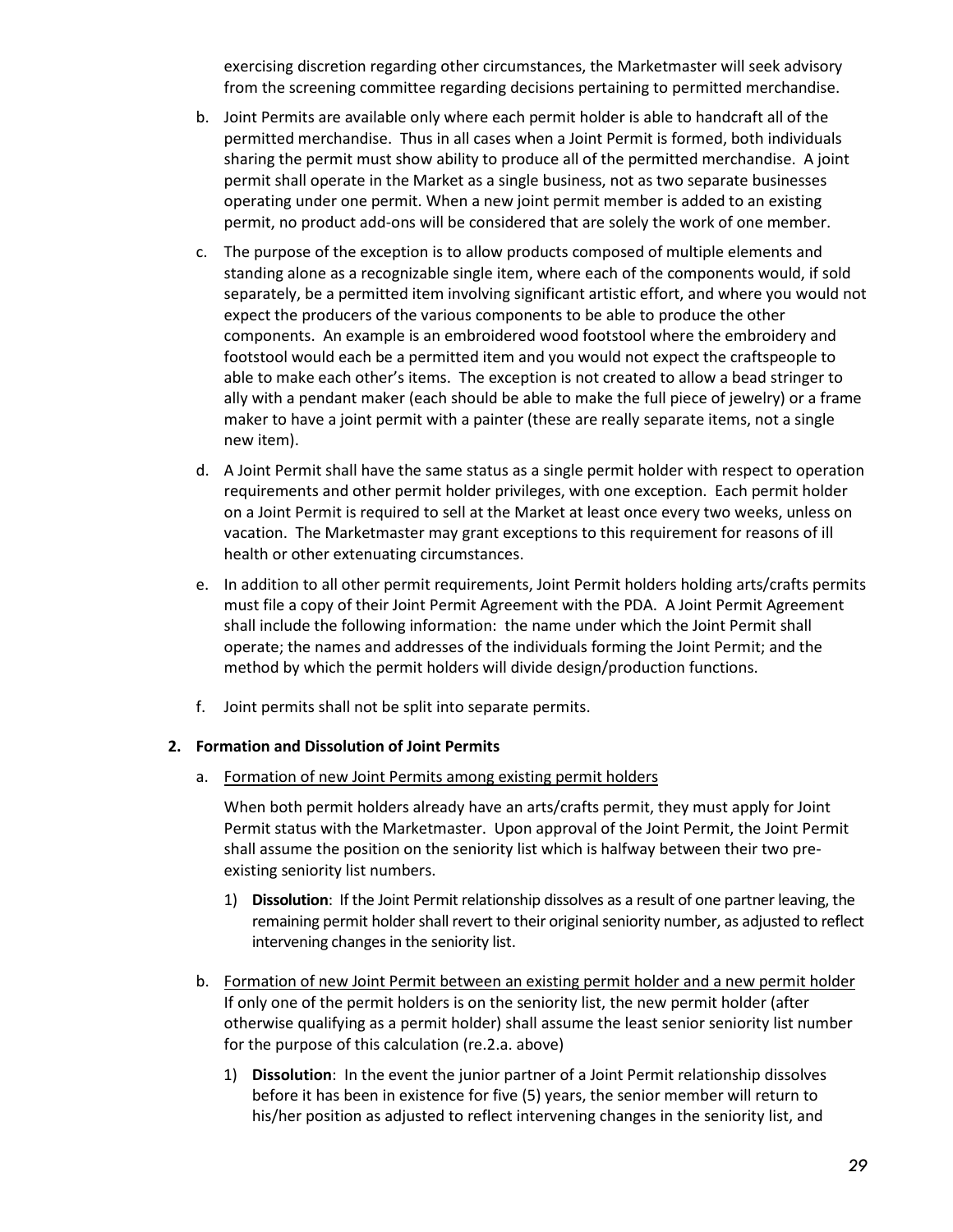should the senior member exit the permit, the junior member shall not retain the permit and will return to the general applicant pool.)

- 2) **Dissolution**: In the even the Joint Permit relationship dissolves as result of one partner exiting the permit after it has been in existence for five (5) years, the remaining permit holder shall revert to their original seniority number, as adjusted to reflect intervening changes in the seniority list.
- c. Formation of Joint Permits where new permit holders are entering the Market as a Joint Permit

A Joint Permit which consists of two individuals neither of whom is a permit holder may apply for an arts/crafts permit under the same rules as an individual applicant, provided that their Joint Permit Agreement is submitted as specified above in Section III.D.1.d). Two such new permit holders shall receive the two least seniority positions. Their Joint Permit Agreement must specify which permit holder receives the more senior of these two numbers.

- 1) **Dissolution**: In the event the Joint Permit relationship dissolves, the seniority will be considered split in half so that each person will be assigned a number halfway between the position of the joint permit and the end of the list.
- d. Formation of Family Joint Permits

When the Joint Permit is with a primary family member (parent, child, or spouse), and both family members are existing permit holders, then the joint permit will operate under the seniority number of the senior permit holder. If one of the family members is not a permit holder, then he/she shall (after otherwise qualifying as a permit holder) be deemed to have received the least senior seniority list number then available on the seniority list. Notwithstanding this deemed seniority number, the Family Joint Permit shall be entitled to sell under the seniority number of the most senior member. On a showing of special need, the Marketmaster may extend the definition of primary family member to include siblings, uncles, aunts, nephews, nieces or cousins.

1) Dissolution if both family members were existing permit holders:

If the Family Joint Permit is thereafter dissolved by a partner exiting the permit, the remaining permit holder shall revert to his/her original seniority number, as adjusted to reflect intervening change in the seniority list.

3) Dissolution if one of the family members was not a permit holder at the time the Joint Permit was formed:

In the event of the senior partner leaving the permit by medical necessity, retirement, or death, the less senior member's seniority will revert to their original position in the list plus a 5% advancement toward the senior member's position for every year up to 20 that they have completed in the Market.

4) Reversion to Seniority Position:

As used in this Section III.D., when it is said that a permit holder "reverts" to his/her seniority number, it means to take the place on the seniority list that such permit holder would have occupied had he/she been selling in the Market individually rather than under the Joint Permit (i.e. the spot will be adjusted to reflect intervening changes in the seniority list.)

**4. Status of Existing Partnerships:**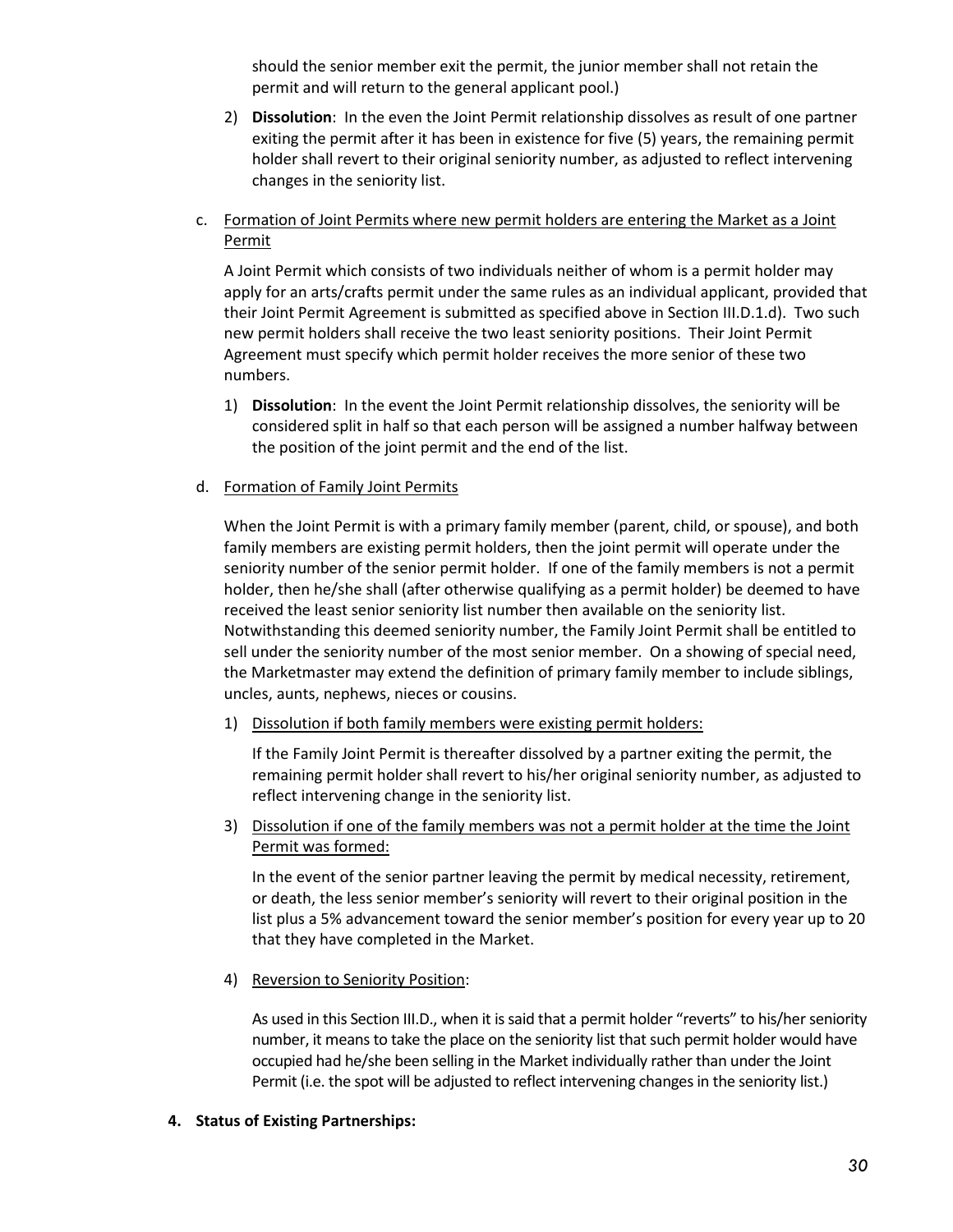With respect to seniority, the status of the seniority of existing partnerships (which will be transitioned to Joint Permits) will be assessed on a case-by-case basis, by the Marketmaster. The purpose of transition decisions will be to mitigate the disruption to persons who have been working for a long time in the Market in reliance on the prior rules, while at the same time moving steadily toward full applicability of the new rules for all Joint Permit Holders. In making his/her decision, the Marketmaster shall take into account fairness to the Joint Permit Holder, fairness to other crafts persons, and how consumers will best be served. In each decision under this paragraph, the Marketmaster shall set forth his/her decision in writing, and shall explain how the decision takes into account the preceding standards and is consistent with any prior decisions by the Marketmaster under this paragraph.

## **E. Screening Procedures for Arts/Crafts**

## **1. New Permits**

- a. Before an arts/crafts permit is granted, the applicant must appear before the Marketmaster and a screening committee, with representative samples of the permitted merchandise which he or she intends to sell at the Market. At that time, the applicant may be asked to demonstrate or explain how his or her work meets the standards for permitted merchandise as defined above.
- b. Screenings for new artists and craftspeople shall be held at the discretion of the Marketmaster based upon the projected availability of space rather than a set number. The Marketmaster shall seek the advice from the screening committee and other Daystall permit holders when projecting space availability. This projection will consider table availability during peak times balanced with the limited sales of off-peak times.
- c. Established pool of applicants will be maintained, containing applications from those individuals who desire to participate in a screening. In advance of screenings, the Marketmaster will consult with the screening committee for an assessment of the existing product mix. Once a date for a screening has been established, craft waitlist applicants will be selected, notified and screened by the Marketmaster and the screening committee. The Marketmaster and screening committee will select the candidates for screening by taking into consideration the Market's standards for permitted merchandise, the balance of the existing product mix, the applicant's demonstrated commitment to their craft, the unique, handmade aspects and the amount of artistic involvement in the products intended to be sold and displayed. Great care will be given to identifying candidates who exhibit originality, skill, mastery, talent, or great potential to make exceptional work.
- d. *Rule Intent and Application*: While this rule necessarily entails the exercise of judgment by the Marketmaster, it is not intended to set quotas for products or impose aesthetic standards or limits. Rather, it is designed to enable the Marketmaster to balance several considerations in screening in new permit holders that will serve the overall economic interest of the crafts community; that will promote the long term viability and relevance of the craft market, that will aid the interest and viability of new craftspeople; that will uphold the PDA's management responsibilities for preserving the traditions and character of the Market; and, that will provide the consumer with a broad variety of quality hand-made products.
- e. The screening committee shall be made up of five people who represent a variety of arts and crafts present in the Market. The Marketmaster may specify which arts and crafts the committee shall be chosen from. The Marketmaster shall choose the committee from a pool of volunteers as needed. Screening committee members will be chosen based upon: their ability to maintain a craft permit in good standing; their demonstrated ability to work productively in group settings while maintaining professional and respectful boundaries;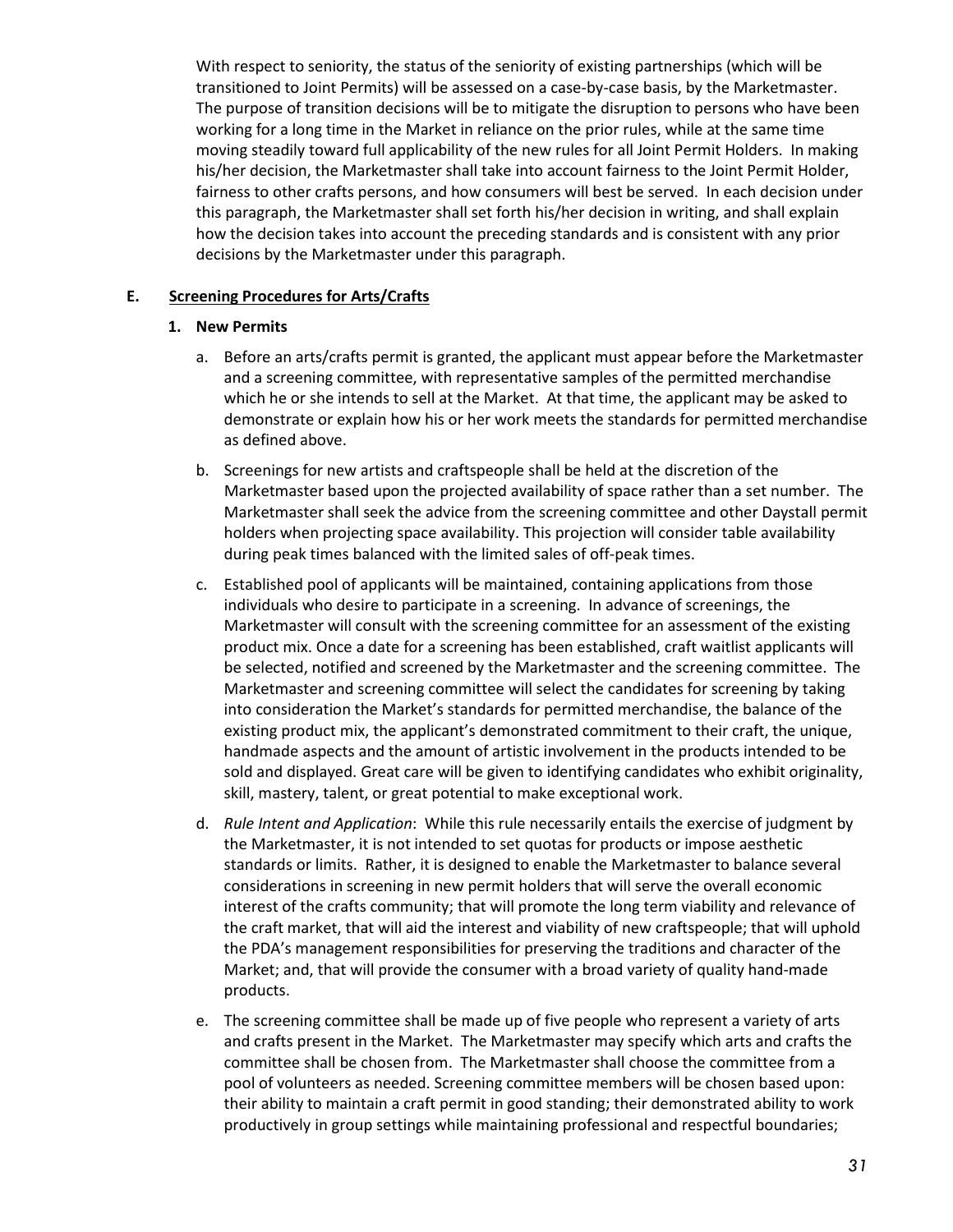their ability to focus on the greater Market interest over personal interest; and their ability to engage in thoughtful and critical discussion regarding issues pertaining to handmade craft product guidelines.

- f. The Marketmaster will determine the set of permitted merchandise standards by which each applicant's work will be evaluated.
- g. The screening committee will evaluate each applicant's work according to the specific Standards for Permitted Merchandise which applies to that applicant's work and will determine if it is credible that the applicant is the producer of the work presented. Each screening committee member will then make a recommendation as to whether or not the applicant should be offered a permit and which products should be approved. These recommendations are advisory, however, and the decision of the Marketmaster shall prevail.

After the Marketmaster will notify applicants in writing whether or not they will be offered a permit. If the applicant's work fails to pass screening, the written notification will state the reason(s) for permit denial. In some instances, the applicant may be asked to return for another screening if questions remain before a final decision can be made.

h. A trial program will offer the opportunity to prospective or guest craftspeople for a onetime opportunity to sell for a total of five days during a 14-day period, on days where there is a significant surplus of tables available. Candidates would be selected via application review and screening by the Marketmaster, in consultation with the screening committee, and based on the same criteria that are applied to screening new permit holders. Attendance will be by advance registration on any day that during the prior year had 20 or more unrented tables. No more than 3 "guest craftspeople" would be able to reserve on the same day, and they would call after all permitted craftspeople have selected tables. This opportunity would be extended to no more than 20 artisans during the trial, which would commence at the end of this current rules review and be subject to evaluation by the beginning of the next rules review cycle.

## **2. Change of Existing Use (Add-On)**

- a. Permit holders may add or change product lines WITHIN an approved product category at any time contingent upon his or her ability to demonstrate to the Marketmaster the ability to design and produce the item. Prior approval and review of new items within the approved product category by the Marketmaster is required before display or sale of the new items.
- b. Permit holders wishing to add or change products OUTSIDE of their existing product category must attend an add-on screening. All permit holders must file an application with the Marketmaster indicating the type of product they wish to add or change. Add-on screenings for permit holders who wish to add or change products OUTSIDE of their existing product category will be held four times each year, and the status (i.e. open or closed) of categories shall be publicly posted with screening dates. When permit holders submit requests to add or change products OUTSIDE of their existing product category, the Marketmaster will provide a written response within 30 days, to the permit holder announcing the date for the next scheduled add-on screening.
- c. A standing screening committee may be established as needed for the purpose of evaluation of a permit holder's work in any new category according to the specific Standards for Permitted Merchandise, Appendix I.
- d. The PDA may restrict add-on screenings to exclude certain product categories.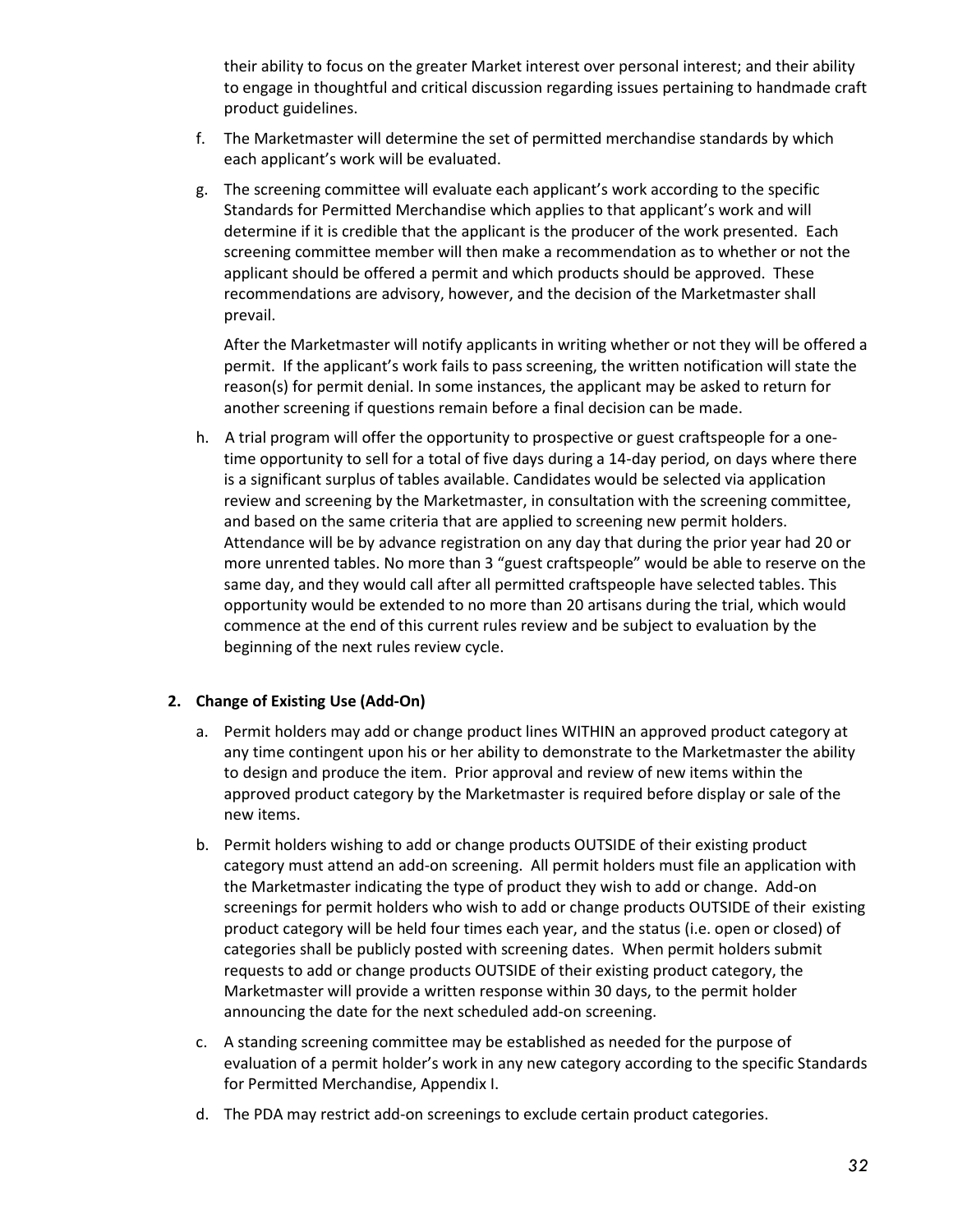- 1) When screening for new permits and new product add-ons, the Marketmaster will anticipate the logistics of selling at the Market in relation to the Non-Interference Clause. Proposals that may be denied on these grounds include, but are not limited to, those that require demonstration or behind-the-table production that would impinge on neighboring businesses, heavily scented products, or products requiring live models (i.e. portraits).
- e. *Rule Intent and Application*: In an effort to foster ongoing artistic development and to further the pursuit of creative ideals among existing permit holders, the PDA will provide screening opportunities to those tenants wising to add new products outside of the original category into which he or she originally screened in. In holding add-on screenings, the PDA will take into consideration the balance of the existing product mix in determining which product categories should not have additional vendors added, and may restrict changes of use in these particular categories.
- f. Two separate permit holders may apply to the Marketmaster to add-on a collaborative product, in which both parties contribute their specialized craft to create the final product. Please see Collaborative Products in Appendix: Standards for Permitted Arts and Crafts Merchandise.

## **F. Table Assignment Procedures for Arts and Crafts**

## **1. Roll Call Procedures**

a. Arts/crafts permit holders have first priority for use of all Daystall space on the Desimone Bridge and of the Daystall space on the west side of the Market arcade north of the Desimone Bridge, including the slabs between the arcade and Virginia Street. Farmers have first priority on all other Market Daystall space. Arts/Crafts have second priority for unassigned farm tables.

Within the above stated priorities, first preference of location is given to those permit holders with the lowest numbers on the seniority list.

- c. When a permit holder's name is called from the seniority list, he or she, or his/her designated agent, may choose a stall from those available. If the permit holder, or his/her designated agent, is not present at the time his or her name is called then when that permit holder, or his/her designated agent arrives, the Marketmaster will allow that person to choose a stall from those available, if doing so would not disrupt the roll call in the estimation of the Marketmaster.
- c. In case of emergency, when a permit holder or his or her designated agent is not able to make it to roll call on time, he/she may reserve a selling space without attending roll call, by calling in late on the Marketmaster cell phone line, (206) 618-7117, at least 10 minutes prior to the start of roll call. The permit holder may then request that a space be reserved when his or her name is called for roll. Responsibility to contact the Marketmaster ahead of time remains solely with the permit holder in this instance. If a permit holder is unable to contact the Marketmaster in person, a space will not be reserved. If the Marketmaster reserves a space and the permit holder fails to appear at the Market to sell, the permit holder may be charged for the space.
- d. Anyone who arrives at the Market after roll call is complete must check in with the Marketmaster and sign the attendance sheet before setting up a table.
- e. No table fees are refundable except to renters of exposed tables where, in the opinion of the Marketmaster, a change of weather before 11:00 AM makes the tables unusable.
- f. Permit holders and their agents may not push carts through the roll call area while roll call is in progress.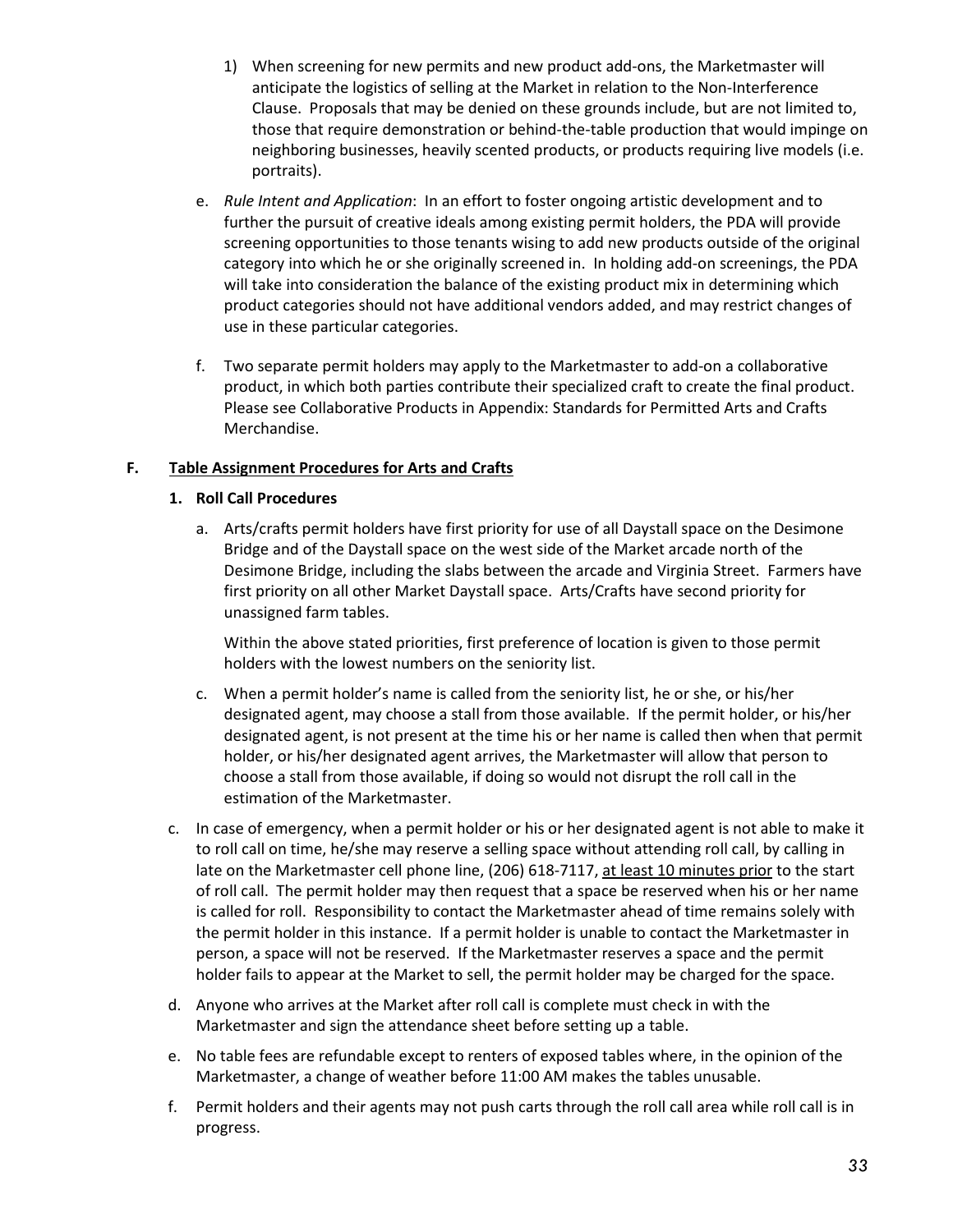g. Roll call will be over when the time is written on the board. After roll call, any assignments made will be for emergencies only and based upon Marketmaster discretion.

## **2. Holiday Procedures**

The Marketmaster will announce in November the procedure for holiday table assignment. A letter regarding the procedure for holiday table assignment will go out no later than the week before Thanksgiving. The procedure shall require advance sign up or reservation of space. If advance sign up is required and the vendor fails to show they may be charged double rent for the day.

## **3. Off-Season Crafts List**

a. The "*Off-Season*" is defined as the time period from January 1 to April 30 each calendar year. New off-season craftspeople may be screened in at any time outside of the off-season during the calendar year, based on the Marketmaster's assessment of table availability. Off-Season permit holders must sell 16 days during each off-season following the screening in order to sell during the remaining months of that year; new off-season craftspeople screened in prior to an off-season may work in the market in advance of the off-season if space allows. Off-season permit holders are subject to all rules and regulations that apply to regular permit holders, with the exception of their different attendance requirements.

## **4. Off-Season Permit Holder Table Assignment**

- a. Daystall space will be allocated to people on this list after all regular permit holders have had an opportunity to select space.
- b. During the first year, new off-season vendors will be placed on the list according to a lottery.
- c. Off-season permit holders are subject to certain attendance requirements. Vendors on the off-season list must have sold at least 16 days during the immediately preceding off-season (January through April) to be eligible to sell after April 30.
- d. Redefining the Off Season List:

At the beginning of each Off Season, or on June  $1<sup>st</sup>$  each year, Off Season List members who have completed one year or more of good standing on the Off Season List may elect to advance to the Regular List. In rare instances where vendors generate multiple infractions of the rules in their first year, staff may opt not to renew their permits. Off Season members must notify the Marketmaster in writing of their intention to advance.

e. For every 6 weeks the business operates in the Market (that include one permit holder attendance day) 1 vacation week is earned which will allow business to operate without a permit holder attendance day that week.

## **5. For All Vendors**

- a. While every reasonable effort will be made to accommodate permit holders, permission of an arts/crafts permit does not guarantee the permit holder a selling space at the Market.
- b. The Marketmaster may restrict or place special conditions on a vendor's choice of Daystall tables if, in the Marketmaster's estimation, so doing will promote more harmonious relations within the vendor community.

## **IV. SPECIFIC REQUIREMENTS FOR GRANDFATHERED VENDORS**

**A. Permit Application Procedure**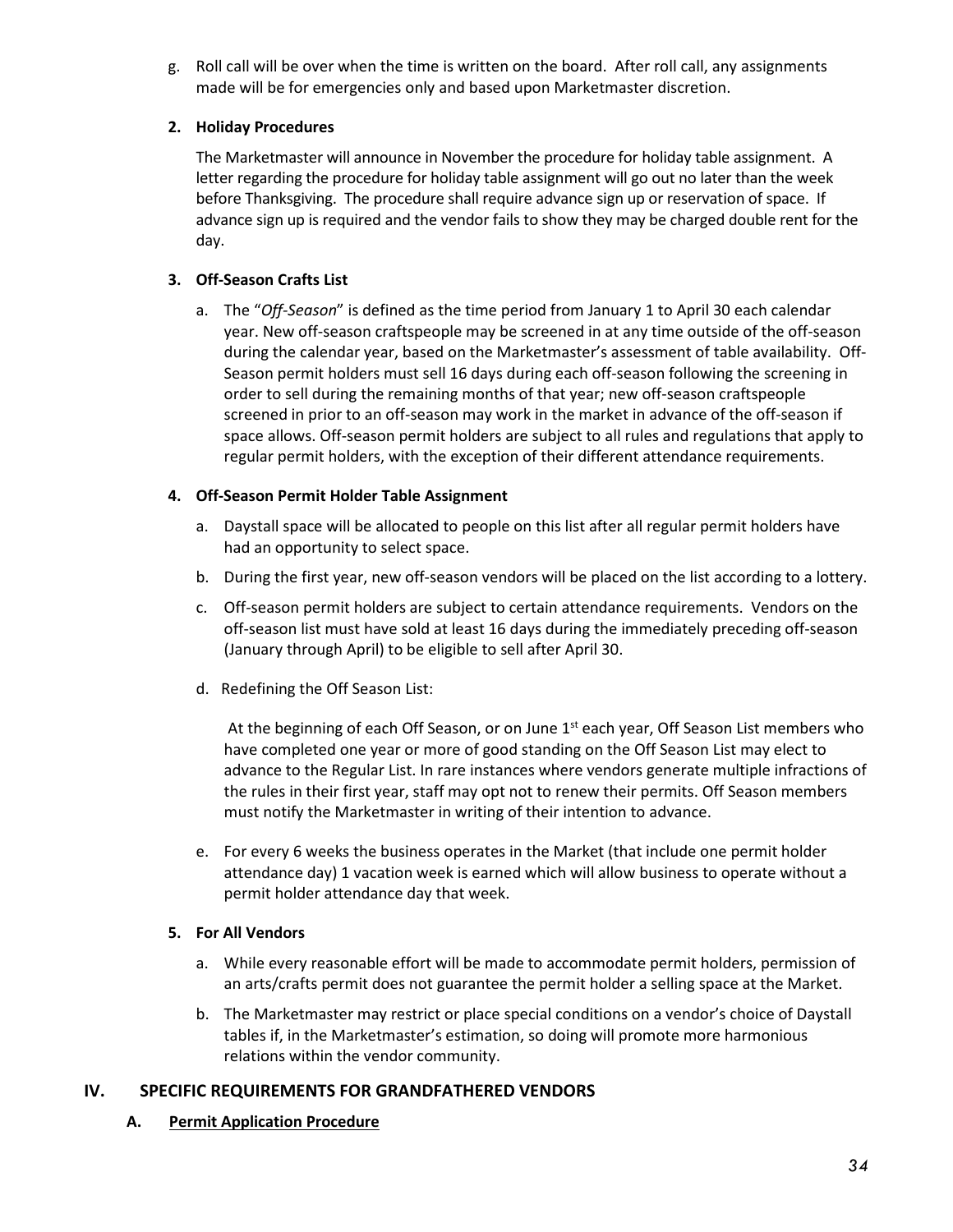- 1. Each grandfathered vendor will be asked to sign an agreement which confirms his or her adherence to and agreement with the standards established in the 1974, and 1999 PDA/City Agreements. Each vendor will submit a specific list of items currently sold. PDA staff will perform an initial review of compliance with the PDA/City Agreement.
- 2. Grandfathered vendors may not sell items which are specific duplicates of merchandise sold by Daystall vendors who produce handmade articles in compliance with the standards for permitted merchandise as set forth in the Daystall Rules and Regulations. This policy shall be enforced on a complaint-received basis, i.e. if a Daystall vendor submits a specific complaint regarding a specific item that item will then be reviewed by PDA staff. If staff determines that the item is indeed a duplicate, the grandfathered vendor will be asked to remove the item from his or her Daystall.
- 3. Grandfathered vendors may not enter into joint permits with other permit holders or individuals, with the sole exception of their own spouses or children. Determination of such a new joint permit's placement on the list and the dissolution of this joint permit would be addressed in a manner consistent with family joint craft permits, as described in Section III. D. 2. d.. Grandfathered family joint permits may not be split in to two separate permits. (*underlined section changed in Rules Review, 2010*.)

## **B. Adding on Products**

- 1. Before adding new items to his or her inventory, the vendor will submit the items to the PDA staff for review and approval.
- 2. Grandfathered vendors may continue to add new items to their inventory by using the screening process open to other non-grandfathered Daystall vendors. In reviewing new items, PDA staff will take the following factors into consideration:
	- a. Does the item fit within the general description?
	- b. Does the item help to provide a healthy environment for permanent merchants through insuring a beneficial tenant mix? (Duplication of products sold elsewhere in permanent shops shall not automatically be grounds for denial.)
	- c. Is the item currently being produced by hand by other Daystall vendors?

## **C. Seniority**

- 1. Those vendors defined in the PDA City of Seattle Agreement as "grandfathered vendors" may maintain their present positions on the seniority list as long as they continue to meet all requirements for artists and craftspeople not related to standards for permitted merchandise.
- 2. If a grandfathered vendor is dropped from the seniority list for violation of the rules or excessive absence, the permit shall be withdrawn and shall not be reinstated.

## **D. Signage**

Grandfathered vendors are required to display at their stalls a sign containing the following wording: "Some of this merchandise is not hand crafted by the seller." The PDA will provide such signs to grandfathered vendors, or the vendor may provide his or her own sign. The vendor may vary the wording of this sign if desired, with the permission of the Marketmaster.

## **V. SPECIFIC REQUIREMENTS FOR PERFORMERS**

## **A. Mission Statement** *(Excerpted from Section I. Rules Common to All Daystall Tenants)*

Performing artists add to the festive character of the Market and contribute to a unique shopping opportunity for Market customers. The PDA's mission with regard to performers is to maintain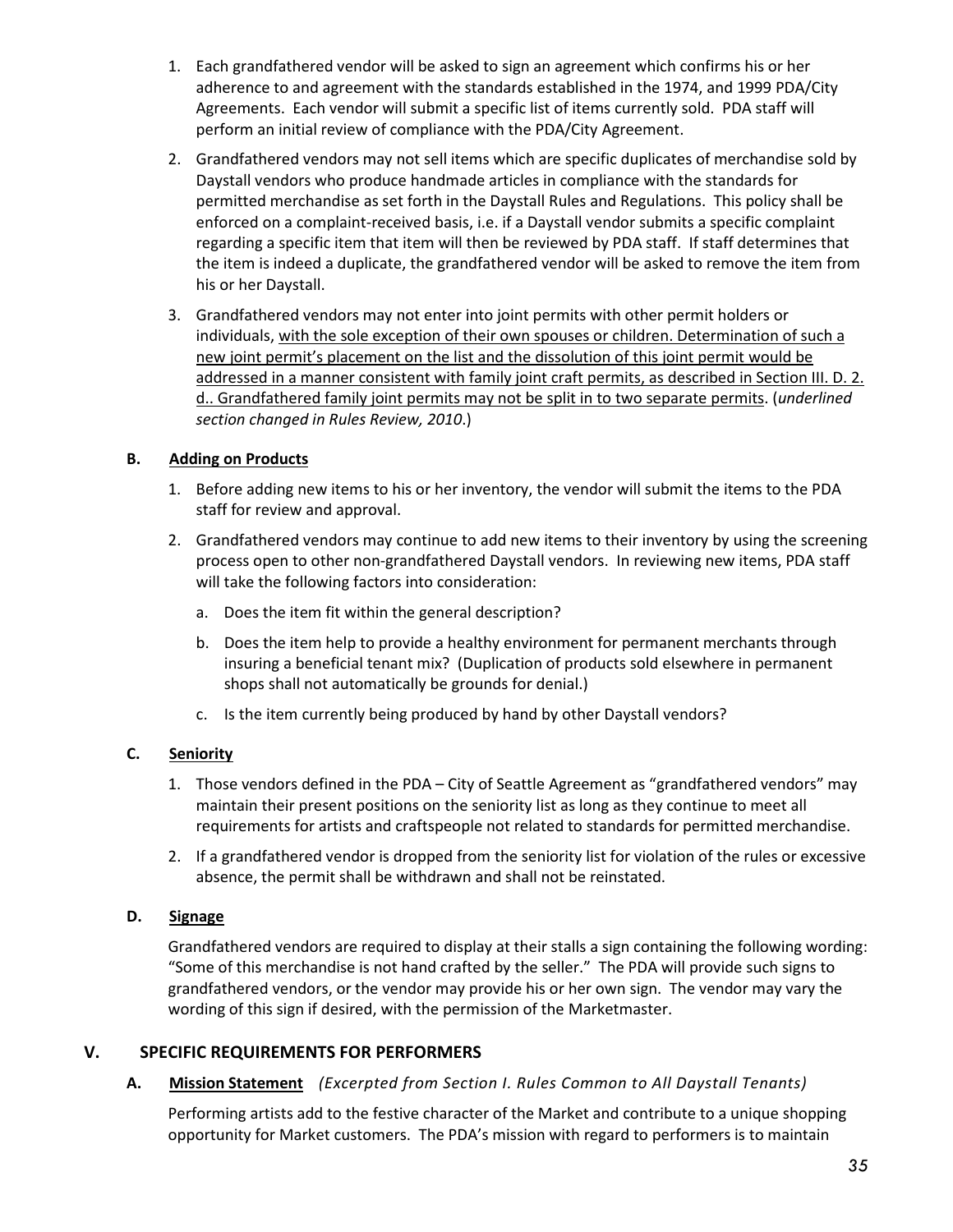locations within the Market where performing artists, as an integral part of the Market Community , are encouraged to entertain Market shoppers in a fashion that supports public safety and is consistent with and complimentary to the market's historic use as a shopping destination.

## **B. Definition** *(Excerpted from Section I. Rules Common to All Daystall Tenants)*

## **Performer**

- 1. Performer means any person or group of persons who plays musical instruments, sings, dances, speaks, or otherwise provides entertainment in the Market other than in space leased to merchants, when tips or donations are sought or received for such performances. Commercial vending of products is not considered a "performance" and as such vendors do not qualify as "performers" under these Rules and Regulations.
- 2. Performers may receive donations and recordings by musicians can be available for sale; however, performers are prohibited from active solicitation of donations and from active sale of any product associated with the performance.

## **C. Application Requirements and Procedures**

- 1. Performing is permitted subject to regulation of the Market Historical Commission.
- 2. The permit application will be processed by the Marketmaster.
- 3. The Marketmaster shall issue permits to performers for performances in the Market subject to the following requirements:
	- a. Applications shall be made in writing upon a form prescribed by the Market. The Marketmaster will inform the applicant of locations and times for performances in the Market, and orient the performer to the performer guidelines.
	- b. If the Marketmaster is satisfied that the facts set forth in the application are true, and if the applicant executes a statement stating that he or she will comply with the applicable provisions of this agreement, a permit shall be issued subject to suspension or revocation for material change in the matters set forth in the application, for violation of this agreement or Authority Rules and Regulations, or for violation of city ordinances or state law. A reasonable permit fee may be charged.
	- c. When issued a permit, performers will be given a badge that shall be worn or displayed by the performer in plain view at all times during a performance. The badge, which will bear a number, may have a nickname or no name at all.
	- d. New performer permits will be issued starting the first Tuesday in April each year. Performer permits shall be paid by April 15 each year, or by the first performance date of each year, and will remain valid through April 14 of the following year unless revoked by the Marketmaster as provided below. A performer shall be entitled to only one permit, which shall not be transferable.
	- f. Specific performance times will not be assigned by the PDA, nor are there actually specific performance times at any performance locations. There are only positions in line (in the queue). Positions in line at a performance location are established on an honor system in which performers line up (queue) in person to establish and maintain their position in the line (queue)
	- g. Performances are limited to one hour when another performer is in line (and present in line) at the time the previous performer finishes their performance. A performer may not play longer than one hour when another performer is in line and present at the time at which that hour ends.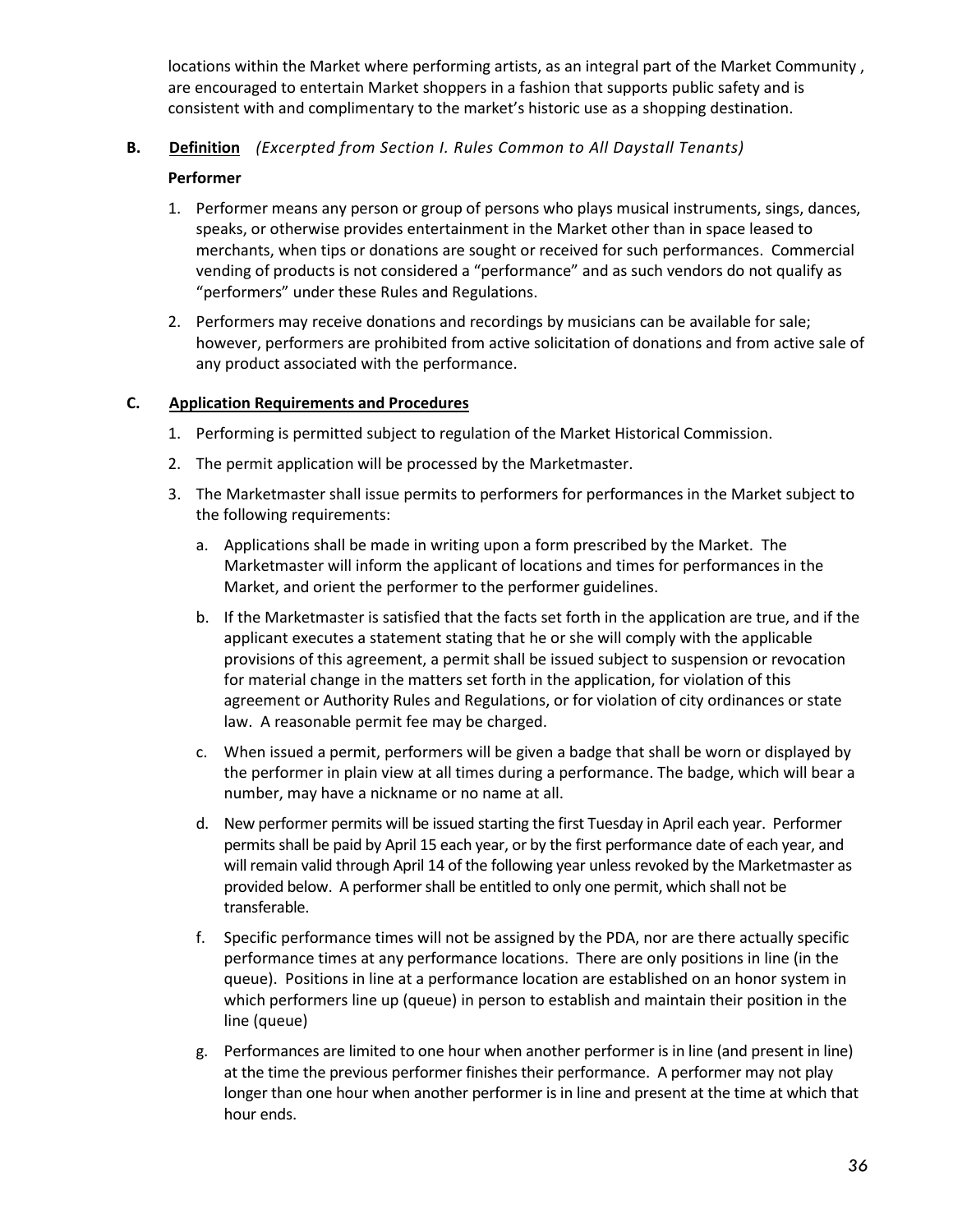- h. If you are next in queue to perform and are not present when the play spot becomes available you will be allowed a five (5) minute grace period before you forfeit your place in line to perform.
- i. A performer may play less than one hour, or someone else in the queue may forfeit his or her spot in the queue. For this reason, it is imperative for performers to monitor their place in the line (queue), in order to avoid forfeiting their position in the line (queue). If a performer is next in line to perform, and for any reason that performer is not present when the performer spot becomes available, that performer then forfeits their place in line and must go to the end of the line. In this instance, the next performer in the line (queue) assumes the next position in line. If no performers are present in the line (queue), any permitted performer may perform at that location and all positions in the former line (queue) are forfeited.
- j. Performers may not mark a place in queue for more than one location at a time; this is termed "double marking" and is not permitted. One performer may not play in the same location for more than one (1) hour, even if they are part of two separate "groups," if any other performer is in queue.
- k. Performers are expected to comply with these rules as a condition of their permit.

## **D. General Provisions**

## **1. Standards for Behavior**

- a. Donations for performances may be accepted passively in an instrument case or other receptacle provided for that purpose by the performer. The receptacle may include a written sign, which informs the public that such donations are sought. In line with City of Seattle Ordinance 117104 no performer shall solicit donations in a manner that is aggressive or confrontational.
- b. All buskers are expected to treat others in the Market in a civil and respectful manner. No performer shall treat any person in a manner that is demeaning, rough, menacing, vulgar, profane or abusive, or in a manner that involves discrimination or harassment based on race, ethnicity, gender, sexual orientation, age, disability or national origin.
- c. Children are permitted to accompany performers as long as they do not create a nuisance or disturbance to others.
- d. No animals are allowed inside buildings or covered arcades.
- e. Trading or selling of performer permits is not allowed.
- f. Drinking of alcoholic beverages or performing while intoxicated is prohibited. Smoking in covered arcades and at designated performance locations is prohibited.
- g. Performers are responsible for moderating the volume of their performance to a level appropriate to the designated activities of the market. Performers are responsible for respecting reasonable requests of nearby merchants regarding performance volume and crowd control.
- h. Performers are responsible for ensuring that their audience does not block vehicle traffic, access to Market buildings or to merchant businesses, or cause a safety hazard.
- i. Performers are responsible for respecting spaces provided for performance by keeping them free from unnecessary clutter.
- j. Performers shall immediately comply with requests of the Marketmaster and Market Security.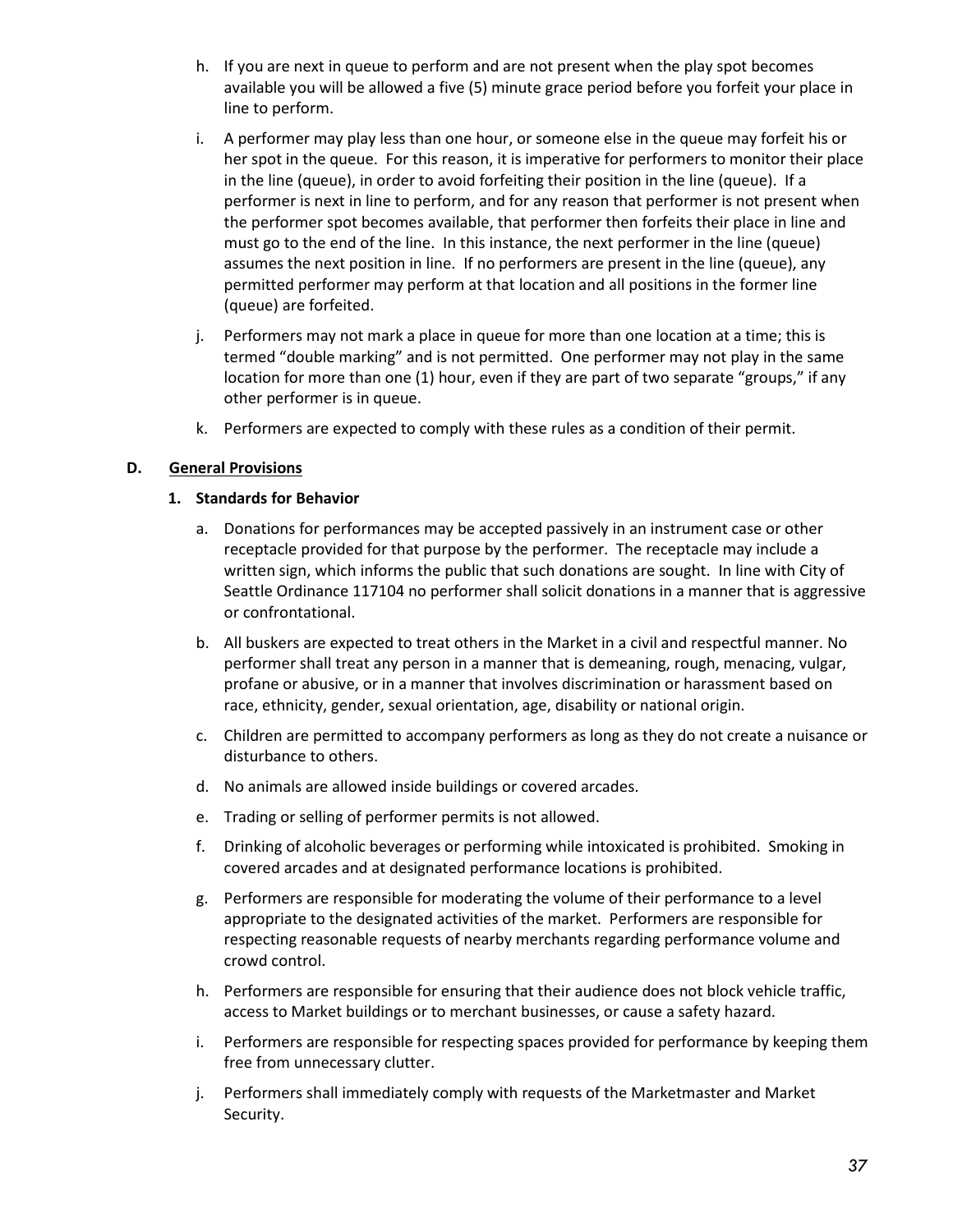- k. Animals used in performances must be treated in a manner which is not exploiting, demeaning, or harmful. All performances which include an animal will be limited to the East side of the street.
- l. Consistent with Farm and Craft permit holders, performers are subject to the "Non-Interference Clause"(page 10): that any actions or behaviors of the permit holder must be conducted in such a way as to not interfere with the normal conduct of business at adjoining or nearby stalls, or Market operations.

## **2. Applicable Laws and Ordinances**

The Marketmaster may suspend or revoke any performance permit secured by fraud, concealment or misrepresentation of fact. No street performer shall act in relation to his/her Market performance in violation of city ordinance or state law.

## **E. Performance Times**

- 1. Performers may perform in the Market only between the hours of 9:00 AM to 9:00 PM EXCEPT at the locations on Pike Place between Starbuck's and the Stewart House, the Post Alley spot, the south tip of the Triangle stairs, and the walkway on the First Lower Level of the Pike Street Hillclimb Corridor. Performances at these spots must end at 7:00 PM. Street performing is permitted every day that the Market is open. Performances in any one location shall be limited to one (1) hour, unless no other performer is in the queue, except for as provided for elsewhere in these rules. A performer may be required to end a performance sooner, however, if, in the estimation of the Marketmaster, a continuing performance violates these Rules and Regulations or constitutes a hazard to public safety due to crowding, non-compliance of the Fire Code or blocking of access to merchant stalls or store fronts.
- 3. Specific performance times will not be assigned to a performer by the PDA.

## **F. Performance Locations**

- 1. Performers may perform only at permitted locations on PDA and City owned property, as specified in this section.
- 2. The maximum number of performers in any location is limited to the corresponding number stenciled within the red location circle, as described in this section. The Marketmaster may require a reduction in the number of performers if, in the determination of the Marketmaster, the volume of music or performance significantly interferes with verbal communication at the nearest place of business and/or if doing so would alleviate foot traffic congestions in common areas at or near a performance location.
- 3. Likewise, upon special written request by a performer, the Marketmaster may allow an increase by one performer above the number designated at a specific location if s/he determines that doing so would not lead to increased interference with verbal communications at the nearest place of business and or significantly impede the flow of foot traffic in common areas at or near the performance location.

Such approval will be granted under special conditions that place specific limits on the times(s) of performances and/or location of performances by extraordinary group sizes or other considerations. Performers operating under such special conditions must have the written authorization on their person when performing.

4. All performance locations will be marked by a colored stencil with a number inside, unless otherwise noted below, designating the maximum number of performers who may perform at that location. Locations with a pink colored stencil are designated locations where performances must end at 7:00 PM.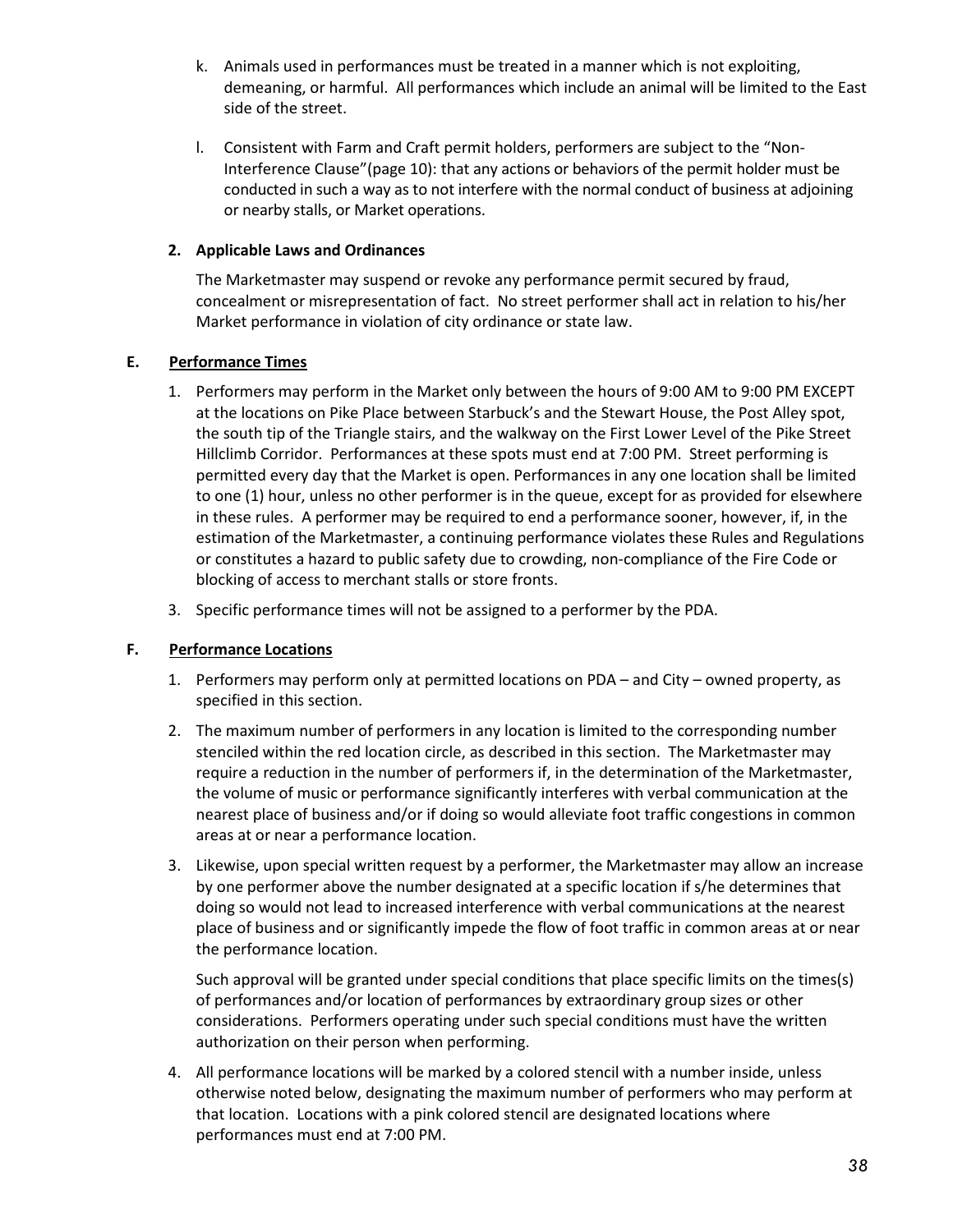- 5. As stated above, the Marketmaster may require a reduction in the number of performers at any given location. A map of the following locations is maintained by the PDA.
- 6. Locations at which no more than one or two performers are permitted:
	- a. Under the clock at the main Market entrance. The exact location is curbside, just north of the first pillar and south of the first Daystall. The following sign will be posted at this spot and enforced:
		- This indoor performer location requires extra attention from performers to work with neighboring merchants due to their direct proximity and the potential for blocking pedestrian traffic. The Marketmaster may, at their discretion, place limits relating to this spot on individuals who have demonstrated a pattern of not managing these factors."

Three or four performers may play at this spot, so long as they face out to the street.

- b. The southeast corner of Pine Street and Pike Place.
- c. At the North Arcade entrance (at the foot of Stewart Street), on the Desimone Bridge. No performing is allowed at this location on Saturday. At this location, the Marketmaster will post and enforce the following statement:

"This performer location requires extra attention from performers to work with neighboring businesses due to the proximity of so many merchants with no physical barriers to sound. The Marketmaster may, at their discretion, place limits relating to this spot on individuals who have demonstrated a pattern of not managing this requirement."

- d. Outside the flower shop on the sidewalk at the corner of First Avenue and Pike Street.
- e. On the sidewalk at the southeast corner of First Avenue and Pine Street.
- f. In the First Avenue Courtyard adjacent to the main entrance to the Livingston-Baker Apartments.
- g. On the walkway on the Second Lower Level, between the Pike Street Hillclimb Corridor and the bridge over Western Ave.

## 7. Quiet Performance Locations:

- a. These spots will be for quiet performances—low level of vocals and instrumentation, no percussion instruments or sounds (including clapping) and non-instrumental/non-vocal performances.
	- 1) In the center of the courtyard of the Post Alley Building between that building and the Sanitary Market Building. This is an instrumental only spot Sunday-Friday.
	- 2) At the south tip of the Triangle Building near the metal stairs.
- b. At these locations performers will:
	- 1) Play no longer than one hour, whether or not another performer is in line.
	- 2) Take a break of at least one hour after performing in either of these before they can perform at either spot again.
	- 3) Not repeat any of her/his repertoires more than once.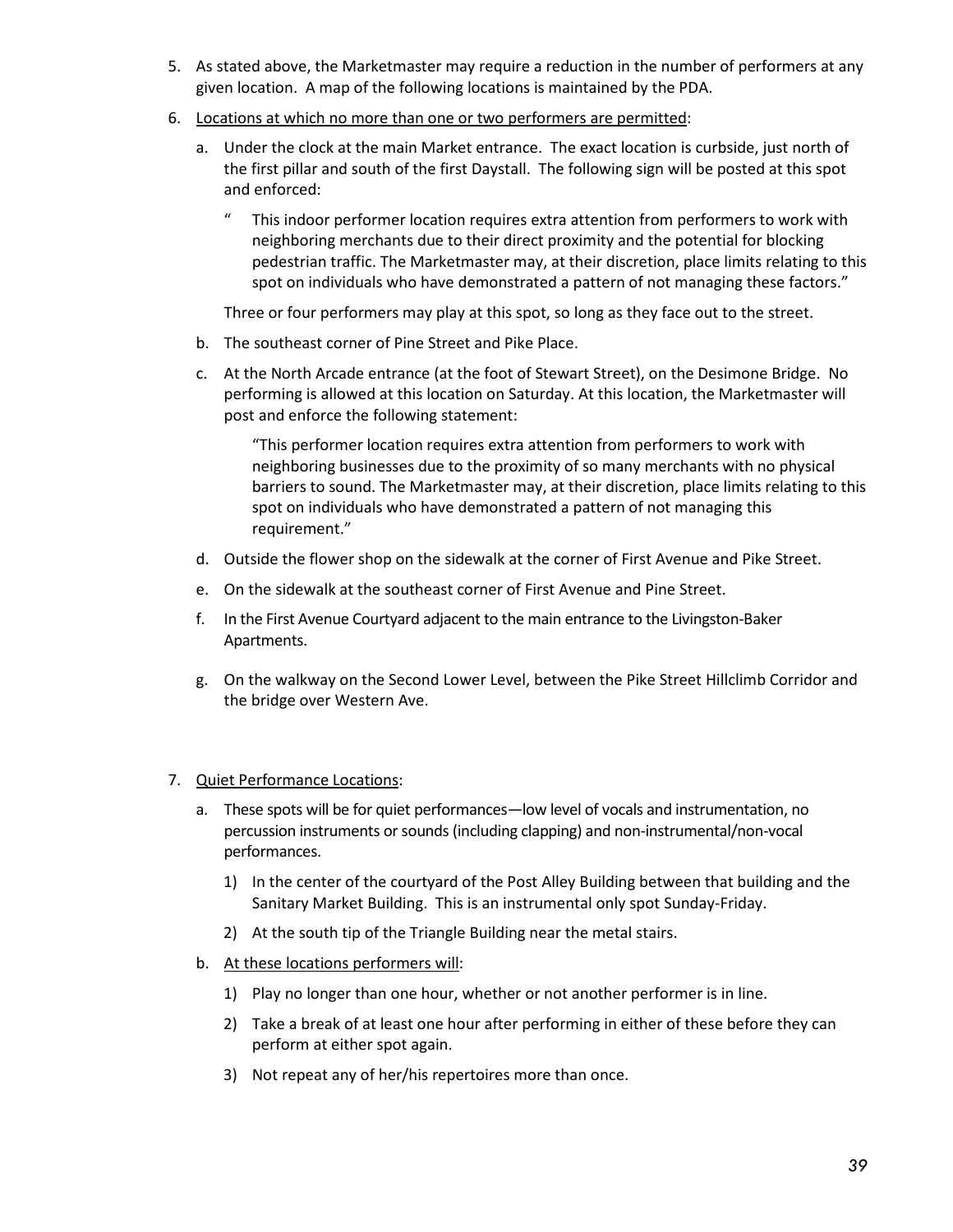c. *Rule Intent and Application*: It is the PDA's intent that these rules be self-enforcing and that musicians police each other to achieve compliance and that musicians respect the requests of residents when residents ask for compliance.

## 8. Group Locations:

More than two performers are permitted at these locations, up to the maximum indicated within the red location circle. One or two performers may also use these locations:

- a. In the middle of the sidewalk which runs along the south side of Pike Street separating Pike Street and Lower Pike Street.
- b. On the walkway on the First Lower Level, along the Pike Street Hill Climb Corridor (The Cave)

## Similar to a quiet spot (due to close proximity to merchants and residents) performers at this location will:

- 1) Play no longer than one hour, whether or not another performer is in line.
- 2) Take a break of at least one hour after performing in either of these before they can perform at either spot again.
- 3) Not repeat any of her/his repertoires more than once.
- c. At the southeast corner of Stewart Street and Pike Place intersection.
- d. On Pike Place sidewalk between Starbuck's and Stewart House.
- e. On Pike Place sidewalk in front of Pike Place Grocery.
- f. On Pike Place sidewalk along Western Ave just north of the Hillclimb stairs.
- 9. Indoor Locations:
	- Permitted buskers who perform solo or as duos and who perform on quiet musical instruments, or who otherwise perform at low volume, may inquire with the Marketmaster about limited opportunities for indoor performance. Should an appropriate opportunity be available, the Marketmaster will coordinate approval with the appropriate PDA Manager responsible for the given area.

## **G. Conditions of Performance**

## **1. Prohibition on Commercial Activity**

- a. Use of performance space to vend is expressly prohibited. Commercial vending of products or services is not considered a "performance" and, as such, vendors do not qualify as "performers" under these Rules and Regulations.
- b. *Rule Intent Statement:* Performers may receive donations, and recordings by musicians can be available for sale; however, performers are prohibited from aggressive or confrontational solicitation of donations and from active sale of any product associated with the performance.

## **2. Display and Sale of Recordings**

- a. Performers with permits to perform in the Pike Place Market may accept donations for recordings of their performances.
- b. Performers must be in the act of performing at a designated performer spot while recordings are displayed.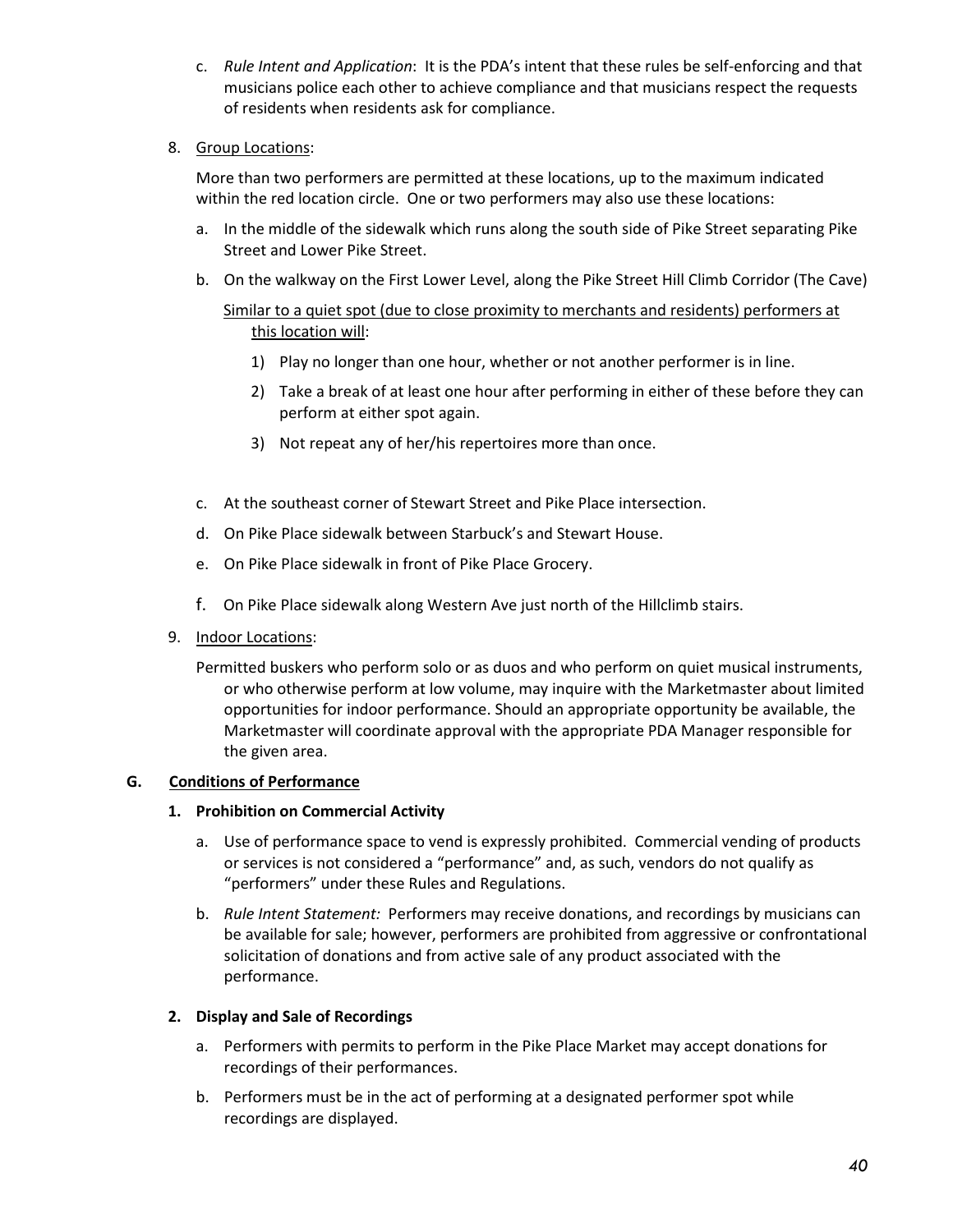- c. Recordings shall be displayed in an instrument case or other receptacle provided for that purpose by the performer. Displays of recordings shall be limited to one or two examples per recording, not to exceed five items. Displays must be set up in the area reserved for the street performer. Performers may distribute recordings through other commercial business locations in the Market Historical District.
- d. Performers are prohibited from displaying recordings of any other artist.
- e. Performers may display signs noting that recordings are available. These signs may not exceed 8"x 11" and must be displayed with the recordings in an instrument case or other receptacle provided for that purpose by the performer.

## **3. Other Conditions**

- a. Children under the age of 16 who purchase a Market permit must be accompanied by an adult during performances.
- b. No devices for the electronic amplification of any sound are allowed. No brass instruments or drums are allowed. All performances at permitted locations must be played at levels that do not significantly interfere with normal verbal communication at the nearest place of business.

1) Muted tubas will be allowed on a trial basis in 2017, and re-evaluated in Rules Review in 2018 for inclusion in the rules. Performers wishing to play muted tubas must obtain specific permission from the Marketmaster during regular busker permitting times, with staff reserving the right to rescind this permission in instances of non-compliance with any related rules. This allowance will not include playing on the Desimone Bridge or playing under the clock sign while facing inward.

c. The Marketmaster may do all things necessary and proper to enforce and carry out these Rules and Regulations.

## **VI. SPECIFIC REQUIREMENTS FOR TOUR GUIDES**

## **A. Application Requirements and Procedures**

- 1. **Tour Guides** are recognized as a unique and separate category of permitted service, similar to Performer Permits, guided by rules specific to their special role of providing entertainment through the presentation of history, stories and visitor information about Pike Place Market. These are persons who lead or narrate walking tours through the Pike Place Market for compensation paid in advance or donation and they are distinguished from traditional performers who conduct their activity at a specific location for donations.
- 2. **Tour Guides** may only conduct this service on PDA property with a Tour Guide permit AND must be sponsored, affiliated or employed by a company licensed by the Pike Place Market PDA to conduct commercial activity on its premises. The terms of license shall be determined by separate agreement with each business. Upon approval, the business shall be referred to as a "Licensed Tour Company." The PDA shall establish criteria and procedures for licensing such activities.
- 3. Tour Guides shall obtain Tour Guide permits from the Marketmaster annually and comply with the standards for behavior listed below.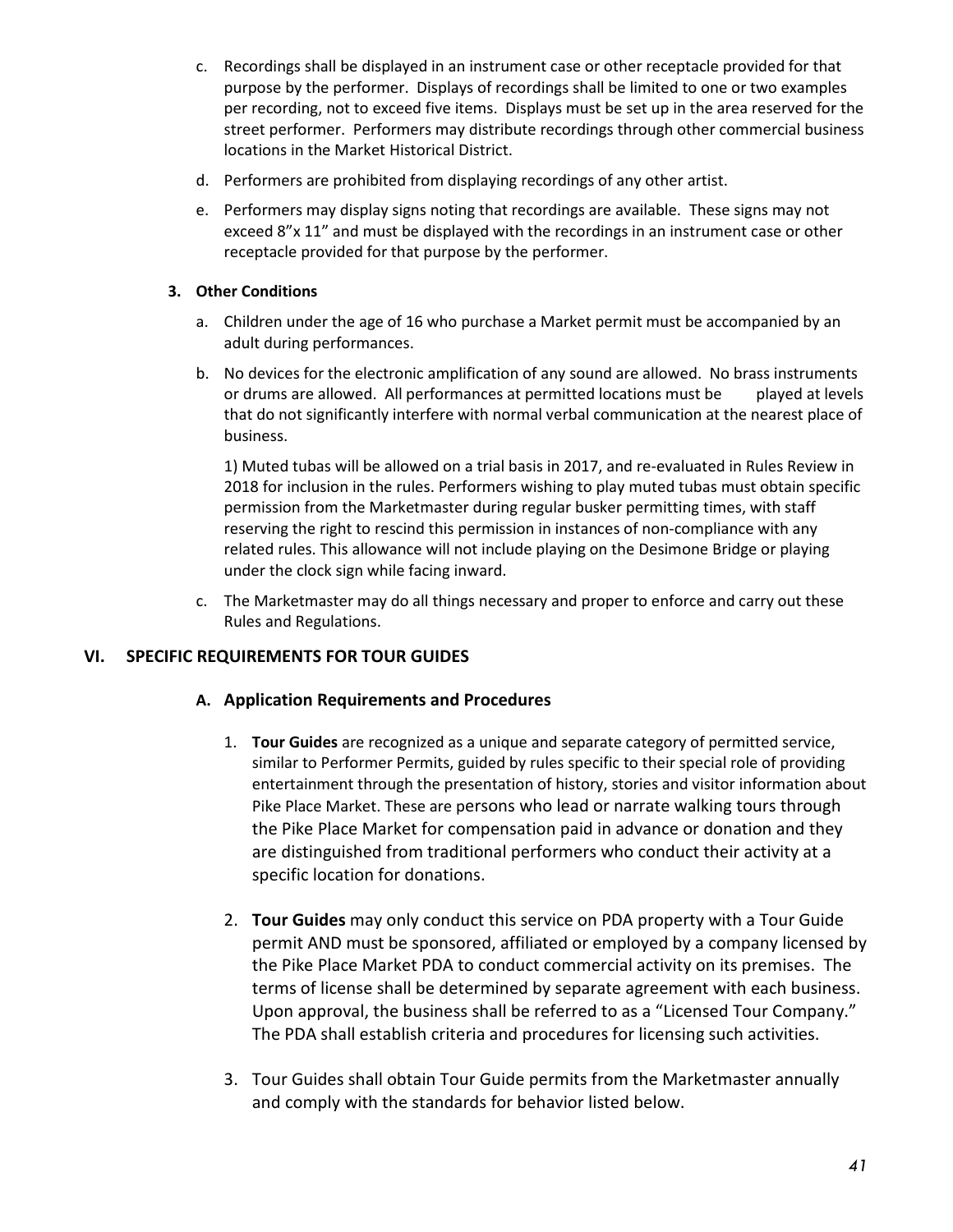- 4. Tour Guides may not use spots reserved for traditional performers and instead are to follow routes and operate tours at times specified in the licensing agreement with their affiliated Licensed Tour Company .
- 5**.** If requested by the Pike Place Market Historical Commission, the requirements that each Tour Guide be sponsored, affiliated or employed by a **Licensed Tour** Company may be applied to all public areas of the Pike Place Market Historical District .

## **B. Standards for Behavior for Tour Guides**

1. Tour Guides are responsible for having a knowledge of the generally documented history of the Pike Place Market, important persons and events and the mission of the Market PDA and Market Historical Commission. Tour guides will be expected to correct mis-statements of fact when informed.

Unless specifically permitted by a licensing agreement with the PDA, not donations may be solicited on site nor tickets for guided tours sold within the Pike Place Market Historical District.

- 2. No electronic amplification of sound is permitted. Tour narrations by wireless headsets is permitted.
- 3. Guided tours narrated by voice shall be at a volume that is not disruptive of other commercial activity. Group size should not exceed 10 persons per guide.
- 4. Tour guides using wireless headsets for narration are responsible for making sure that persons they are escorted are aware of traffic and safety issues, especially when on the streets. Group size should not exceed 16 persons per guide.
- 5. Each tour guide is responsible for maintaining a reasonable separation of their group from others that may be operating at the same time. A reasonable separation would be a distance of 20 feet and/or five minutes between groups.
- 6. No tour guide shall treat any person in a manner that is demeaning, rough, menacing, vulgar, profane or abusive, or in a manner that involves discrimination or harassment based on race, ethnicity, gender, sexual orientation, age, disability or national origin.
- 7. Pet animals are not allowed inside buildings or covered arcades.
- 8. Trading or selling of tour guide permits is not allowed.
- 9 Drinking of alcoholic beverages or conducting tours in the District while intoxicated is prohibited.
- 10. Smoking in covered arcades or within 25 feet of any business, entrance or window is prohibited.
- 11. Tour guides are responsible for moderating the volume of their performance to a level appropriate to the designated activities of the market.
- 12. Tour guides are responsible for respecting reasonable requests of nearby merchants and PDA security regarding volume of narration and minimizing congestion.
- 13. Tour guides are responsible for ensuring that their audience does not block vehicle traffic, access to Market buildings or to merchant businesses, or cause a safety hazard.
- 14. Tour guides are responsible for ensuring their escorted groups do not interefere with designated performance spaces.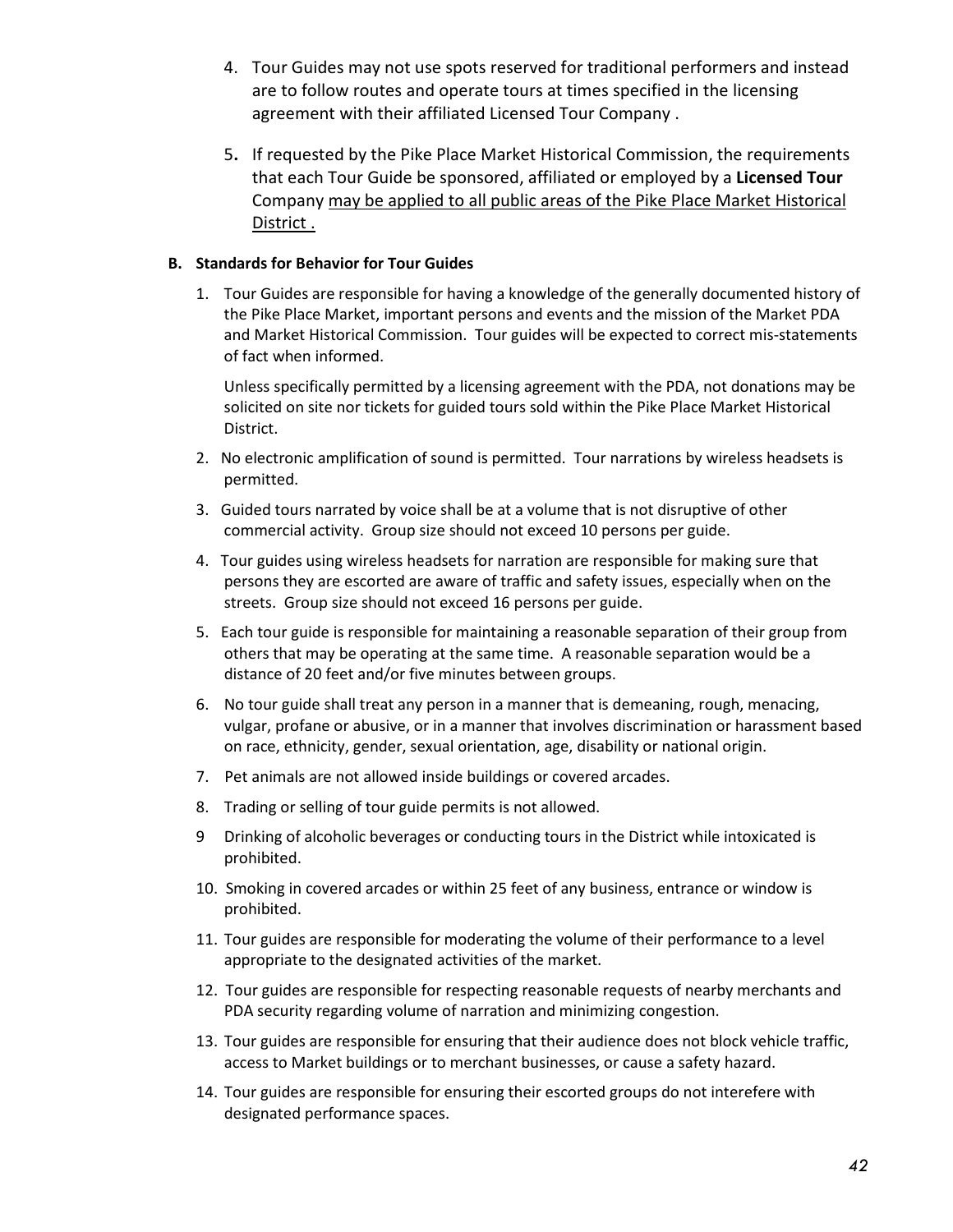15. Tour guides shall immediately comply with requests of the Marketmaster and Market Security.

## **VII. APPENDIX A: STANDARDS FOR PERMITTED ARTS AND CRAFTS MERCHANDISE**

## **A. Statement of Intent**

The Market's Standards for Permitted Merchandise operate as guidelines in determining whether or not a crafts item qualifies as "handmade." In order to qualify as "handmade," an article must be produced using a variety of raw materials, creative energy and skill.

- **1.** The artist/craftsperson must be closely and thoroughly involved with the design of each article. Special emphasis will be placed on originality of work for all product approvals including screenings for new permits and screening of add-on requests. Uses of other artists' work (including but not limited to licensed or trademarked images, characters or logos, and clip art) which are absent significant alteration and stylistic interpretation will not be allowed.
	- 2. The artist/craftsperson must be closely and thoroughly involved with the production of each article.
	- 3. Design and production standards should relate to the specific materials and processes used to produce a specific craft.
	- 4. The standards should not permit the production of products by the use of technologies or other mechanized means in which the hands-on involvement of the artist/craftsperson with production is non-existent or minimal.
	- 5. Food items or other items intended to be eaten or ingested are not considered permitted products for artists/craftspeople.

## **B. Terminology**

- 1. Within each medium, the terminology of that medium is used. For example, "jeweler," "woodcrafter," etc., are used where appropriate. In each case, terminology which refers to an artist or craftsperson means the permit holder or his or her assistant.
- 2. Raw Materials—In interpreting the definition of permitted merchandise, "raw materials" means the basic material with which or upon which an artist or craftsperson creates an image or design.

## **C. Standards**

Standards for each medium are based on a pass/fail system that reflects the degree of artistic involvement in design and production. To qualify as permitted merchandise, any article must pass both design and production requirements when evaluated by the Marketmaster (described below).

## **D. Requirements**

The Marketmaster will strictly enforce the requirement that the significant value of the product is constituted by the artwork and/or handcrafted aspect of the product.

## **1. General Standards**

a. Permit holders are expected to exhibit originality in design of the products they sell.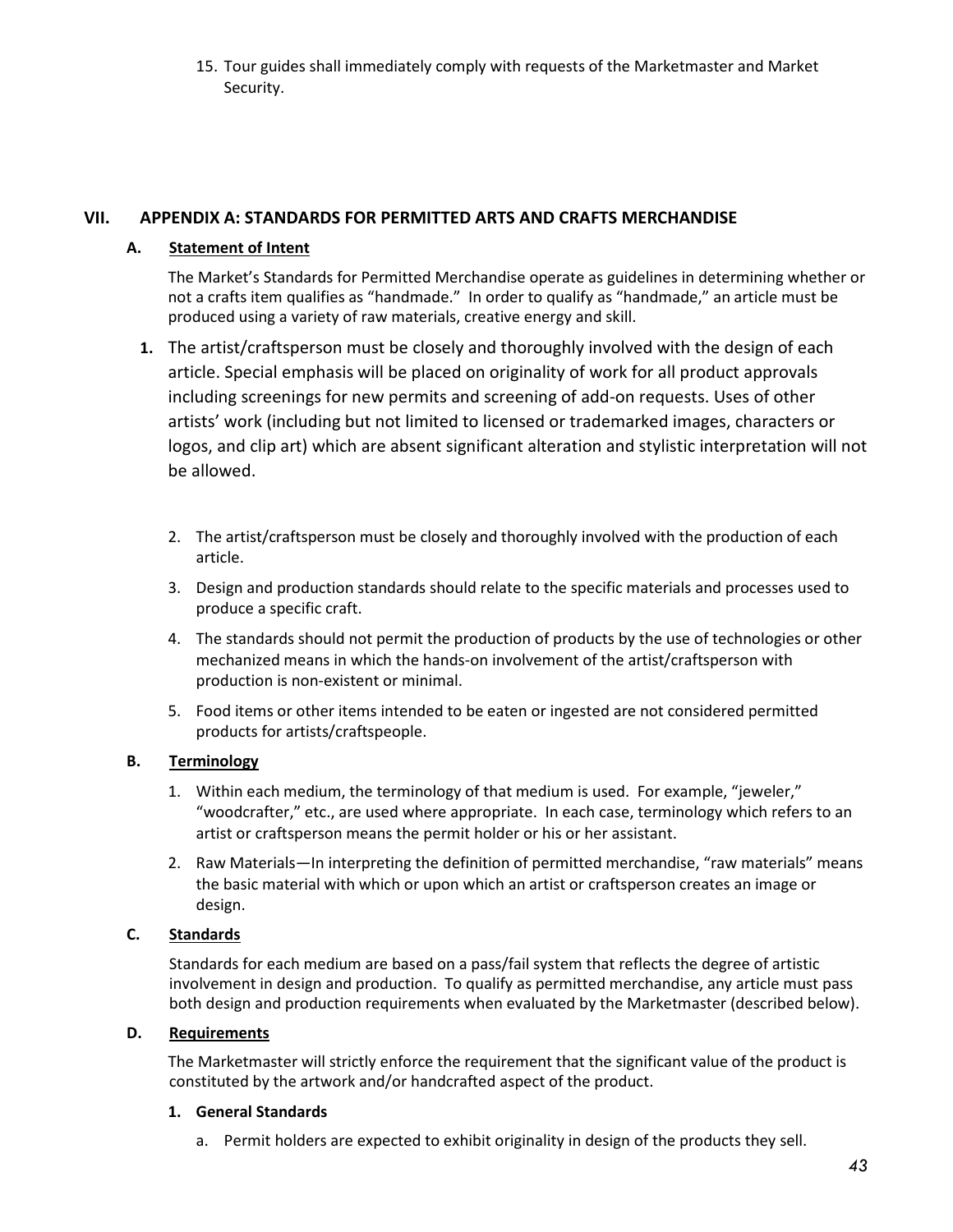- 1. Print Reproduction of original art may be used as elements of products only when the artists' additional handwork comprises the significant value of the product. Craft products may not consist of print reproduction simply attached as decoration to a purchased or pre-existing item that is not made by the permit holder.
- 2. Original digitally generated designs and print reproduction may be used as additional elements on products that are already allowed under product guidelines, (example: an iron-on print on a tied-dyed pre-made cloth item.)
- b. Found, Recycled and Pre-Existing objects as elements of products:
	- 1. The artists' design and handwork must create the significant value and focal point of the end product.
	- 2. The artist must expend significant time and energy transforming the appearance and function of the original object(s).
	- 3. Fabrication of product must involve more than mere assembly, and should utilize techniques such as fusing, resurfacing, or alteration of shape or size
	- 4. Elements that are purchased must be worth 25% or less the value of the final product.
- c. Use of emerging technologies as element of production (including but not limited to printers, plotters, CNC machines, laser cutters, plasma cutters, etc..)

1. Each product line must be evaluated by the Marketmaster in consultation with the screening committee.

2. Permit holder must operate the machine and have full proficiency in its operation.

3. Must use permit holder's original designs or artwork, itself requiring significant time and effort. No clip art or work of other artist is allowed.

4. Each product must include a significant element of handwork by the permit holder.

Intent: Allows for artistic growth and exploration of new production tools while not tokenizing or eliminating the established requirements or meaning of "handmade" on the Pike Place Market crafts line.

d. Collaborative Products: Two separate permit holders may apply to the Marketmaster to add-on a collaborative product, in which both parties contribute their specialized craft to create the final product.

1. Both components must require a highly specialized method of handmade fabrication that is not reasonably accessible to the other partner.

2. Collaborative products are approved at the discretion of the Marketmaster in consultation with the screening committee.

3. Product must be clearly labeled in a manner that names the collaborators and identifies them as current Pike Place Market permit holders.

4. Permit holders are limited to a single collaborative product approval with a maximum of 1 item on the table taking up no more than 20% of the display, with the rest of the display consisting of approved products handmade by the displaying permit holder.

e. Craft permit holders may seek approval to table a limited number of printed books, restricted to 1/8 of their display or less with the remaining part of the display consisting of approved handmade products. Books must be one of the following:

-An extension of artist's mastery of medium as sold on their table.

-Published volumes of artist's 2-D artwork as sold on their table.

-Self-published volumes of artist's 2-D artwork as sold on their table, which have been approved by the screen committee to ensure professional quality.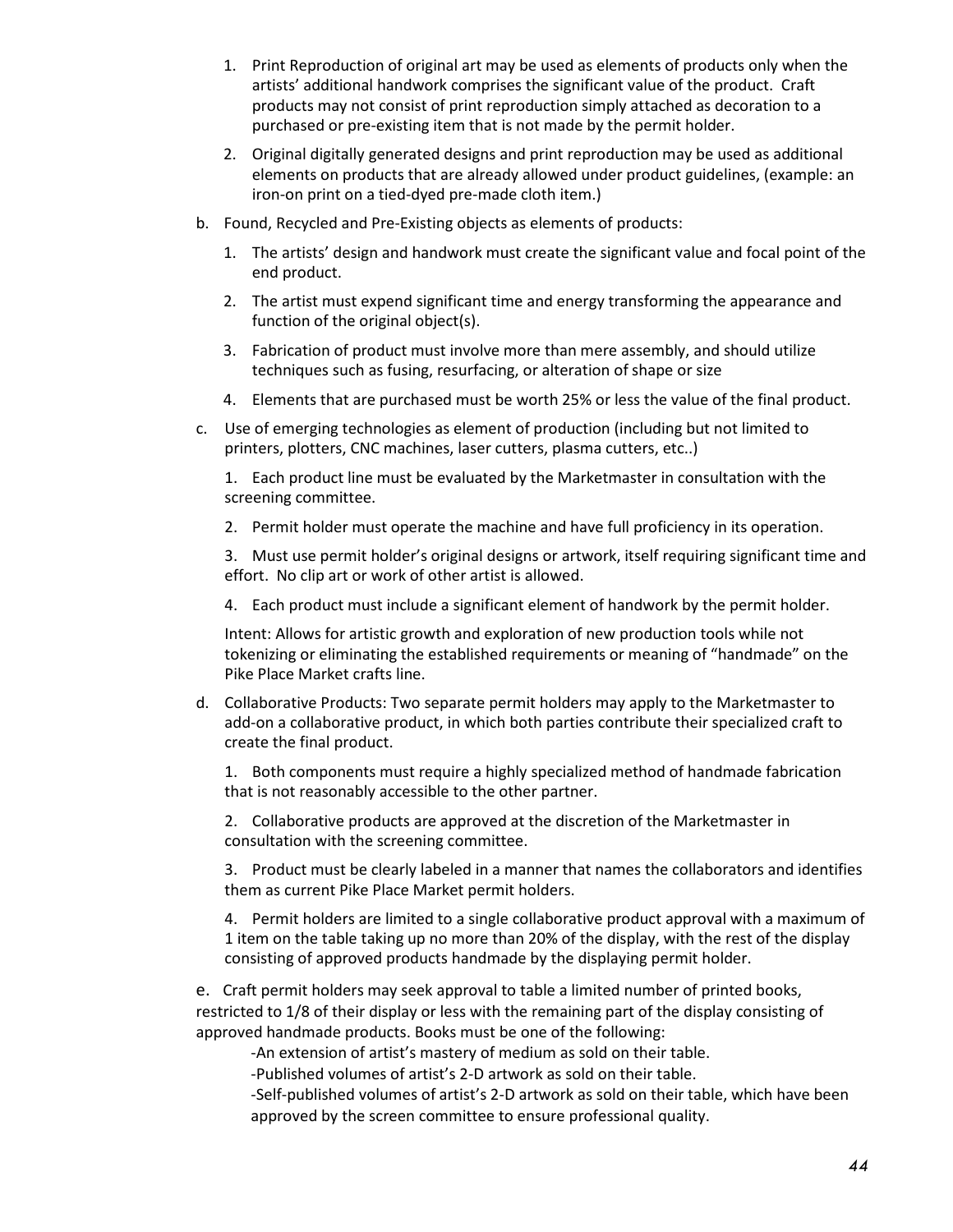## **E. Category Guidelines**

## **1. Bath and Body Products**

- a. Design
	- 1) Development of product line
	- 2) Original recipes/blends
- b. Production
	- 1) Makes 70% of the base foundation, **and**
	- 2) Controls formula of aromatherapy, **and**
	- 3) Significant effort in packaging of product.

## **2. Candles/Wax Products**

- a. Design
	- 1) Design of focal point by artist/craftsperson
	- 2) Focal point worth 60% of the value of the piece.
- b. Production
	- 1) Makes own molds (if the design is the focal point), **and**
	- 2) Pours/dips candle by hand, **and**
	- 3) Significant effort in assembly of product

## **3. Glass Art**

- a. **Heat-worked Glass** *(Fused, Cast, Flame-Worked, Blown, Kiln-Worked)*
	- 1) Design
		- a) Creation of original design involving significant time and energy.
	- 2) Production
		- a) Production of focal point, constituting the article's significant value by artists, **and**
		- b) Assembly of all components by artist.

## b. **Stained and/or Beveled Glass Design**

- 1) Design
	- a) Total design of piece by artist
- 2) Production
	- a) Component parts (other than glass) assembled by artist, **and**
	- b) Component glass parts cut by artists, **or**
	- c) Component parts (other than glass) which constitutes the significant value and focal point of piece produced by artist.

## **4. Handmade Clothing and Other Fabrics, Leather, Yarn or Woven Articles**

- a. Design
	- 1) Total design by maker,
- b. Production
	- 1) Article sewn or laced by maker, **or**
	- 2) Article knitted, crocheted, woven or knotted by maker, **and**
	- 3) Use of hand-dyeing techniques by maker, **or**
	- 4) Application of original design (fabric appliqué, paint, dye or other material) to handmade clothing, handbag, etc. **or**
	- 5) Individual variation of each item.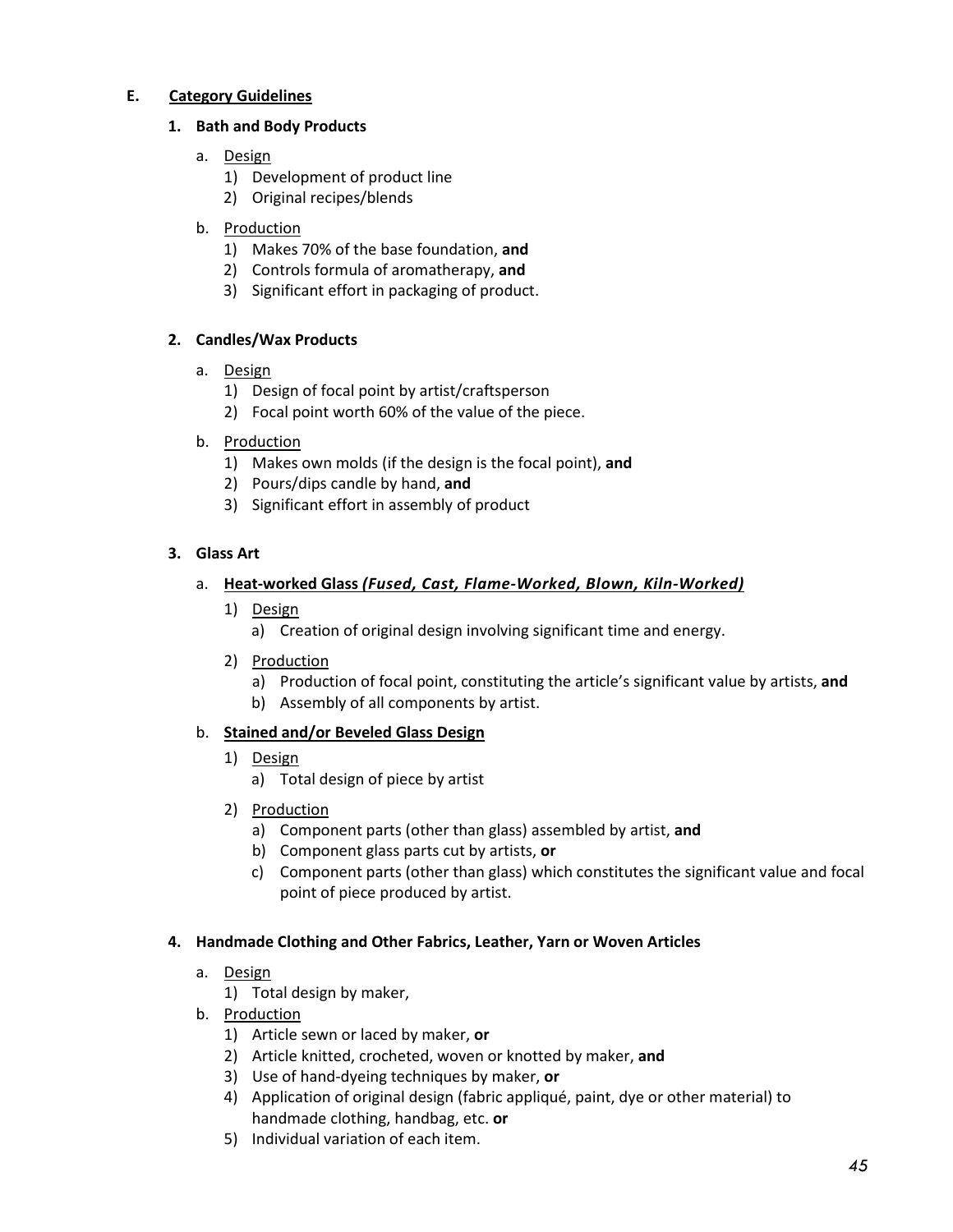## **5. Hand-Done Print Reproduction**

- a. Design
	- 1) Creation of original image for reproduction
- b. Production
	- 1) Reproduction produced by artist
	- 2) Individual variation by artist of each item

## **6. Handmade Stationary and Paper Products**

- a. Design
	- 1) Design of focal point by artist/craftsperson
	- 2) Focal point worth 60% of the value of the piece
- b. Production
	- 1) Adds original artwork to each piece, **and**
	- 2) Production of focal point, **and**
	- 3) Significant effort in assembly of product

## **7. Jewelry**

## **a. Fabricated Jewelry**

- 1) Design
	- a) Design of all visible elements, exclusive of manufactured fastening devices, jump rings, **or**
	- b) Design of the focal point worth at least 60 percent of retail value of the entire piece.
- 2) Production
	- a) Production by jeweler of entire article or all component parts, exclusive of findings, gem or stone, **and**
	- b) Final production (i.e. polishing or other finishing technique) of entire article.

## **b. Cast Jewelry**

- 1) Design
	- a) Creation of original image which constitutes the focal point and/or significant value of entire piece.
- 2) Production
	- a) Production of mold used for casting, **and**
	- b) Production of article by artist using casting method, **and**
	- c) Final production (i.e. polishing or other finishing technique) of entire article exclusive of component parts.

## **c. Lapidary Jewelry**

- 1) Design
	- a) Design of the focal point work at least 60 percent of the retail value of the entire piece.
- 2) Production
	- a) Production of article by jeweler, exclusive of findings, **and**
	- b) Final production (i.e. polishing or other finishing technique) of entire article.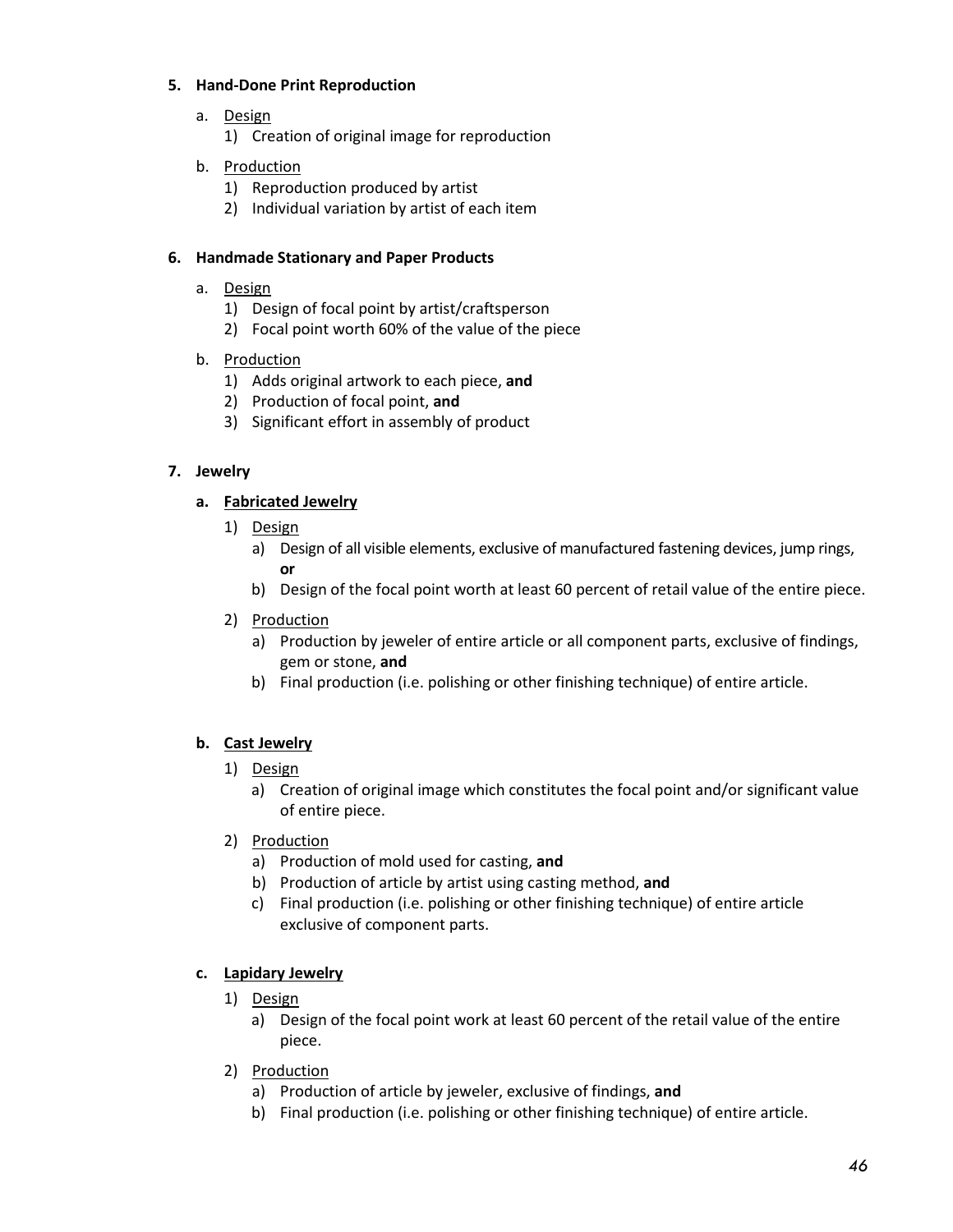## **d. Jewelry - Combination of Production Methods** *(Cast, Fabricated, or Lapidary)*

- 1) Design
	- a) Design of all visible elements exclusive of findings (manufactured fastening devices, jump rings, or heads of faceted stones), **or**
	- b) Design of the focal point worth at least 60 percent of the entire piece.

## 2) Production

- a) Production by jeweler of entire article or all component parts, exclusive of gem or stone provided that stone is less than 40 percent retail value of entire piece, **or**
- b) Production or reproduction by jeweler, exclusive of casting, of focal point worth at least 60 percent of the retail value of the entire piece, **and**
- c) Final production (i.e. polishing or other finishing technique) of entire article by jeweler.

## **e. Multi-Media Jewelry**

- 1) Design
	- a) Design of all visible elements, exclusive of findings, **or**
	- b) Design of focal point worth at least 60 percent of the value of the entire piece.
- 2) Production
	- a) Production by jeweler of article, exclusive of findings, **or**
	- b) Production of entire piece.

## **f. Ceramic Jewelry**

- 1) Design
	- a) Design of all visible elements exclusive of findings, **or**
	- b) Design of focal point worth at least 60 percent of the retail value of the entire piece.
- 2) Production
	- a) Production by jeweler of entire article exclusive of findings, **and**
	- b) Production (i.e. kiln-firing and glazing or other finishing technique) of entire article.

## **g. Other Jewelry** *(Paper, Acrylic, etc.)*

- 1) Design
	- a) Design of all visible elements exclusive of findings, **or**
	- b) Design of focal point worth at least 60 percent of the value of the entire piece
- 2) Production
	- a) Production by jeweler of article, exclusive of findings, **and**
	- b) Final production of entire piece.

## **8. Metalwork** *(other than Jewelry)* **including Sculptures, Boxes, and Candleholders**

- a. Design
	- 1) Total design by artist, **or**
- b. Production
	- 1) Crafting of entire article or all component parts by artists, **or**
	- 2) Crafting of focal point constituting the significant value of the piece, **and**
	- 3) Assembling of entire article or all component parts by artist, **and**
	- 4) Finishing of article by artist.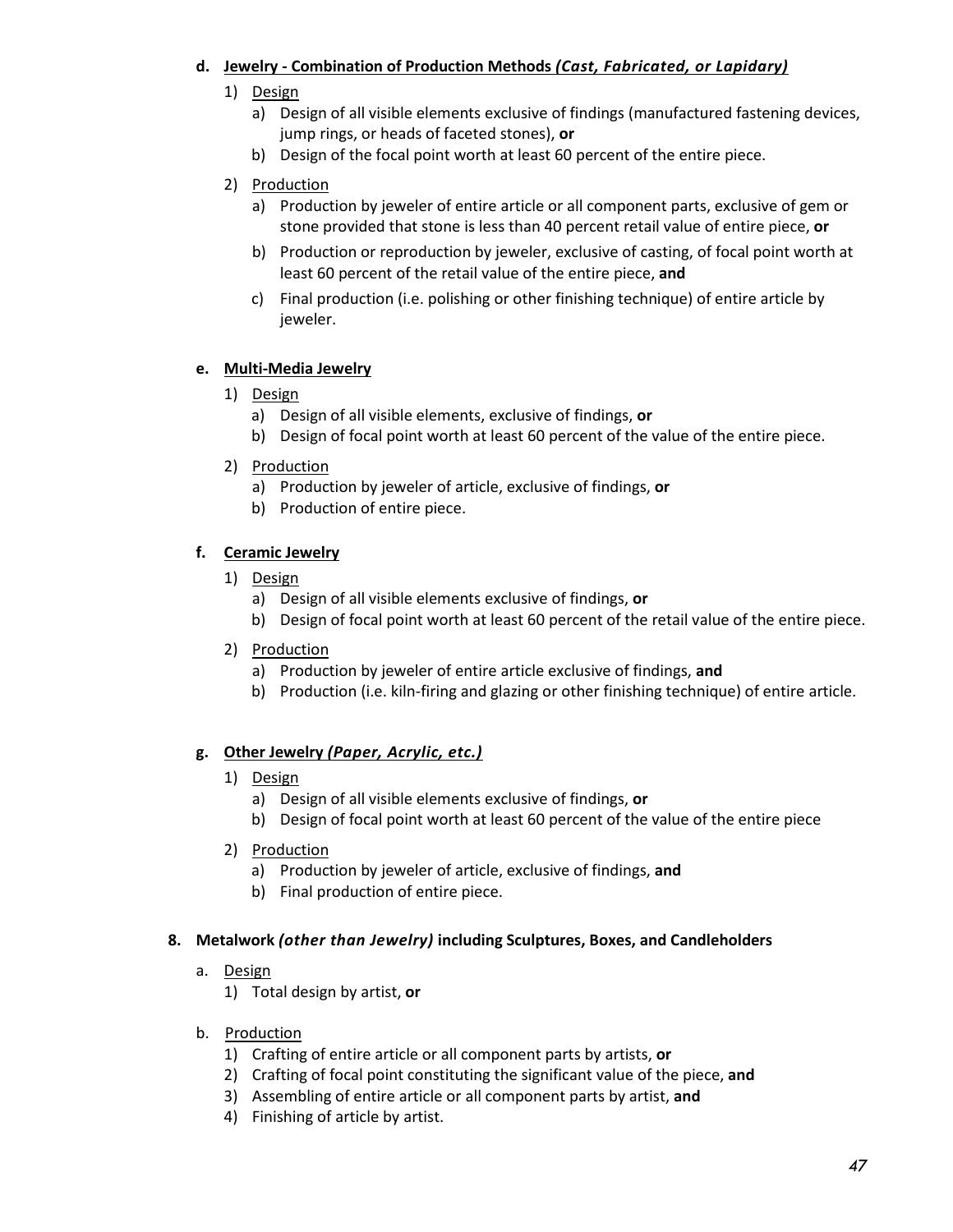## **9. Miscellaneous Art or Craft**

a. Design

1) Creation of original design involving significant time and energy.

- b. Production
	- 1) Production of focal point, constituting the article's significant value, by artist, **and**
	- 2) Assembly of all components by artist.

## **10. Painting, Sculpture and Other Original Artwork**

a. Design

1) Creation of original image involving significant energy and time on or with any medium.

- b. Production
	- 1) Full control of Production by artist.
	- 2) Artists may request to table 25% of their display space as Print Reproductions: such products will be subject to the same guidelines as the Print Reproduction Category.

## **12. Photography (Closed to Additional Vendors)**

- a. Design
	- 1) Photographing of original image for reproduction
- b. Production
	- 1) Reproduction process fully controlled by artist
	- 2) Individual variation by artist of each reproduced item or article, **or**
	- 3) Matting and framing done by artist.

## **13. Photography with Individual Handmade Presentation**

- a. Design
	- 1) Photographing of original image
- b. Production
	- 1) Each Image mounted by hand by technique requiring significant time and energy

## **14. Pottery and Ceramics**

- a. Design
	- 1) Wheel-thrown or hand-built by ceramicist, **or**
	- 2) Molded from mold made by ceramicist
- a. Production
	- 1) Glazed or painted by ceramicist, **and**
	- 2) Kiln-fired or other heat process by artists/ceramicist, **or**
	- 3) Other finishing process by artist

## **15. Premade Fabric, with Hand-painted, Airbrushed, Tie-Dyed or Appliquéd Surface Design**

a. Design

1) Original design of graphic image which **constitutes** the focal point creates the significant value.

- b. Production
	- 1) Final hand painted or other process by artist.
- **16. Premade Fabric, with Screen Printed Surface Design**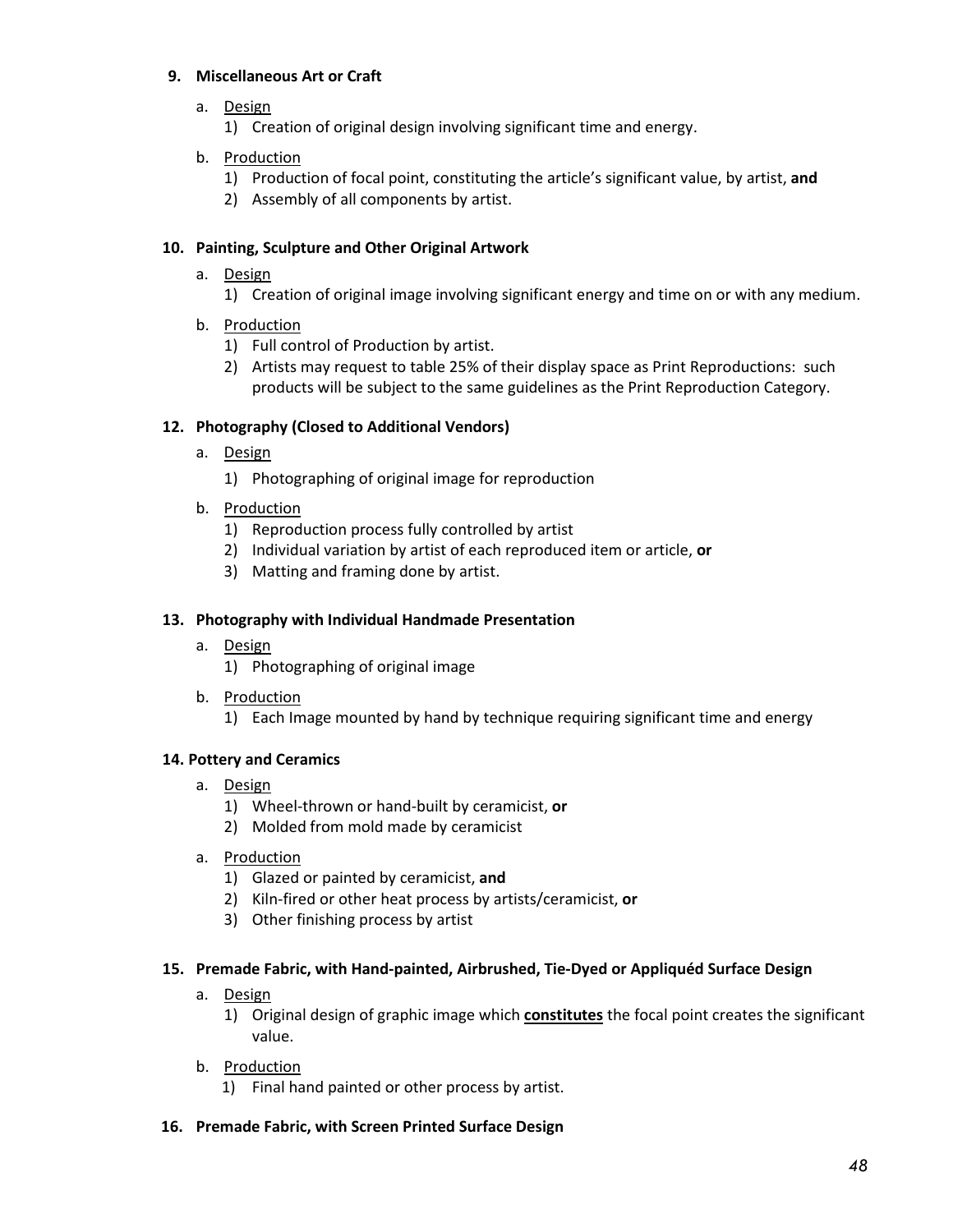a. Design

1) Original design of graphic image by artist which is the focal point and creates the significant value

- b. Production
	- 1) Preparation or execution of final production, artwork by artists, **and**
	- 2) Transfer by artist of final production artwork to the screen and final screen printing process by the artist.

## **17. Print Reproduction (closed to new vendors 4/01/2006)**

- a. Design
	- 1) Creation of original image, involving significant energy and time, for reproduction.
- b. Production
	- 1) Production fully controlled by artist
	- 2) Individual variation by artist of each reproduced item or article, **or**
	- 3) Matting and framing done by artist.
	- 4) Artists selling images using print reproduction must use conspicuous and legible signage or labeling on their tables that accurately identifies the method of print reproduction (including both reproduction technology and type of paper used.)
- c. The artist who creates the Market Festival or Busker's Festival poster may sell signed copies of these mass-produced posters from his/her Daystall, depending on the agreement that is made between the festival organizers and the artist.

## **18. Strands of Beads**

- a. Design
	- 1) Design of the strand pattern exclusive of findings
- b. Production
	- 1) Production of all bead components by jeweler, **or**
	- 2) Production of at least 60 percent, by retail value, of all beads components by jeweler, **and**
	- 3) Assembly of all parts by jeweler.

## **19. Wooden Articles (including boxes, sculptures and furniture)**

- a. Design
	- 1) Total design by woodcrafter,
- b. Production
	- 1) Crafting of entire article or all component parts by woodcrafter, **and**
	- 2) Sanding of entire article or all component parts by woodcrafter, **and**
	- 3) Finishing of article by woodcrafter, including sanding, oiling, varnishing, and/or other finishing process.
	- 4) When using purchased, non-wooden components, woodwork must comprise the focal point and the significant majority of the item's value.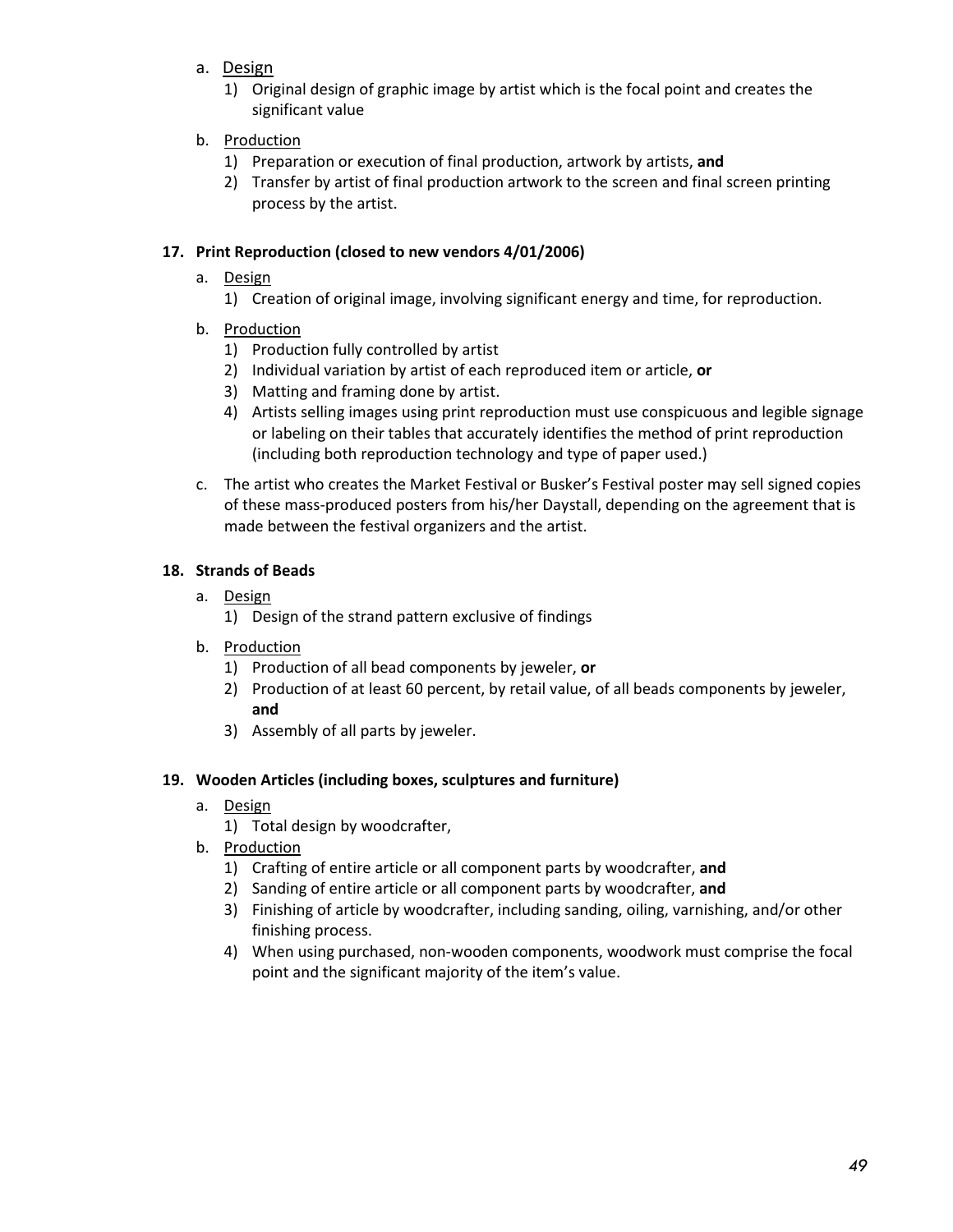APPENDIX B: MAP OF PIKE PLACE MARKET HISTORICAL DISTRICT DELINEATING CRAFT AND FARM PREFERRED TABLES

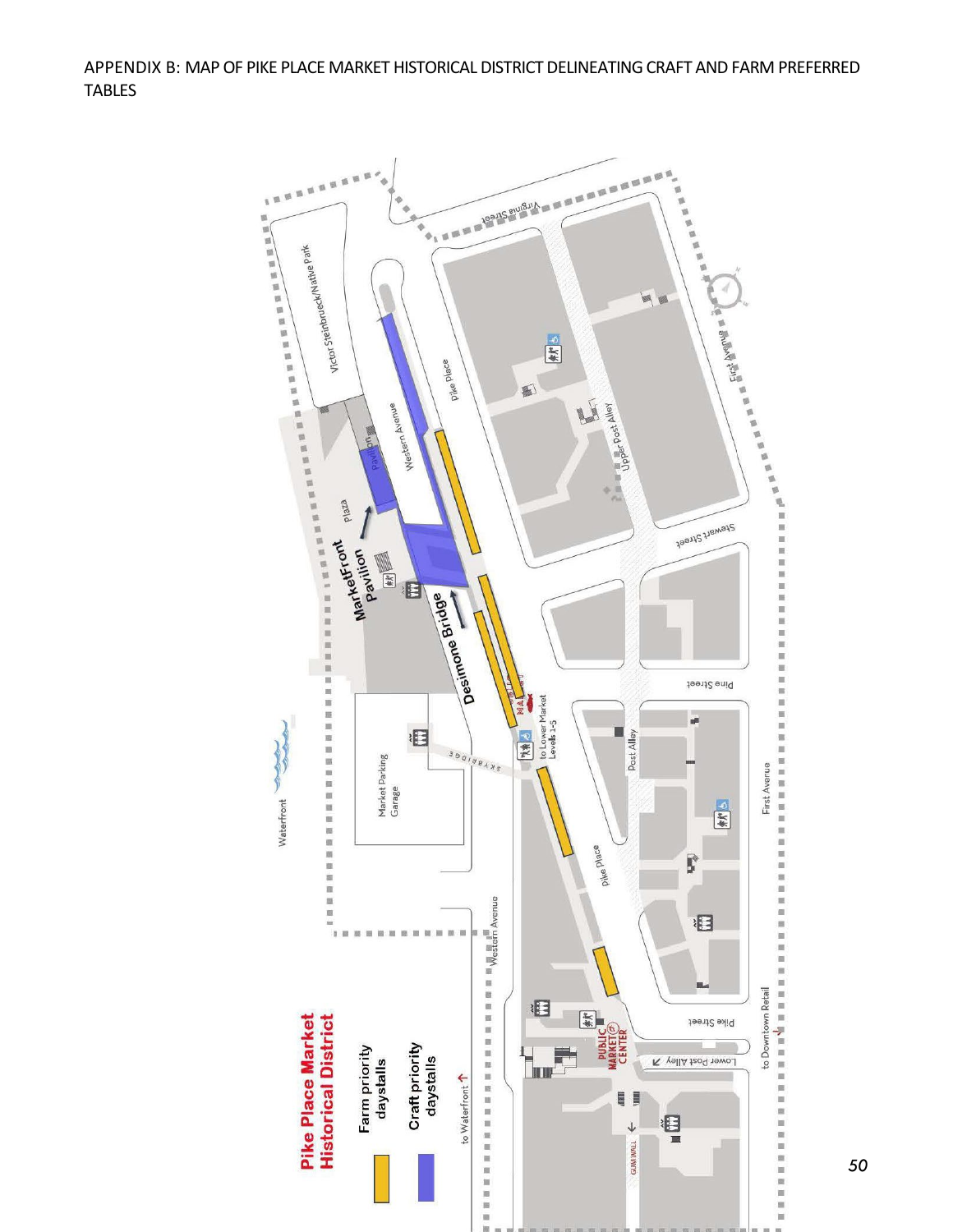## **APPENDIX C: A LIMITED TRIAL OF ARTISAN FOOD PRODUCER VENDOR PERMITS**

Rule Change Proposal #12 first put forth in the 2020 Daystall Rules Review process proposed a new category of permitted local producers, as a limited pilot trial program, "Artisan Food Producers", seeking to add to the product mix in the Market daystalls by including locally produced food products currently not permitted under the rules.

## **Intent:**

From our experience with operating satellite farmers markets and our interaction with other contemporary farm and craft markets, we are aware of a growing trend in the variety and changing consumer demands for such products. The PDA has received increased numbers of requests to sell from this category of artisanal business. Artisanal food is consistent with the traditional use of Market space as defined in foundational documents such as the Market Charter and the Market Historical Commission Guidelines. As demand for space from food-producing farmers has decreased, demand for sales opportunity from such food producing artisans has increased.

Such vendors should not be allotted space preference as defined in the Hildt-Licata for farmbased food producers, but rather would be placed on the list consistent with craft seniority, based upon start dates, beginning at the end of the craft list with a nominal 4' table allotment. Intent is to evaluate a trial of this artisan type as a proportionately small addition to the overall product mix. The addition to the Market will complement the identity of the Market as a place for new producer-entrepreneurs to incubate food businesses and will increase the variety of products on offer to our customers.

The new producer vendor category of "Artisan Food Producers", would be a pilot trial program limited to approximately one year. These permits would be valid for approximately one year from their start date, with approval for continuation of their permit dependent on the outcome of evaluation of the success of the program in the 2023 Rules Review. The number of permits issued would be limited to no more than 10. Initiation of this program will not commence until the current transitional status of the Daystall Program in response to the COVID-19 pandemic reverts to its regular operations, anticipated to occur in late 2021 or early 2022.

## **Guidelines:**

- 1. Permit holder must personally design, produce and package a value-added food product, in the state of Washington, using creativity and innovation in concept or recipe. These products are anticipated to be non-perishable packaged foods meant for take-home consumption and not prepared foods to be eaten on site.
- 2. Permit holder may not represent an independent operating business with an established retail store.
- 3. Products offered for sale under this category must be packaged, shelf stable and compliant with all health and sanitation codes.
- 4. No onsite refrigeration, heating or food preparation is permitted. Sampling and labeling are subject to requirements of the Seattle King County Health department as well as Daystall Rules and Regulations, with special emphasis on the "Non-Interference Clause" as it relates to all practices including sampling and its impact on neighboring businesses. General impact of sampling practices for this trial will be evaluated and structured as needed under this clause.
- 5. Permits will be issued to vendors subject to a screening process supervised by the Market Master, and including a Farm Program staff and a Farm Permit holder, with emphasis on these key considerations: